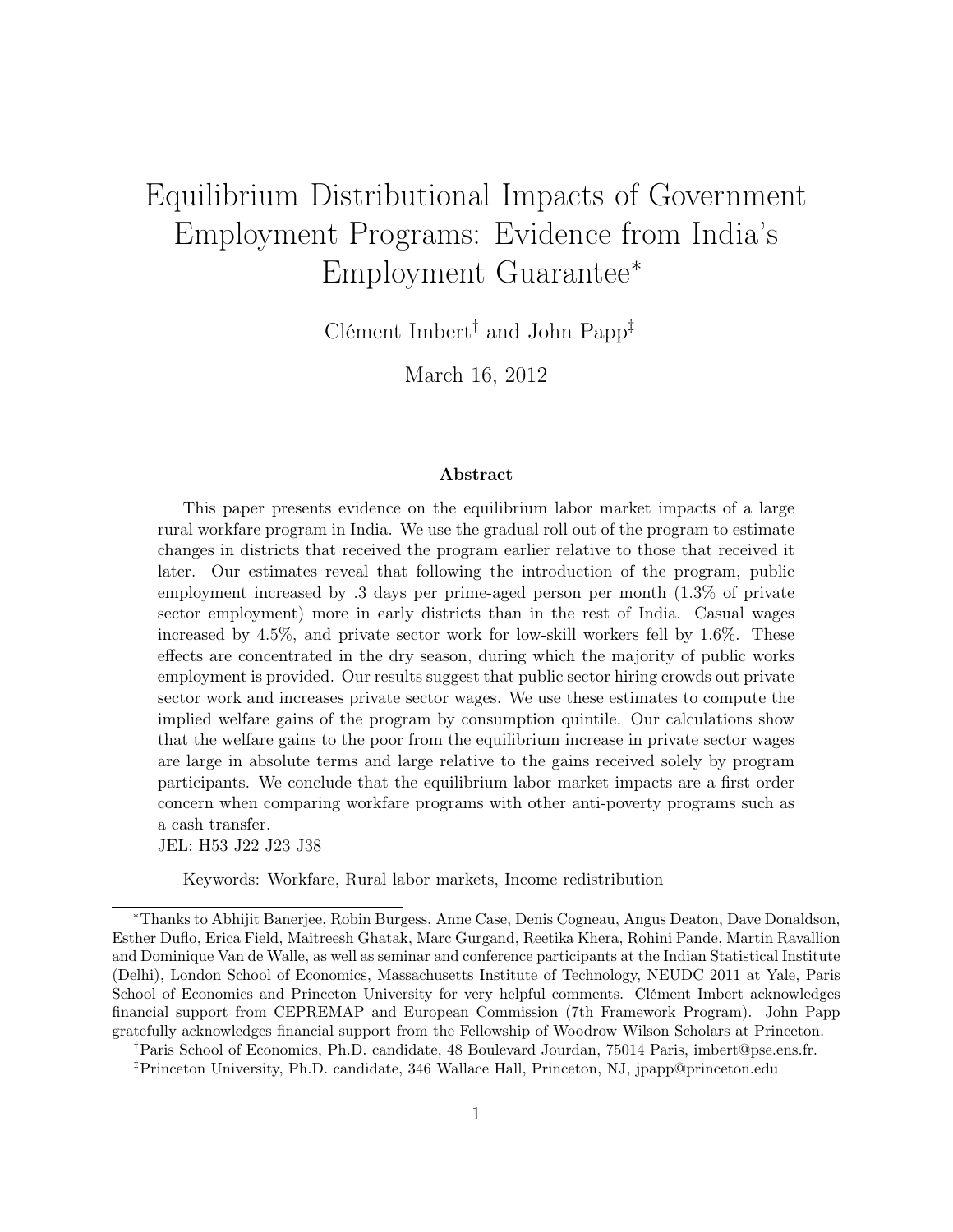## Contents

| $\mathbf{1}$   |                      | Introduction |                                                 | $\overline{5}$ |  |  |  |
|----------------|----------------------|--------------|-------------------------------------------------|----------------|--|--|--|
| $\overline{2}$ | The Workfare Program |              |                                                 |                |  |  |  |
|                | 2.1                  |              | Poverty Reduction through Employment Generation | 11             |  |  |  |
|                | 2.2                  |              |                                                 | 12             |  |  |  |
|                | 2.3                  |              |                                                 | 13             |  |  |  |
|                | 2.4                  |              |                                                 | 14             |  |  |  |
|                | 2.5                  |              |                                                 | 14             |  |  |  |
|                | 2.6                  |              |                                                 | 15             |  |  |  |
|                | 2.7                  |              |                                                 | 15             |  |  |  |
| 3              | Model                |              |                                                 | 16             |  |  |  |
|                | 3.1                  |              |                                                 | 17             |  |  |  |
|                | 3.2                  |              |                                                 | 18             |  |  |  |
|                | 3.3                  |              |                                                 | 18             |  |  |  |
|                | 3.4                  |              |                                                 |                |  |  |  |
|                | 3.5                  |              |                                                 |                |  |  |  |
|                |                      | 3.5.1        |                                                 | 21             |  |  |  |
|                |                      | 3.5.2        | Welfare vs. Output and Consumption Effects      | 22             |  |  |  |
|                |                      | 3.5.3        |                                                 | 22             |  |  |  |
|                |                      | 3.5.4        |                                                 | 23             |  |  |  |
|                |                      | 3.5.5        | Productivity Heterogeneity across Workers       | 24             |  |  |  |
|                |                      | 3.5.6        |                                                 | 25             |  |  |  |
|                |                      | 3.5.7        |                                                 | 26             |  |  |  |
| 4              |                      |              | Data and Empirical Strategy                     | 26             |  |  |  |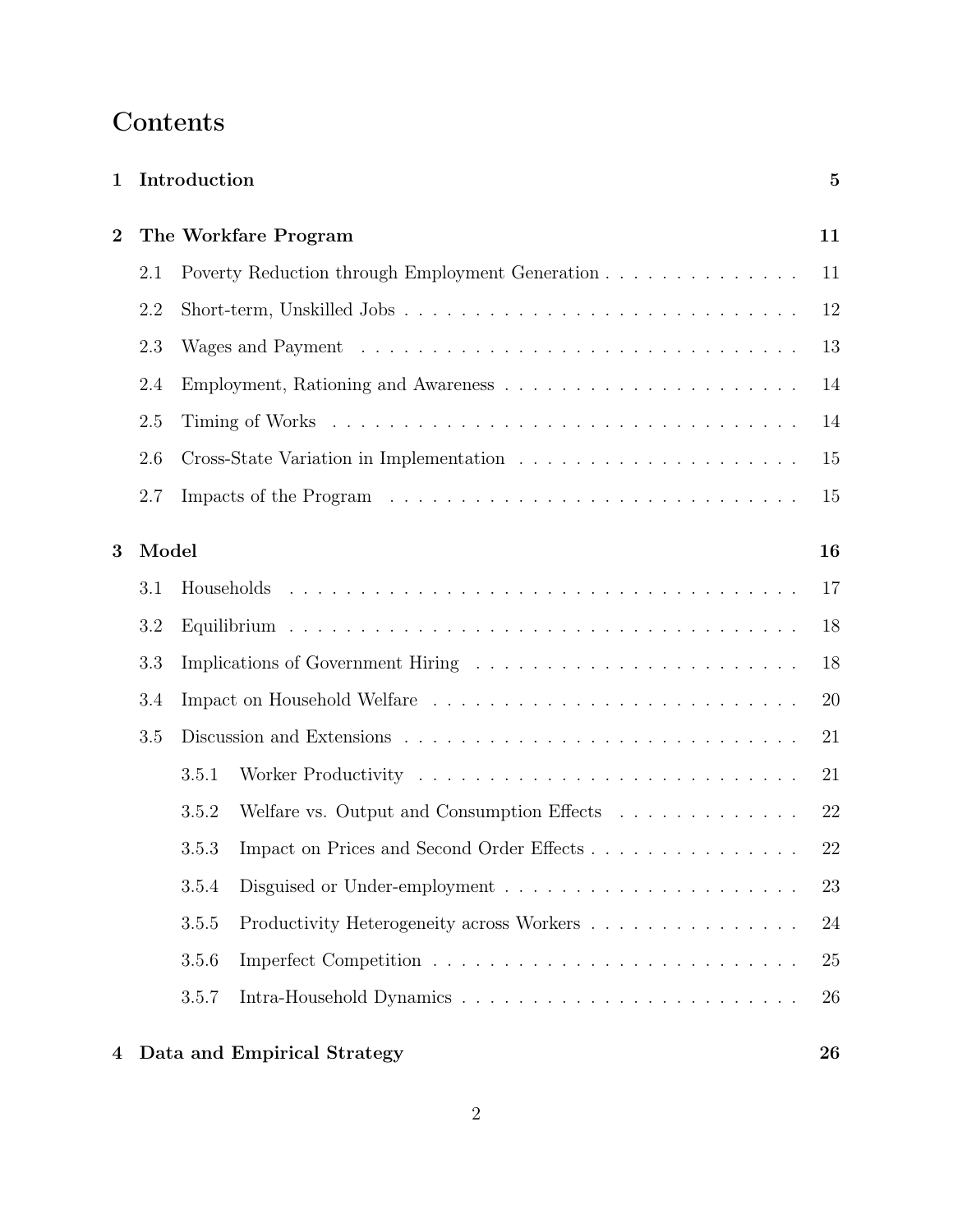|             | 4.1                                         |                                                          | 26 |  |  |  |
|-------------|---------------------------------------------|----------------------------------------------------------|----|--|--|--|
|             | 4.2                                         |                                                          | 28 |  |  |  |
|             | 4.3                                         |                                                          | 29 |  |  |  |
|             | 4.4                                         |                                                          | 32 |  |  |  |
| $\bf{5}$    | Results                                     |                                                          | 33 |  |  |  |
|             | 5.1                                         |                                                          | 33 |  |  |  |
|             | 5.2                                         |                                                          | 34 |  |  |  |
|             | 5.3                                         |                                                          | 35 |  |  |  |
|             | 5.4                                         |                                                          | 36 |  |  |  |
|             | 5.5                                         |                                                          | 38 |  |  |  |
| 6           | <b>Estimating the Distributional Impact</b> |                                                          |    |  |  |  |
|             | 6.1                                         |                                                          | 39 |  |  |  |
|             | 6.2                                         |                                                          | 40 |  |  |  |
|             | 6.3                                         | Comparing Equilibrium and Direct Gains                   | 42 |  |  |  |
| 7           |                                             | Conclusion<br>42                                         |    |  |  |  |
|             |                                             | A History of Public Works Programs in India              | 49 |  |  |  |
|             |                                             | <b>B</b> Determinants of Government Employment Provision | 49 |  |  |  |
| $\mathbf C$ | <b>Theoretical Appendix</b>                 |                                                          |    |  |  |  |
|             | C.1                                         |                                                          | 51 |  |  |  |
|             | C.2                                         |                                                          | 52 |  |  |  |
| D           |                                             | Data Appendix                                            | 54 |  |  |  |
|             | D.1                                         | National Sample Survey Organisation: Employment Surveys  | 54 |  |  |  |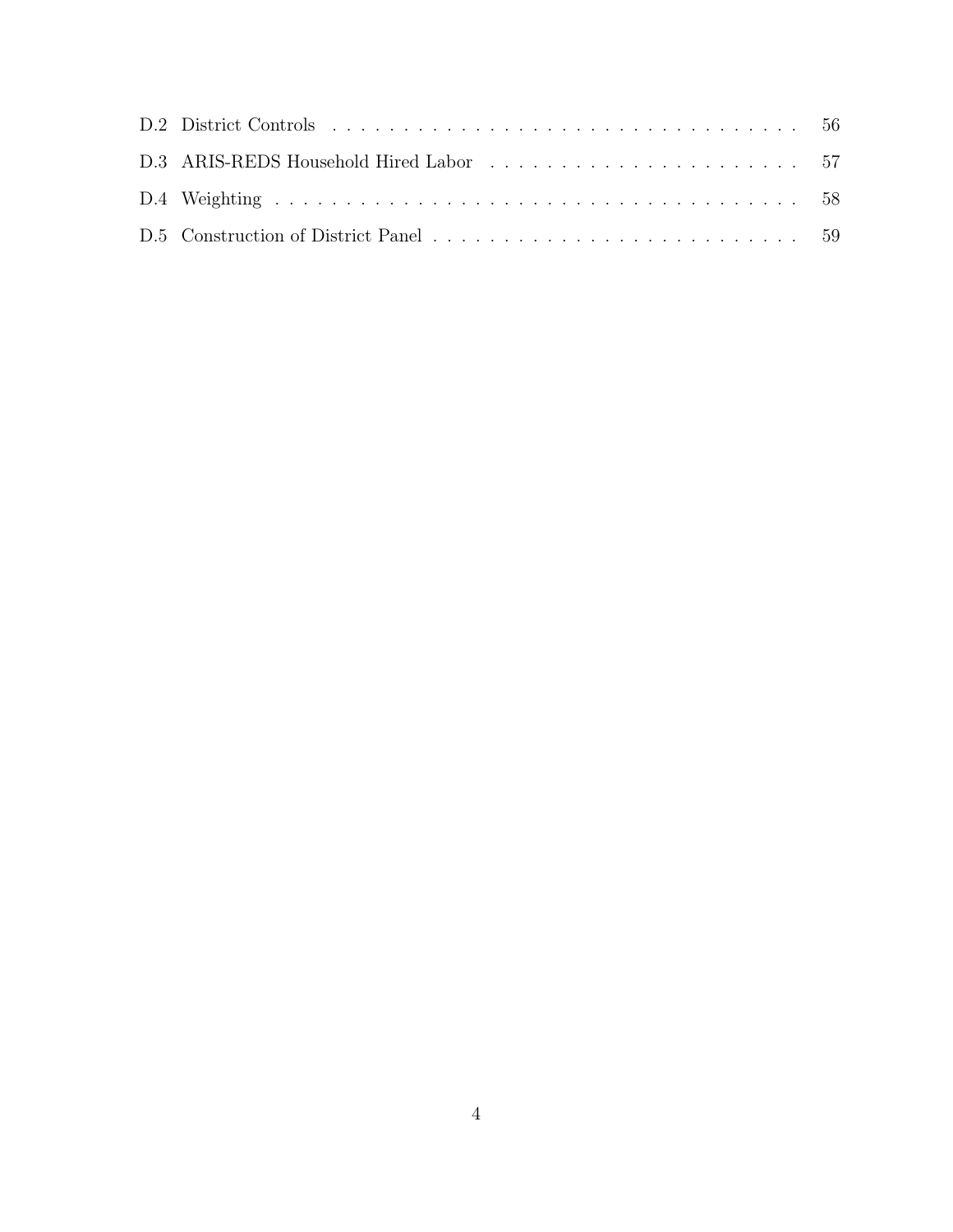## 1 Introduction

Workfare programs are common anti-poverty policies. Many developing countries have programs that hire workers at competitive wage rates with the goal of increasing the income of the poor.<sup>1</sup> A substantial literature estimates the income and consumption benefits of these programs by comparing participants with matched non-participants (Datt and Ravallion, 1994; Ravi and Engler, 2009). Workfare programs, however, may change the labor market equilibrium and in particular may lead to an increase in private sector wages (Ravallion, 1987; Basu et al., 2009). As a result, comparisons of participants with non-participants within the same labor market may understate the true gains to net labor sellers and overstate gains to net buyers of labor. The literature has made few attempts to quantify how large the equilibrium effects are in practice, owing mainly to the fact that we rarely observe even an approximate counter-factual labor market equilibrium.

This paper uses the gradual roll-out of a large rural workfare program in India to estimate the program's impact on wages and aggregate employment. We use a difference-in-differences strategy comparing changes in districts that received the program earlier to districts that received it later. Using a model of rural labor markets, we use these estimates to calculate how the welfare gains from the program are distributed across the population. We compare gains due to the estimated equilibrium rise in wages to the gains due solely to participation in the program. Our results suggest that for households in the bottom half of the consumption distribution, the gains from the rise in equilibrium wages are of a similar magnitude to the direct gains from participating in the program. We conclude that in weighing the relative merits of a workfare program and other anti-poverty policies such as a cash-transfer, the potential impact on equilibrium wages cannot be ignored.

<sup>1</sup>Recent examples include programs in Malawi, Bangladesh, India, Philippines, Zambia, Ethiopia, Sri Lanka, Chile, Uganda, and Tanzania. However, the practice of imposing work requirements for welfare programs stretches back at least to the British Poor Law of 1834.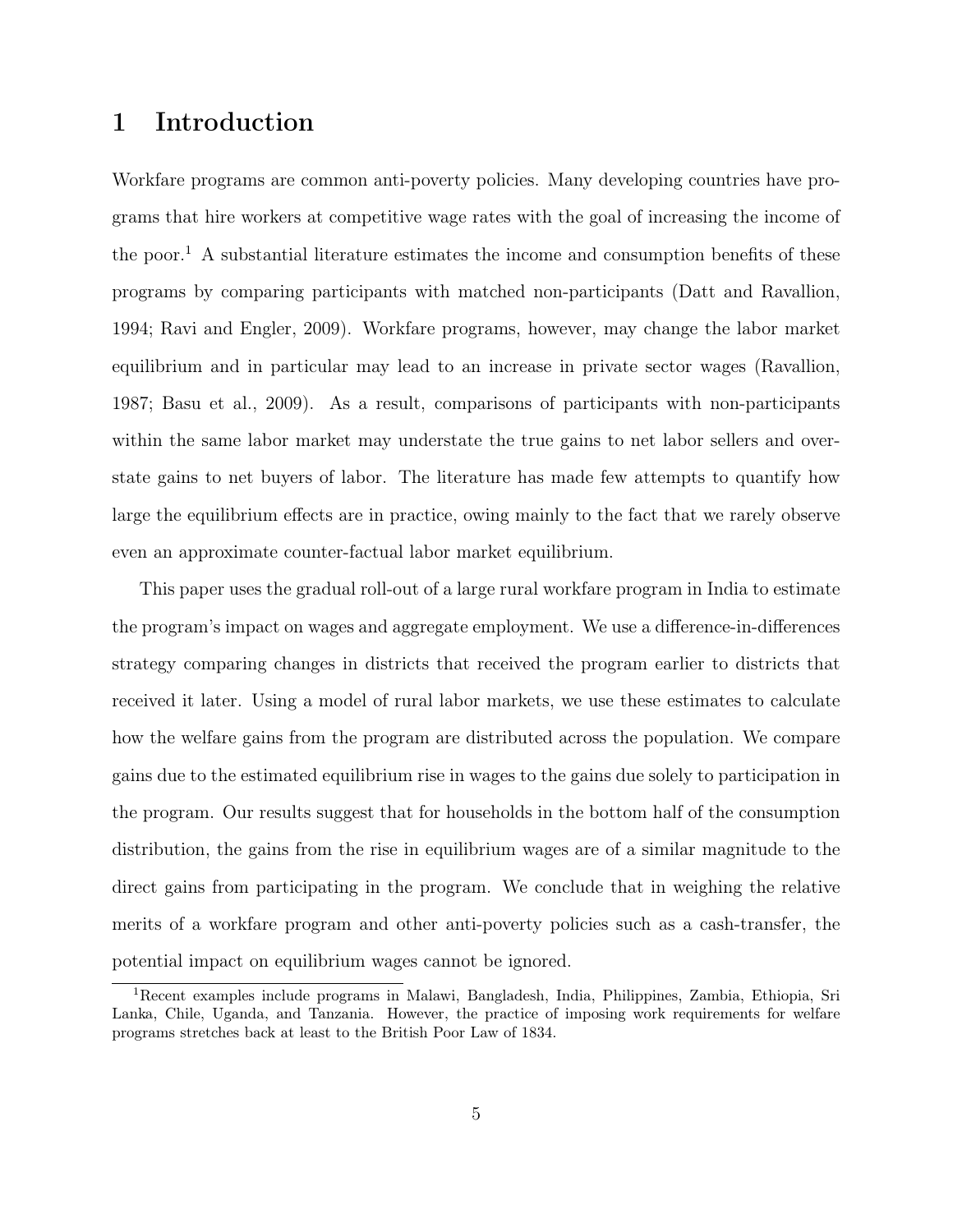Much of the existing literature on the welfare effects of workfare programs focuses on the targeting benefits of these programs relative to a cash transfer (Besley and Coate, 1992; Gaiha et al., 2009). The basic argument is that because a workfare program entails a work component, participants are self-selected to have lower outside options than non-participants. In this framework, the change in income due to the program is simply the difference between the wage provided by the program and the income the participant would have earned had she not participated in the program. This theoretical framework motivates estimating the income gains from workfare programs by comparing participants with matched non-participants, which is a common approach in the literature (Datt and Ravallion, 1994; Ravi and Engler, 2009). While informative, these comparisons of participants and non-participants ignore potential equilibrium impacts.

As Ravallion (1987) and Basu et al. (2009) show, government hiring may crowd out private sector work and lead to a rise in equilibrium private sector wages. However, the empirical evidence on the equilibrium impacts of workfare programs is limited. Gaiha (1997) shows that agricultural wages seem to respond to government wage hikes in the Maharashtra Employment Guarantee. Murgai and Ravallion (2005) consider hypothetical effects of an India-wide employment guarantee on wages. Further, even the hypothetical studies ignore the possibility that a rise in wages may hurt net labor buyers. In a rural, developing country context, where households often participate on both sides of the labor market (Benjamin, 1992), the potential losses to labor buyers are a first order concern.

We use a modified version of the theoretical framework presented in Deaton (1989) and Porto (2006) to clarify how the equilibrium welfare effects of a workfare program are distributed across the population. In particular, an equilibrium rise in wages will benefit net labor sellers, and to the extent that the change in wages is not due to an increase in worker productivity, the rise in wages will hurt net labor buyers. The model provides a straightforward framework for assessing the importance of the welfare gains due to changes in equilib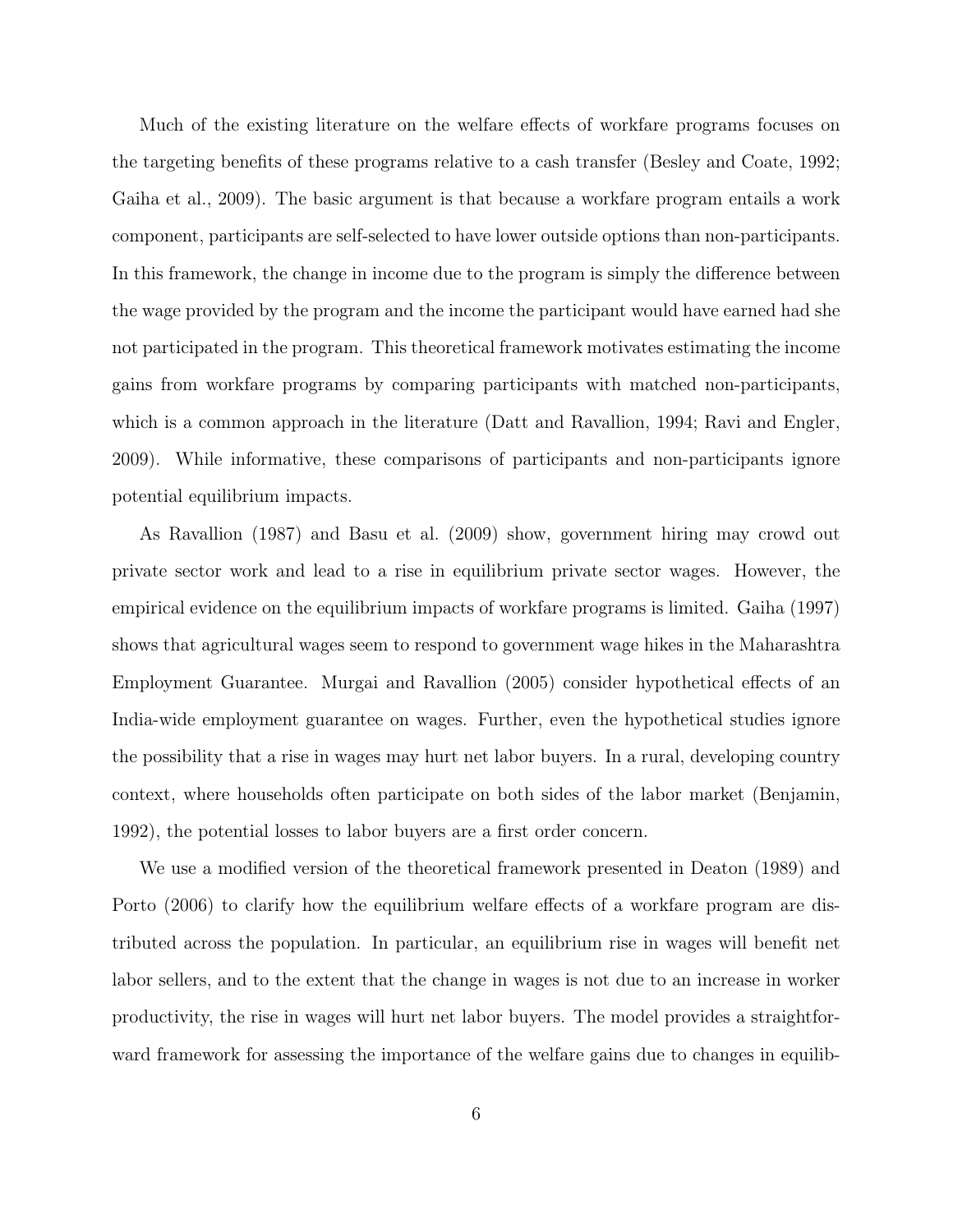rium wages relative to gains strictly due to participation in the program.

We apply the framework to estimate the distributional effects of India's National Rural Employment Guarantee Act (NREGA). The NREGA provides short-term manual work mostly during the agricultural off-season at a wage comparable to or higher than the market rate. According to government administrative data, in 2010-11 the NREGA provided 2.27 billion person-days of employment to 53 million households.<sup>2</sup> The program was introduced gradually throughout India starting with the poorest districts in early 2006 and extending to the entire country by mid 2008. We estimate the impact of the program on employment and wages by comparing changes in outcomes in districts that received the program between April 2006 and April 2007 to those that received it after April 2008. Our pre-period is January 2004 to December 2005 and our post period is July 2007 to June 2008. For reasons discussed in detail in Section 4, we consider districts that received the program in April 2008 as a viable control group even during the period from April to June of 2008 after the program had technically started in those districts.

Our primary data source for the empirical analysis is a series of cross-sectional, nationally representative household surveys conducted from 2004 to 2008 covering roughly 450,000 adults. The empirical analysis proceeds in four steps.

(Step 1: Changes in Public Works Employment) We first show that the introduction of the workfare program is correlated with a substantial increase in low-wage, lowskilled public employment. This is an important finding in its own right as it suggests the program did not just crowd out existing government employment. Further, although government administrative data suggests high levels of employment under the act, many studies have documented widespread over-reporting of employment by corrupt officials (Niehaus and Sukhtankar, 2008; Khera, 2011; Imbert and Papp, 2011). We find that public employment provision is highly seasonal with the majority of employment provided during the first two

<sup>&</sup>lt;sup>2</sup>Figures are from the official NREGA website nrega.nic.in.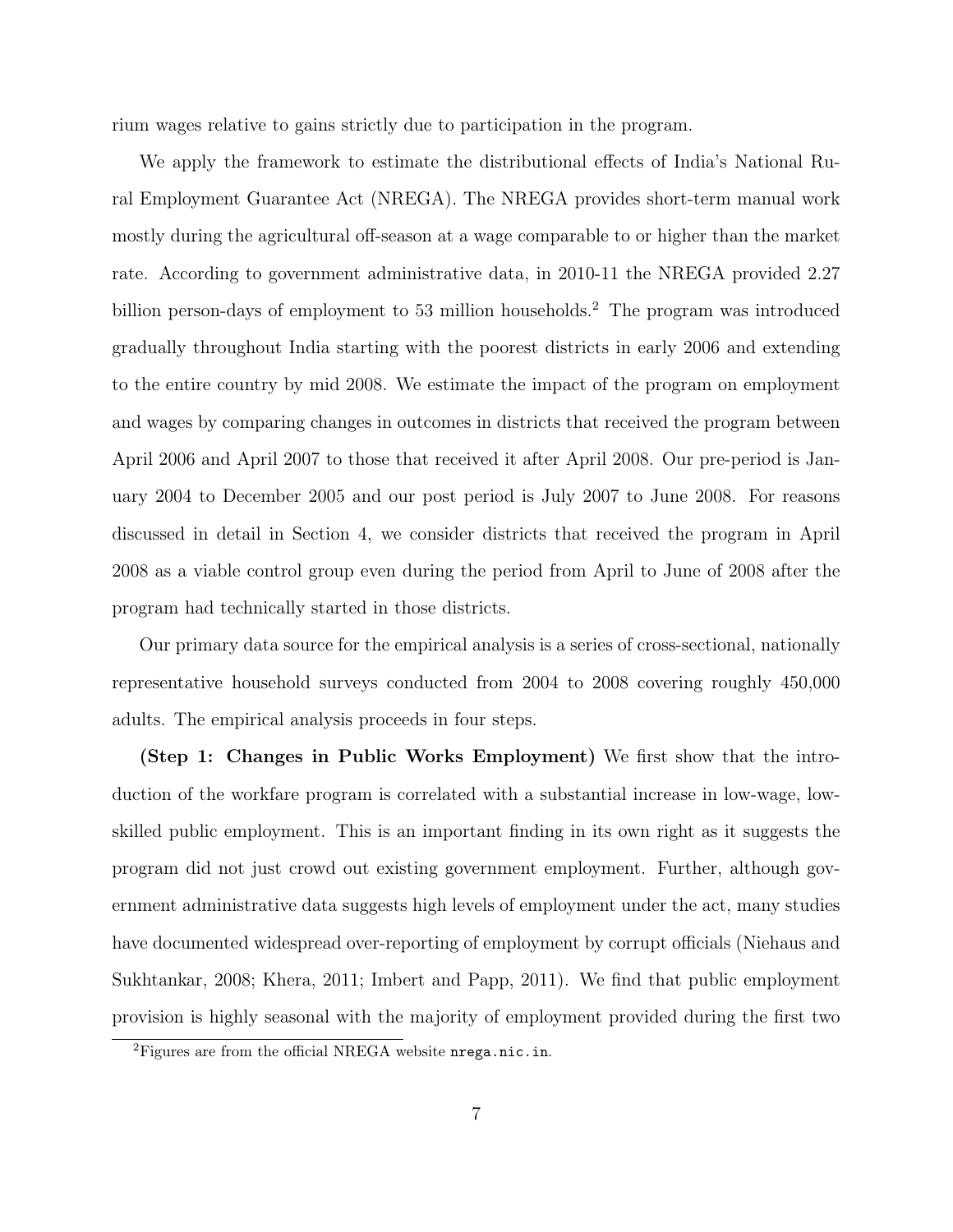quarters of the year when rainfall is low. During these first two quarters of the year, the increase in public employment is equivalent to hiring 1.3% of the low-skilled private sector rural workforce. Field studies confirm this seasonal pattern and suggest that the seasonality is driven by supply constraints rather than a lack of demand on the part of potential workers. The monsoon rains make provision of work difficult and farmers actively lobby for works to be suspended during the rainy season as it is the peak period of agricultural labor demand.

The results confirm field evidence that employment generation under the act varies widely by state. Indeed, five states are responsible for most of the increase in government employment. In these states, the increase in public employment is equivalent to 4% of the low-skilled private sector rural workforce. District-level regressions suggest that these differences are not explained by differences in factors correlated with demand such as the level of wages, poverty rate, or literacy rate. We conclude that the field studies are accurate in attributing much of the cross-state differences in public employment generation to supply-side differences in the administrative capacity or political will to implement the program.

(Step 2: Changes in Wages) Second, we document that average daily wages of casual laborers increase by roughly 4.5% during the dry season in early districts relative to late districts. A number of results suggest that these differential changes in wages are at least in part due to the program. We do not find a relative increase in wages during the rainy season, when employment generation is low. Consistent with cross-state variation in implementation, the differential increase in wages is roughly twice as large  $(9\%)$  in the five "star" states where field studies suggest (and our estimates confirm) that the program is implemented the best. Average earnings for workers with salaried jobs, which are higher paying "better" jobs than casual work, actually fall in early districts relative to late districts, suggesting our estimates are not just picking up differential trends in inflation.

Since richer districts were more likely to be selected to be late districts, late districts are unlikely to provide a perfect counterfactual for early districts. As a result, the differential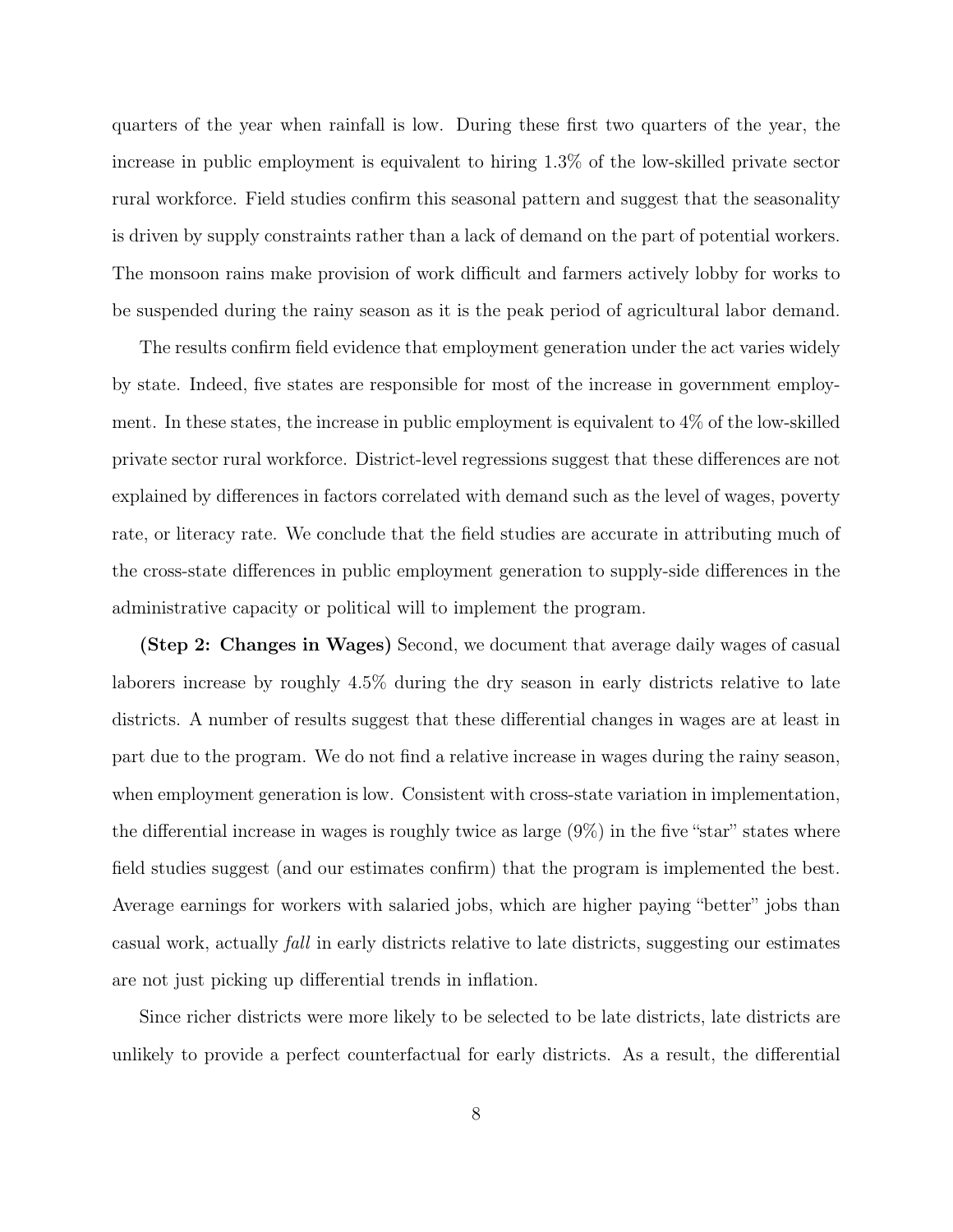changes that we document may be due to some other factor correlated with poverty.

The fall in salaried wages in early districts relative to late districts highlights the fact that since poorer districts were more likely to be selected to be early districts, late districts are unlikely to provide a perfect counterfactual for early districts. As a result, the differential changes that we document may be due to some other factor correlated with poverty. When we add pre-program district-level poverty rates and other controls interacted with a dummy for the post-treatment period, our estimate of the rise in wages increases slightly. Still, differential district-level trends remain a concern for our identification strategy. During the two years prior to the program, wages in early districts increase by more in early districts than late districts, though this increase is concentrated outside the star states and during the rainy season.

(Step 3: Changes in Private Sector Employment) Third, we document the differential changes in aggregate employment across early and late districts. We find the introduction of the program is correlated with a 1.6% fall in the fraction of days spent doing any kind of private work (waged, self employed or domestic work) among low-skilled persons. Interestingly, we find no evidence of a fall in the fraction of people reporting being unemployed or out of the labor force. Finally, program districts in star states show a much larger fall of 3.7% of private sector work, which is close to the 4% increase in public employment. These results are consistent with one-for-one crowding out of private sector work by the public works program, with no change in unemployment or participation in the labor force. Importantly, we define private sector work to include both self-employment and domestic work. We make this choice because a majority of rural households report operating an agricultural or non-agricultural household business, and work within the household business may be categorized as either domestic work or self-employment.

(Step 4: Welfare Gains by Consumption Quintile) The fourth empirical step uses the wage and employment estimates combined with household-level data on consumption,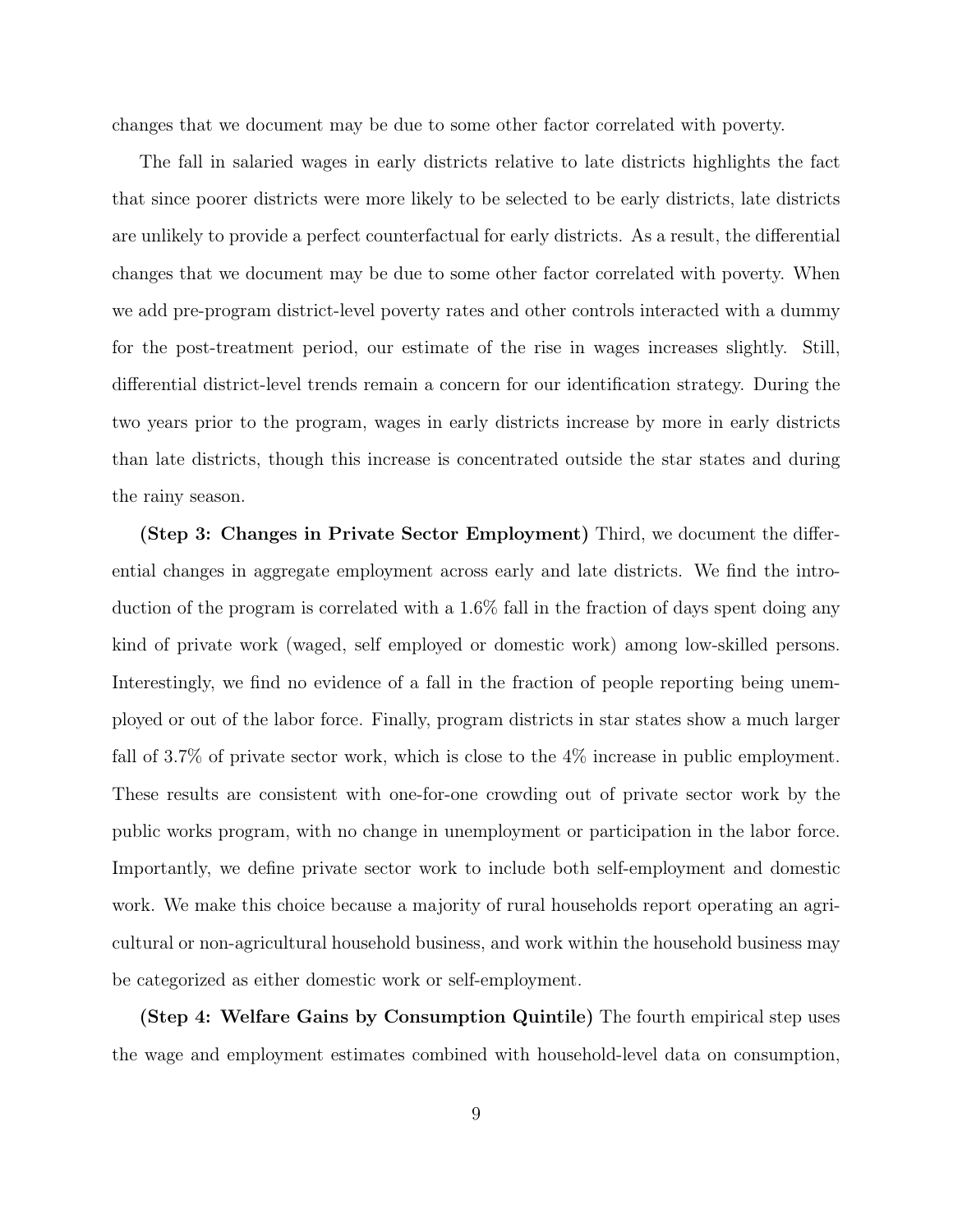casual labor supplied, and labor hired to compute how the welfare gains from the increase in wages are distributed across rural households. We show that the rise in wages redistributes income from richer households (net buyers of labor) to poorer households (net suppliers of labor). We then use individual-level data on program wages and participation to estimate the magnitude of the direct gains from participation in the program. Our estimates suggest that the changes in welfare due to the wage change are large in absolute terms and large relative to the direct welfare gains for participants. For households in the bottom three consumption quintiles, the estimated welfare gain due to the wage change represents 20-60% of the total welfare gain from the program.

This paper contributes to four broad strands of the literature. First, it contributes to the small but growing literature of papers which examine the impact of the NREGA itself (Ravi and Engler, 2009; Sharma, 2009; ?). Second, it contributes to the literature documenting the equilibrium impacts of social programs on non-participants (Angelucci and Giorgi, 2009; Jayachandran et al., 2010). Third, it contributes to the literature on rural labor markets in developing countries (Rosenzweig, 1978; Binswanger and Rosenzweig, 1984; Stiglitz, 1974). Finally, it contributes to the policy debate concerning the relative merits of workfare programs relative to other anti-poverty programs such as a cash transfer (Kapur et al., 2008).

The following section describes the workfare program in more detail. Section 3 proposes a simple model of rural labor markets which provides a framework for estimating the distributional effects of the program. Section 4 presents our data and empirical strategy, Section 5 presents the main empirical results, Section 6 uses these results to estimate the welfare gains due to the program and Section 7 concludes.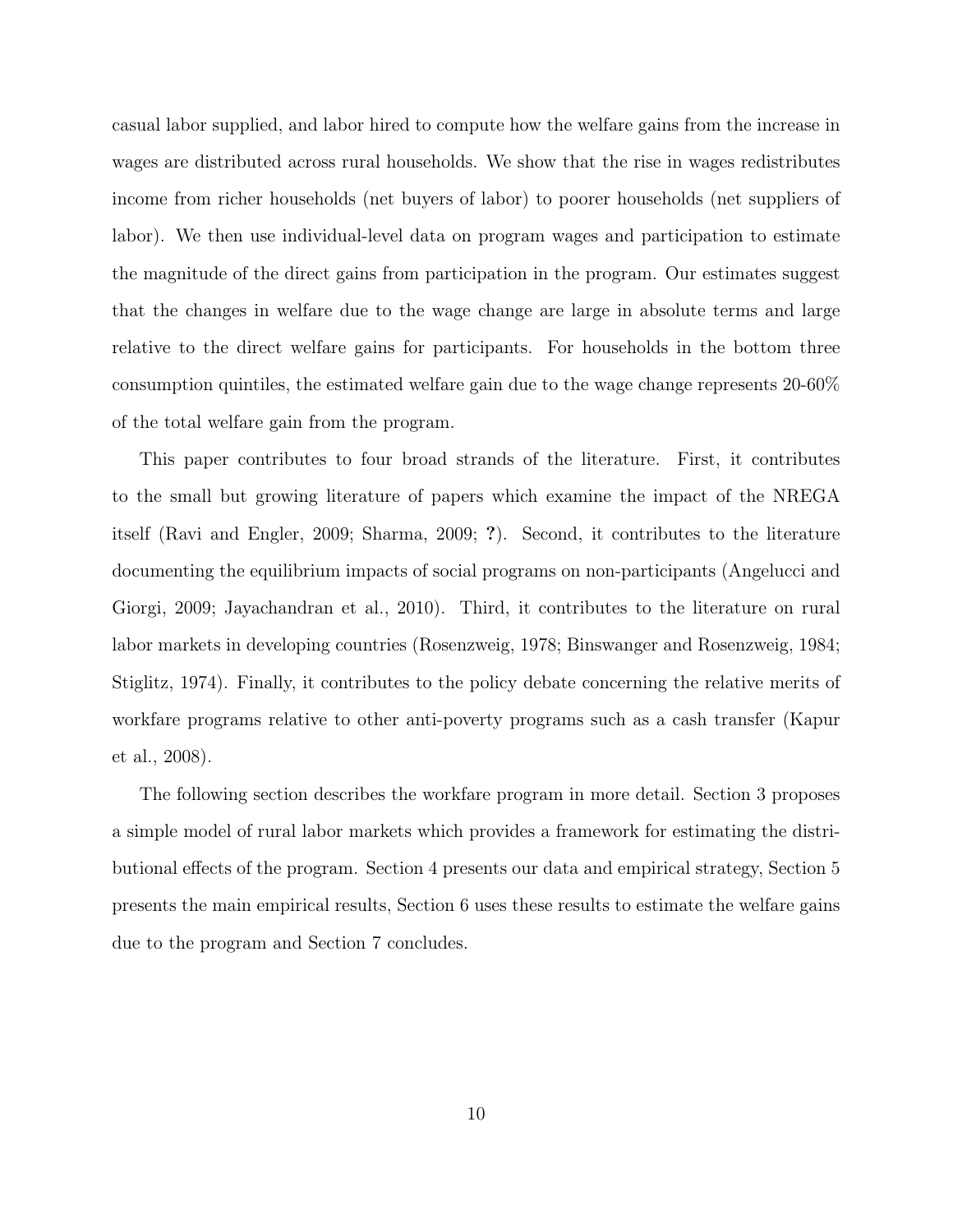## 2 The Workfare Program

The National Rural Employment Guarantee Act (NREGA), passed in September 2005, entitles every household in rural India to 100 days of work per year at a state-level minimum wage. In 2010-11 the NREGA provided 2.27 billions person-days of employment to 53 million households.<sup>3</sup> The India-wide budget was Rs. 345 billion (7.64 billion USD), which represents 0.6% of GDP.

The act was gradually introduced throughout India starting with 200 of the poorest districts in February 2006, extending to 120 districts in April 2007, and to the rest of rural India in April 2008. Our empirical strategy, described in detail in Section 4.3, compares outcomes in districts that received the program prior to April 2008 to those that received it after.

The National Rural Employment Guarantee Act sets out guidelines detailing how the program is to be implemented in practice. Whether and how these guidelines are actually followed varies widely by state and even district (Sharma, 2009; Dreze and Khera, 2009; Institute of Applied Manpower Research, 2009; The World Bank, 2011). Field studies reveal substantial discrepancies between the law and practice with many people unaware of their full set of rights under the program. Based on existing field studies, we describe how the act operates in practice. However, it should be kept in mind that how the act is implemented is changing over time, and precisely how the act operates in practice is still an active area of research.

## 2.1 Poverty Reduction through Employment Generation

One of the chief motivations underlying the act is poverty reduction through employment generation. In this respect, the NREGA follows a long history of workfare programs in

 ${}^{3}$ Figures are from the official NREGA website nrega.nic.in.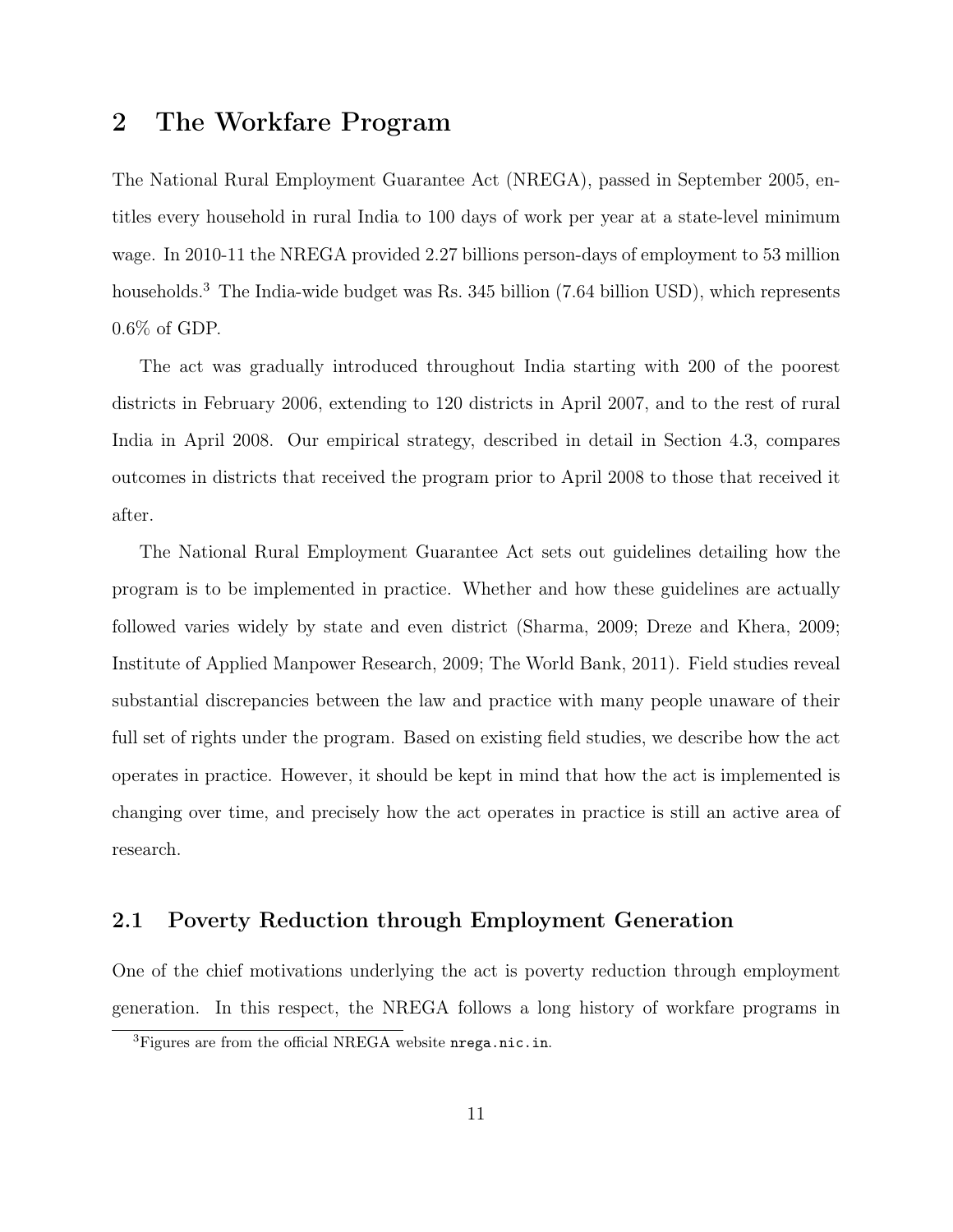India (see Appendix Section A). Since it is first and foremost a poverty alleviation scheme, the NREGA is often compared to cash transfer programs (Kapur et al., 2008). The fact that poverty reduction through employment generation is the primary goal of the program clarifies the reasoning behind many features of the program's design and implementation.

For instance, although a nominal goal of the act is to generate productive infrastructure, The World Bank (2011) writes "the objective of asset creation runs a very distant second to the primary objective of employment generation...Field reports of poor asset quality indicate that [the spill-over benefits from assets created] is unlikely to have made itself felt just yet." Indeed, the act explicitly bans machines from worksites. Further, the act limits material, capital and skilled wage expenditure to 40% of total expenditure, and actual expenditure is even lower  $(27\%$  in 2008-09).<sup>4</sup> Wages paid for unskilled work are born entirely by the central government while states must pay 25% of the expenditure on materials, capital and skilled wages. Together, these restrictions create a strong incentive to select projects that require mainly low-wage, manual work potentially at the expense of the productivity benefits of the resulting infrastructure.

## 2.2 Short-term, Unskilled Jobs

The work generated by the program is short-term, unskilled, manual work. The most common activities include digging and transporting dirt by hand. Households with at least one member employed under the act in agricultural year 2009-10 report a mean of only 38 days of work and a median of 30 days for *all* members of the household during that year.<sup>5</sup> The jobs provided by the program are very similar to private sector casual labor jobs, which are also short-term, low-wage, often manual jobs usually in agriculture or construction. In fact, India's National Sample Survey Office, which collects the main source of data used in this

<sup>4</sup>Figures are from the official NREGA website www.nrega.nic.in.

<sup>5</sup>Authors' calculations based on NSS Round 66 Employment and Unemployment Survey. The Employment surveys are described in detail in Section 4.1.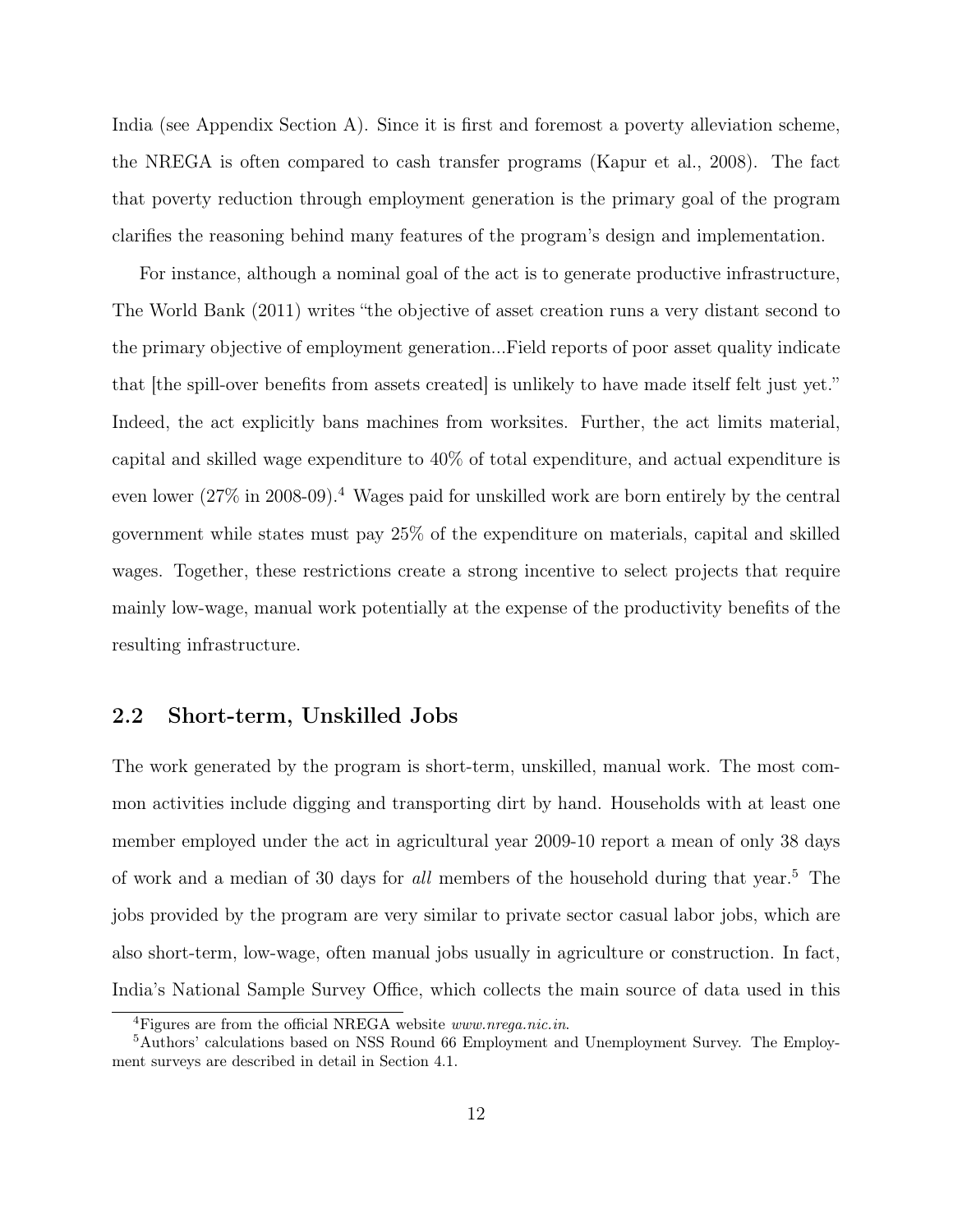paper, categorizes employment under the NREGA as a specific type of casual labor. Out of those who report working in public works in the past week, 46% report that they usually or sometimes engage in casual labor, while only .1% report that they usually or sometimes work in a salaried job.<sup>6</sup> The similarity of these public sector jobs and casual labor jobs motivates our focus on casual wages in the empirical analysis.

## 2.3 Wages and Payment

Wage rates are set at the state level, and NREGA workers are either paid a piece-rate or a fixed daily wage. Under the piece-rate system, which is more common, workers receive payment based on the amount of work completed (e.g. volume of dirt shoveled). The resulting daily earnings are almost always below the state-set wage levels. Theft by officials also reduces the actual payment received.<sup>7</sup>

Despite the fact that actual daily earnings often fall short of stipulated wage rates, NREGA work appears to be more attractive than similar private sector work available to low-skill workers. Based on a nationally representative India-wide survey during agricultural year 2008-09, both male and female workers report earning an average of 79 Rupees per day for work under the act.<sup>8</sup> These self-reported NREGA earnings should be interpreted with some caution. Because of well-documented delays and corruption in the payment system, workers may not report actual NREGA earnings. With this caveat in mind, reported earnings are 12% higher than the average daily earnings for casual workers (National Sample Survey Office, 2010). These figures may actually understate the attractiveness of NREGA work for the typical rural worker if search costs or other frictions drive the private sector wage rate

<sup>6</sup>Authors' calculations based on NSS Round 66 Employment and Unemployment Survey. The Employment surveys are described in detail in Section 4.1.

<sup>7</sup>Based on a survey in the state of Orissa of 2000 individuals who show up as working in the government administrative data, only 1000 both exist and report having worked (Niehaus and Sukhtankar, 2008). Of these 1000, most received less than the stipulated minimum wage.

<sup>8</sup>Authors' calculations based on NSS Employment and Unemployment Survey Round 64. The Employment surveys are described in detail in Section 4.1.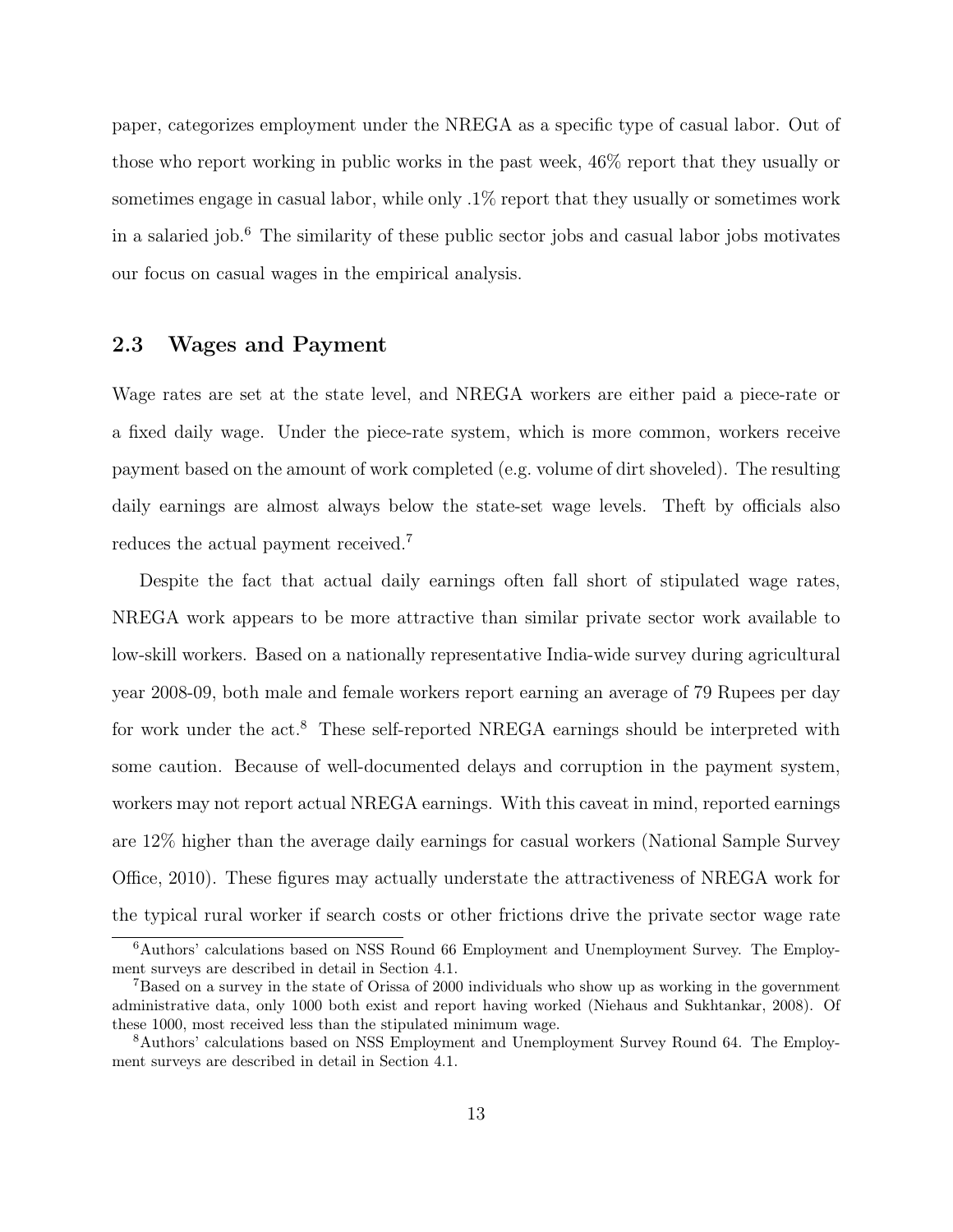above the marginal value of time (Walker and Ryan, 1990).

## 2.4 Employment, Rationing and Awareness

Perhaps a more direct way to assess whether NREGA work is more attractive than available work is to ask people. The studies that ask find high levels of unmet demand (Dreze and Khera, 2009; ?). Although the act stipulates a minimum employment guarantee of 100 days of work per household per year, actual employment falls well short of the 100 day guarantee, even for households that report wanting to work the full 100 days.

One may naturally wonder, if the act guarantees 100 days and households want 100 days, why workers do not simply demand 100 days of work. In some areas, activists have mobilized workers to to do just this (Khera, 2011). However, as The World Bank (2011) summarizes

In practice, very few job card holders formally apply for work while the majority tend to wait passively for work to be provided. At the same time, there appears to be considerable latent demand for work - i.e., not all people who demand work are provided work, while even those who are provided work would like more days of employment.

Even those who demand work are not guaranteed work. During agricultural year 2009-10, an estimated 19% of households reported attempting to get work under the act without success.<sup>9</sup>

## 2.5 Timing of Works

Work appears to be not only rationed at the individual and household levels but also seasonally. Local governments start and stop works throughout the year, with most works

<sup>9</sup>Authors' calculations using NSS Employment and Unemployment Survey Round 66. The Employment surveys are described in detail in Section 4.1.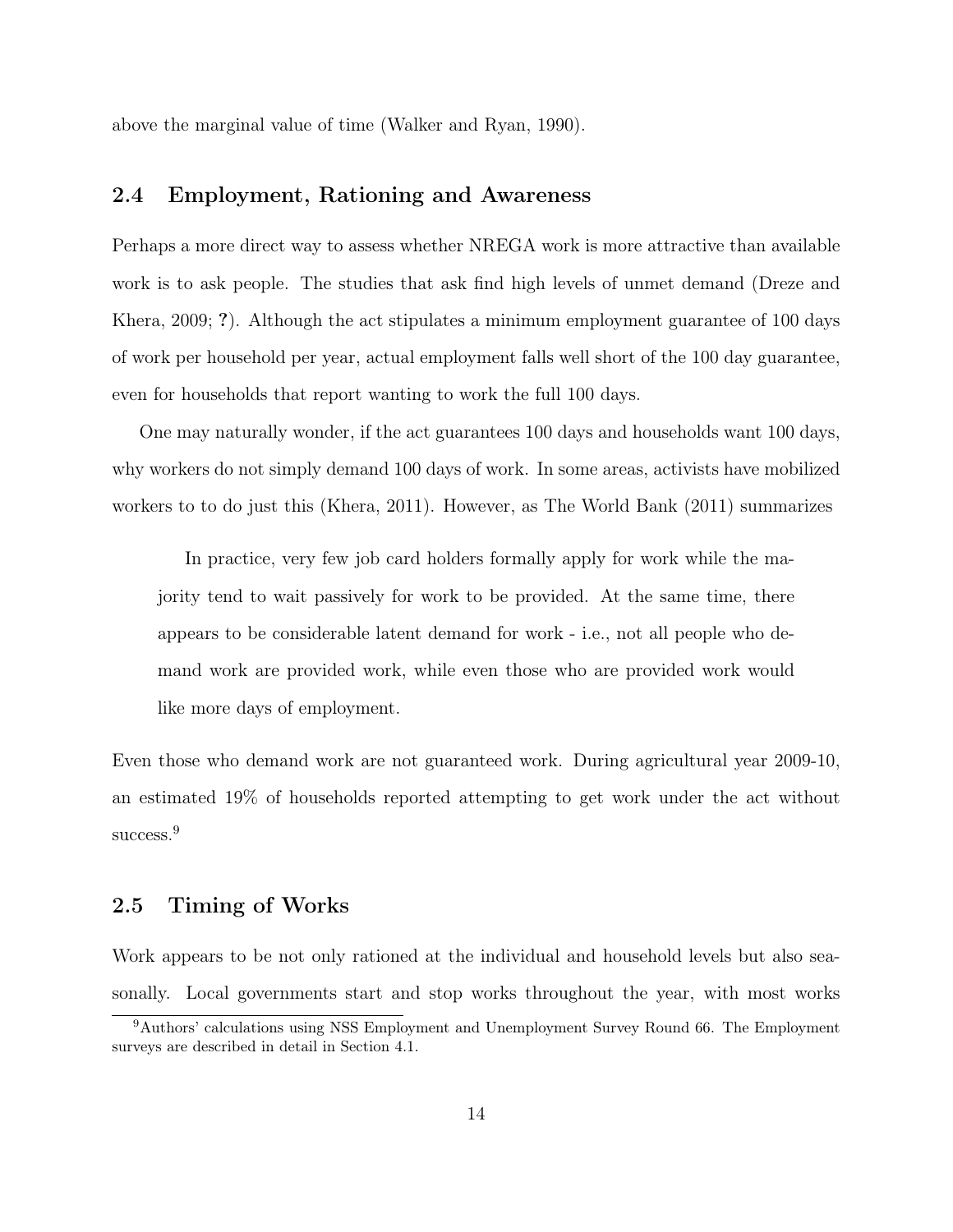concentrated during the first two quarters of the year prior to the monsoon. The monsoon rains make construction projects difficult to undertake, which is likely part of the justification. However, field reports document government attempts to stop works during the rainy season so that they do not compete with the labor needs of farmers (Association for Indian Development, 2009).

## 2.6 Cross-State Variation in Implementation

The above generalizations mask considerable state and even district variation in the implementation of the program. Dreze and Khera (2009) and Khera (2011) rank Andhra Pradesh, Madhya Pradesh, Rajasthan, Tamil Nadu and Chhatisgarh as star performers, though even in these states implementation falls short of the requirements of the act. In the empirical analysis, we confirm that these states generated significantly more employment under the act than other states in India. Further, the differences in employment generation are not explained by district-level correlates of demand for public works such as poverty, illiteracy or wages. The leading explanations for the gap in implementation between these star states and others are some combination of political will (by both the state and by the central government), existing administrative capacity, and previous experience providing public works.

## 2.7 Impacts of the Program

Few researchers have studied the impacts of the NREGA and even fewer have studied the impact on aggregate wages and employment. As the World Bank writes:

There is no rigorous national or state-level impact evaluation of the program, making it impossible to estimate the impact of MGNREG on key parameters such as poverty, labor markets, and the local economy.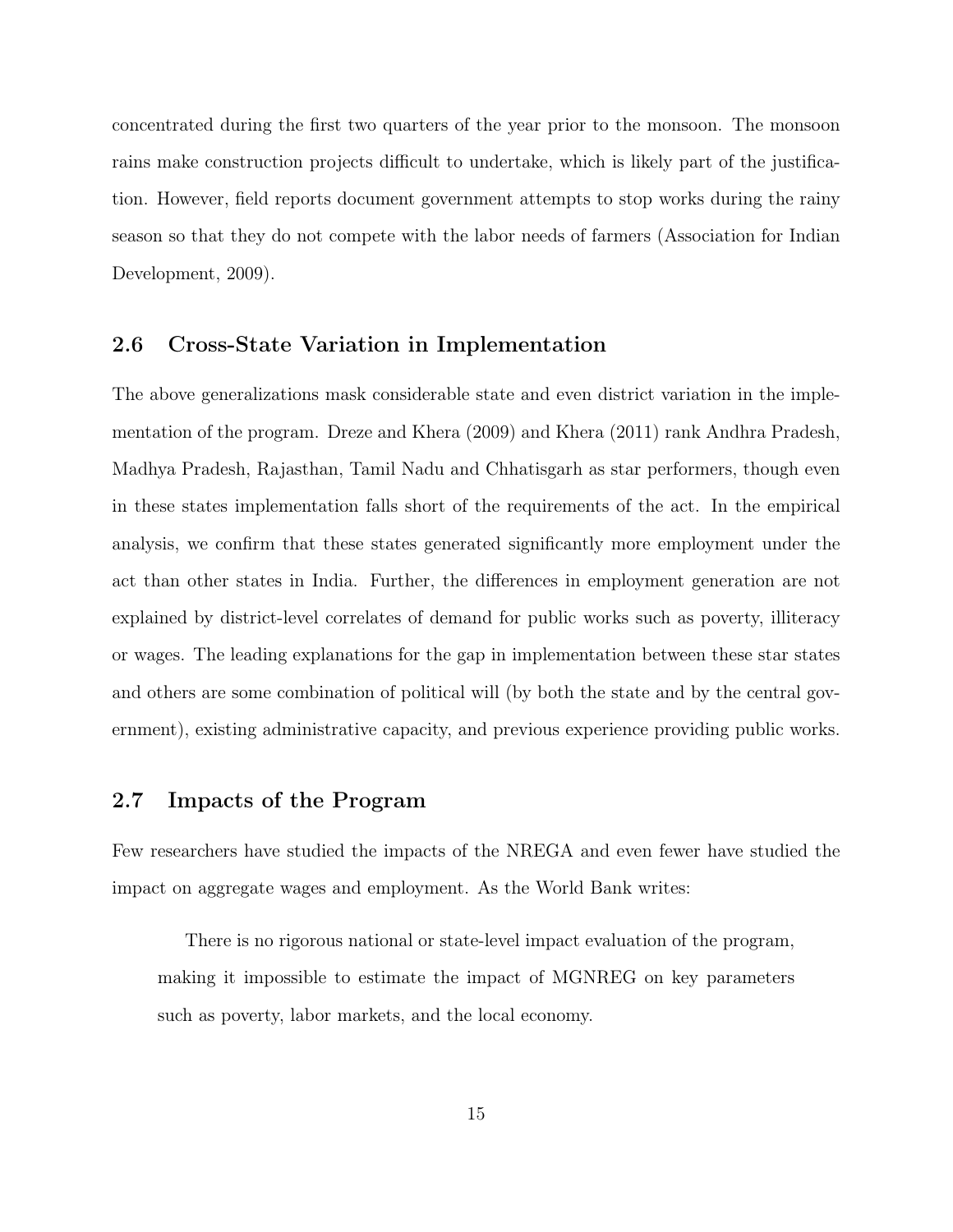Sharma (2009) looks at changes in wages at the state-level for the two years prior to the introduction of the program and the two years after the introduction. He finds that although nominal wages increased, aggregate price levels also rose wiping out all gains except for a slight rise in wages for women. It is difficult to conclude much from these estimates since the NREGA was introduced at the district rather than state level. Moreover, nothing is done to account for an India-wide trend in prices or wages. In a study using a similar differencein-differences methodology and data set to the one used here, ? independently documents that the phase-in of the program correlates with an increase in rural casual wages and public works employment. The analysis focuses on the heterogeneous impact of the program by gender and finds that female wages increase by more for women than for men.

Ravi and Engler (2009) use survey data from 1,000 households in Andhra Pradesh from June 2007 to December 2008 and match NREGA participants with non-participants based on observable characteristics such as caste, gender, and land ownership. They find an increase in monthly per capita consumption for participant households on the order of 6%. The results presented here suggest this estimate is biased downwards as we present evidence that the NREGA raised the wage level as well, so that comparing persons in the same labor market understates the true impact of the program.

## 3 Model

In this Section, we present a model with the purpose of clarifying how an increase in public sector hiring will impact aggregate employment and wages. We then use the framework to trace out the equilibrium distributional impact of the program across households. The model draws heavily from Deaton (1989) and Porto (2006), both of whom apply a similar framework to analyze the distributional effects of price changes. The key difference here is that we focus on the labor market rather than the market for consumption goods, though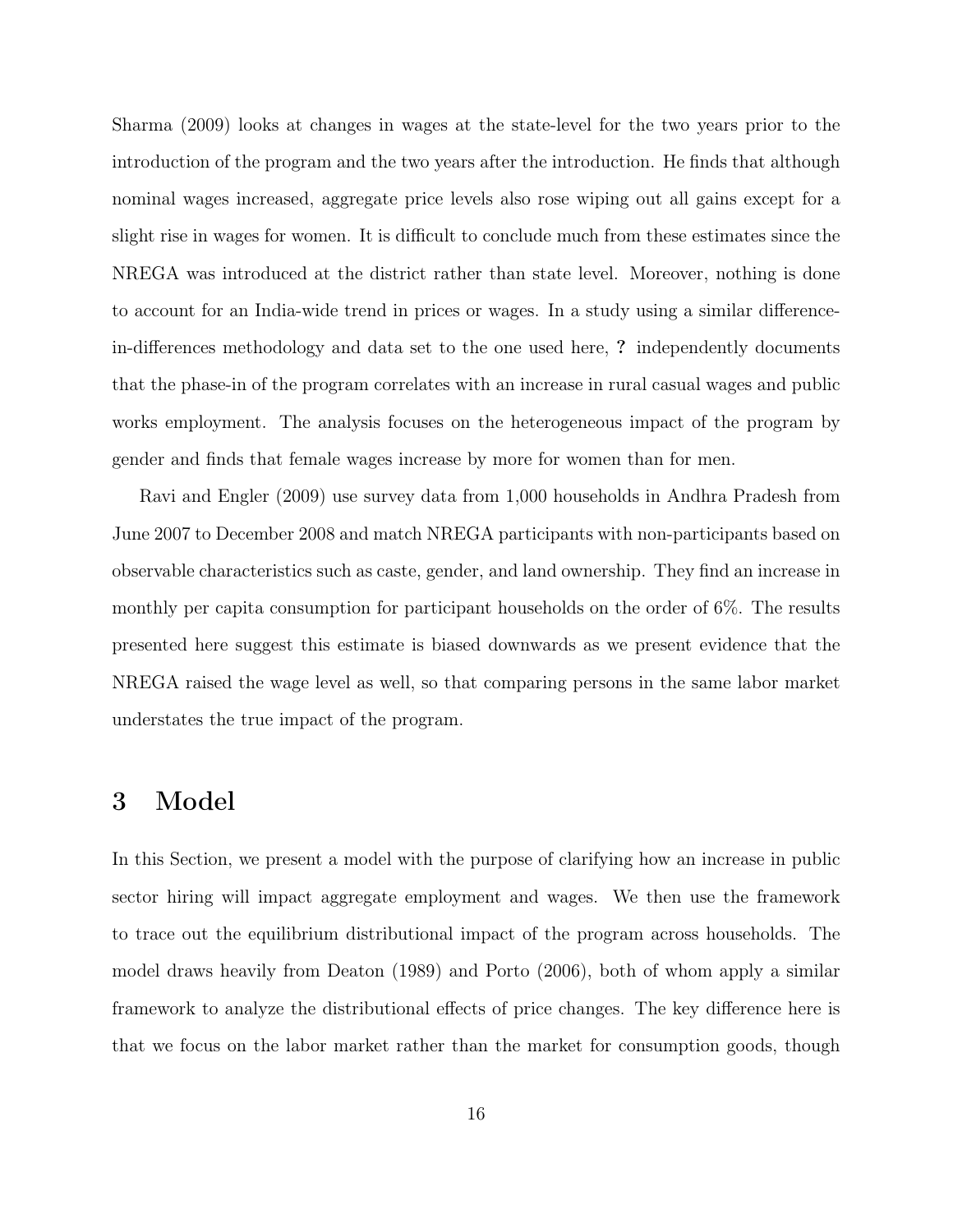much of the analysis is similar.

## 3.1 Households

Consider an economy consisting of  $N$  households indexed by  $i$ . Household  $i$  owns a production function  $F_i(D_i)$  where  $D_i$  is labor used (demanded) by the household. We assume that  $F_i'(\cdot) > 0$  and  $F_i''(\cdot) < 0$ . Households may buy or sell labor at wage W. Profits for household *i* are given by  $\pi_i(w) \equiv F_i(D_i(W)) - WD_i(W)$  where the labor demand function  $D_i(W)$  solves  $F_i'(D_i(W)) = W$ .

Motivated by the evidence on rationing of public works employment presented in the previous section, we assume that the government provides public works employment at wage  $W_g > W$ . The government must therefore determine the amount of employment to provide each household, denoted by  $L_i^g$  $i$ . Throughout, we will assume that the household uses the market wage as the relevant marginal value of private sector employment, rather than the government wage. This will be the case as long as households that work in public works also supply at least some amount of labor to the market. Given that periods of public works employment for the typical worker are quite short (often under thirty days per year), we believe that this assumption is reasonable. We discuss later the case in which he opportunity cost of time is below the market wage.

Each household has utility function  $u(c_i, l_i)$  over household consumption  $c_i$  and leisure  $l_i$ . We assume the function is increasing and concave in both arguments. Households choose consumption and leisure to solve:

$$
\max_{c_i, L_i} u(c_i, T - L_i)
$$
  
s. t. 
$$
c_i + W(T - L_i) = WT + y_i
$$
 (1)

where  $L_i$  is total (public and private) sector labor supplied by the household and non-labor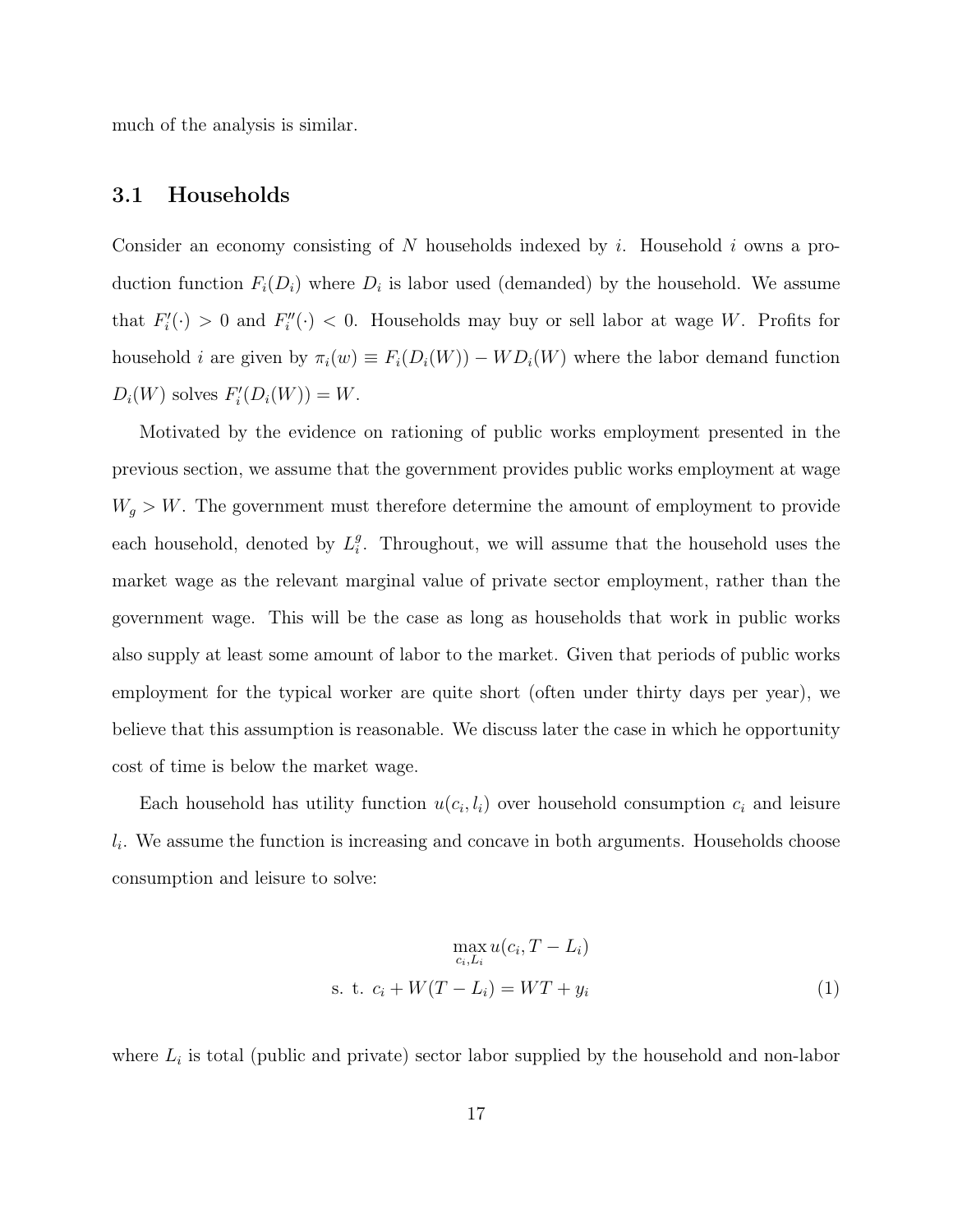income  $y_i$  is defined to be  $y_i \equiv \pi_i(W) + (W_g - W)L_i^g$  $_i^g$ . Let the solution to this optimization problem for  $L_i$  be denoted by  $L_i^s(w, y_i + WT)$ . Note that the government wage from public sector work  $W_g$  only enters through it's impact on non-labor income. This is because we assume that public works rationing is such that households that receive public works employment supply at least some private sector labor so that the marginal wage rate for households is  $W$  rather than  $W_g$ .

## 3.2 Equilibrium

Let aggregate labor demand be defined as the sum of the household demand functions  $D(W) \equiv \sum_i D_i(W)$ . Define aggregate labor supply to be the sum of the individual labor supply functions  $L^s \equiv \sum_i L_i^s(W, \pi_i + WT + (W_g - W)L_i^g)$  $_{i}^{g}$ ). In the subsequent analysis, we assume that both of these functions are differentiable. The government sets an aggregate level of public works employment  $L^g \equiv \sum_i L_i^g$ <sup>g</sup>. Note that because we assume  $W_g > W$ , the government must decide how the public works employment is to be rationed across households. That is, it must choose the  $L_i^g$  $_{i}^{g}$ 's. Labor market clearing implies that:

$$
L^g + D(W) = L^s \tag{2}
$$

## 3.3 Implications of Government Hiring

Consider a small change in  $L^g$  resulting from a small change in each of the  $L_i^g$  $_i^g$ . To determine the impact on wages we differentiate the market clearing condition with respect to  $L_g$ :

$$
1 + D'(W)\frac{dW}{dL_g} = \sum_i \left(\frac{dL_i^s}{dW}|_{y_i}\frac{dW}{dL_g} + \frac{dL_i^s}{dy_i}\frac{dy_i}{dL_g}\right) \tag{3}
$$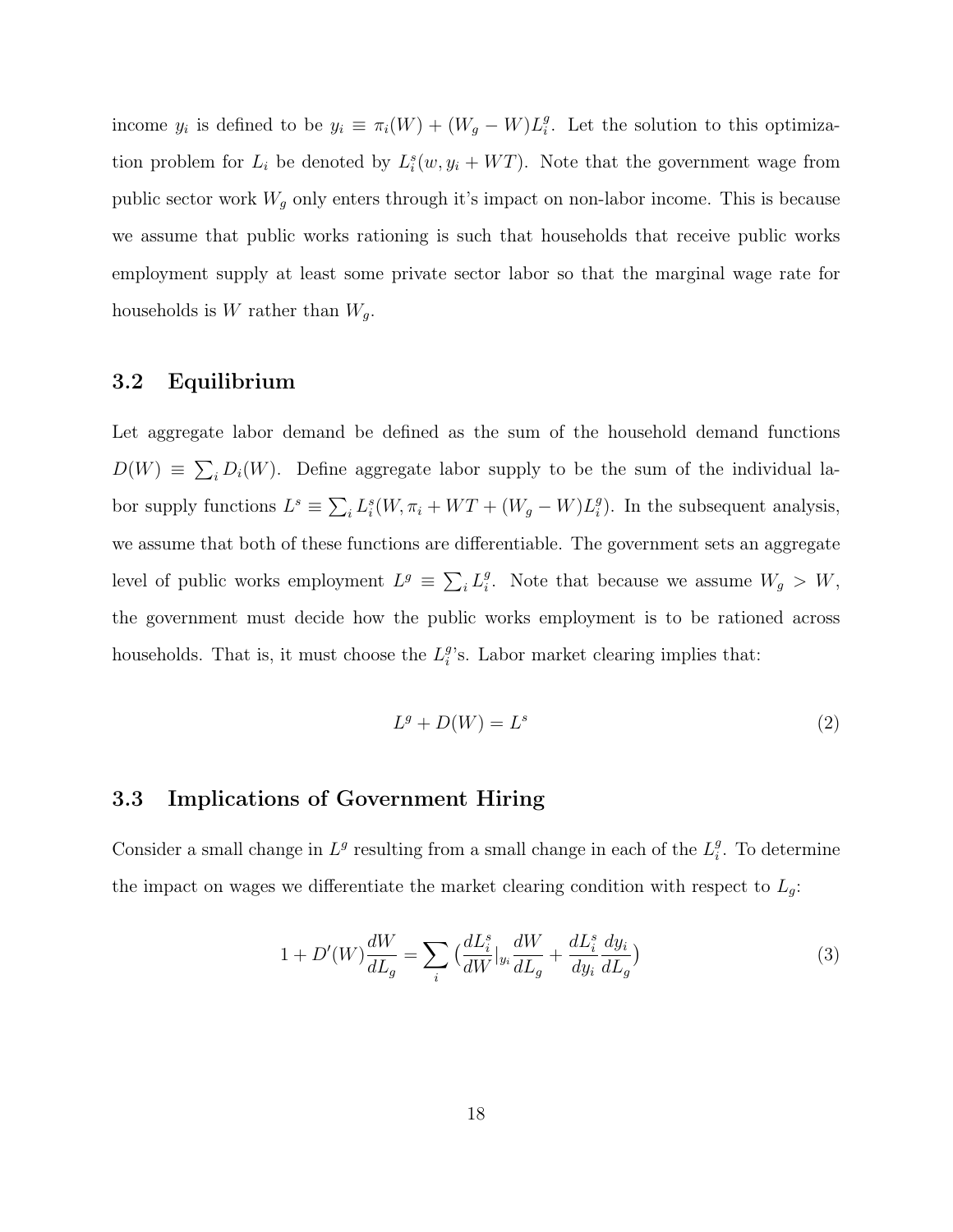where  $\frac{dL_i^s}{dW}|_{y_i}$  is the derivative of household *i*'s labor supply with respect to the wage holding non-labor income fixed. The slutsky decomposition yields:

$$
\frac{dL_i^s}{dW}|_{y_i} = \frac{dL_i^s}{dW}|_u + \frac{dL_i^s}{dy_i}L_i^s
$$
\n<sup>(4)</sup>

where  $\frac{dL_i^s}{dW}\Big|_u$  is the substitution effect, i.e. the partial derivative of labor supply with respect to the wage holding utility constant. We have that:

$$
\frac{dy_i^s}{dL_g} = \pi_i'(W)\frac{dW}{dL_g} + (W_g - W)\frac{dL_i^g}{dL_g} - \frac{dW}{dL_g}L_i^g
$$
\n
$$
= -D_i\frac{dW}{dL_g} + (W_g - W)\frac{dL_i^g}{dL_g} - \frac{dW}{dL_g}L_i^g
$$
\n(5)

where the second equality follows from the envelope theorem for the profit function  $\pi'_i(W)$  =  $-D_i$ . Plugging Equations 4 and 5 into Equation 3 and re-arranging yields:

$$
\frac{dW}{dL^g} = \frac{1 - \sum_{i} \frac{dL_i^s}{dy_i} (W_g - W) \frac{dL_i^g}{dL_g}}{-D'(w) + \sum_{i} \left(\frac{dL_i^s}{dW} |_{u} + L_{y_i}^s (L_i^s - L_i^g - D_i)\right)}
$$
(6)

We can compute the change in aggregate private sector employment as  $\frac{dD}{dL^g} = D'(W) \frac{dW}{dL^g}$  $\frac{dW}{dL^g}$ . This equation allows us to estimate the elasticity of labor demand using the ratio of the percentage change in the wage divided by the percentage change in employment. In Section 3.5.6, we discuss why this ratio might not correspond to the labor demand elasticity if employers exercise market power.

From equation 6, we see that an increase in government hiring will raise wages as long as the income effect is not too large  $(\sum_i L_{y_i}^s(W_g-W) < 1)$ . The increase will be larger if demand is less elastic (small  $-D'(W)$ ) or if labor supply is less elastic (small  $\sum_i \left(\frac{dL_i^s}{dW}\right)_{u} + L_{y_i}^s (L_i^s L_i^g - D_i$ )). Note that in equilibrium, the net labor demanding households (households with high  $D_i$  relative to  $L_i^s$ ) may actually increase their labor supply due to the income effect of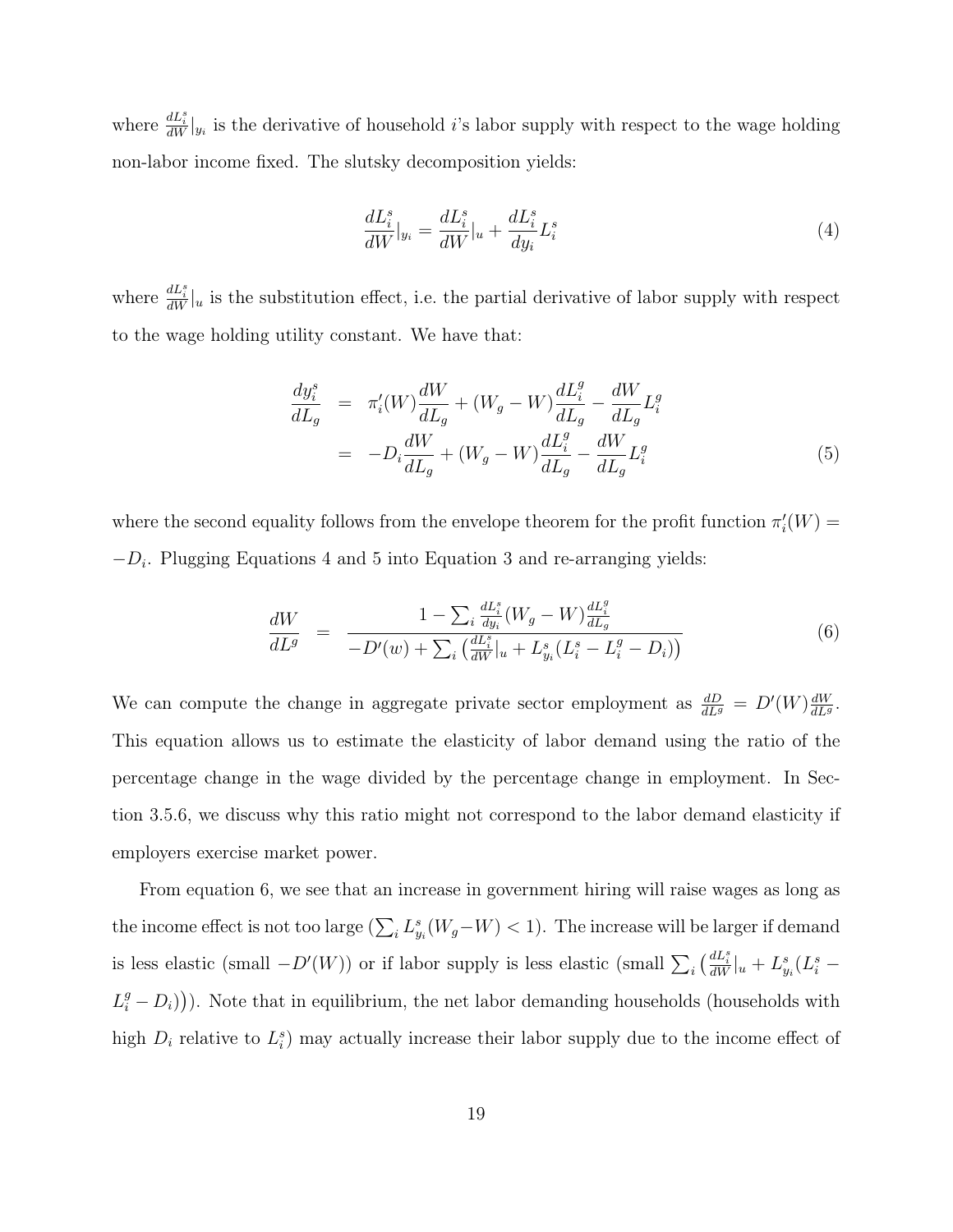rising labor costs.

Another important implication of equation 6 is that the change in wages depends on how exactly the work is distributed throughout the population, since this makes a difference for the income effects. When interpreting the subsequent empirical results, it is important to keep in mind that we are observing the equilibrium impacts of a particular (non-transparent) rationing rule for government employment, and this should be considered when using the results here to extrapolate to other situations.

### 3.4 Impact on Household Welfare

Having derived the impact on wages and employment, we next turn to an analysis of the welfare effects of the program. Let the expenditure function corresponding to the dual of the utility maximization problem above be given by  $e(W, u_i)$ . The expenditure function gives the total income required to achieve utility level  $u_i$  given a wage rate of W. Since this is a one-period model, expenditure equals income, so we can write:

$$
e(W, u_i) = \pi_i(W) + WT + (W_g - W)L_i^g + z_i
$$
\n(7)

where  $z_i$  is exogenous income.  $e(W, u_i)$  is the expenditure or total income required to achieve utility level  $u_i$  and  $\pi_i(W) + WT + (W_g - W)L_i^g$  $_i^g$  is total income. For fixed  $z_i$ , when  $L_g$  changes, Equation 7 will no longer hold because the expenditure required to achieve the same utility will change (the left hand side) and because the household's available income will change (the right hand side). We will derive the change in  $z_i$  required to maintain the equality, and therefore maintain the same utility level, following a change in  $L_g$ . We do this by differentiating Equation 7 with respect to  $L_g$ :

$$
\frac{de(W, u_i)}{dW}\frac{dW}{dL_g} = \pi_i'(W)\frac{dW}{dL_g} + T\frac{dW}{dL_g} + (W_g - W)\frac{dL_i^g}{dL_g} - L_i^g\frac{dW}{dL_g} + dz_i
$$
\n<sup>(8)</sup>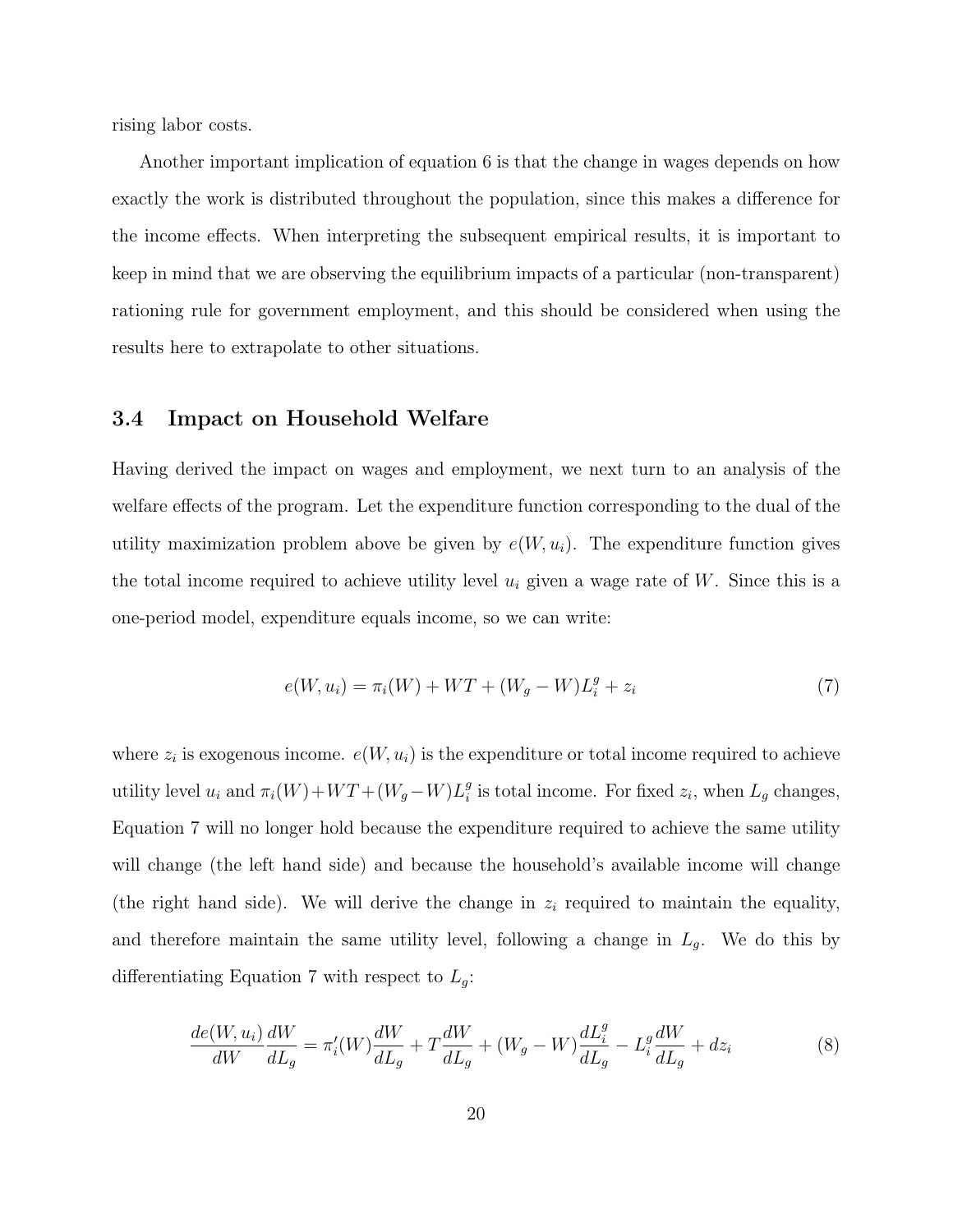By the envelope theorem  $\frac{de(W, u_i)}{dW} = T - L_i^s$  and  $\pi'_i(W) = -D_i$ . Using these results and re-arranging yields:

$$
-dz_i = (L_i^s - L_i^g - D_i)W \frac{dW/W}{dL_g} + (W_g - W)dL_i^g
$$
  
= Net Casual Labor Earning  $\times \frac{dW/W}{dL_g} + (W_g - W)dL_i^g$  (9)

We interpret  $-dz_i$  as the amount of money that a social planner would have to take from household i in order for the household to have the same level of utility before and after the implementation of the program. In this sense, it is a measure of the welfare effect of the program and is usually referred to as the compensating variation (Porto, 2006).

### 3.5 Discussion and Extensions

We use the above theoretical framework to interpret the empirical results and calculate the welfare impact of the program. Before we proceed to the empirical analysis, we pause to discuss some of the assumptions and results of the framework presented above as well as some possible extensions.

#### 3.5.1 Worker Productivity

Our analysis assumes that the workfare program does not directly increase workers' productivity. As a result any rise in wages represents a pure redistribution from employers to workers. To the extent that the program increases wages by changing worker productivity, equation 9 will not capture the true welfare impacts of the program. Specifically, employers will not lose from the increase in wages. Though there is limited existing evidence, the discussion in Section 2.1 suggests that the infrastructure created by the program is unlikely to have had a large effect on worker productivity during the period that we analyze. However, it is possible that worker productivity increased through other channels. For example, the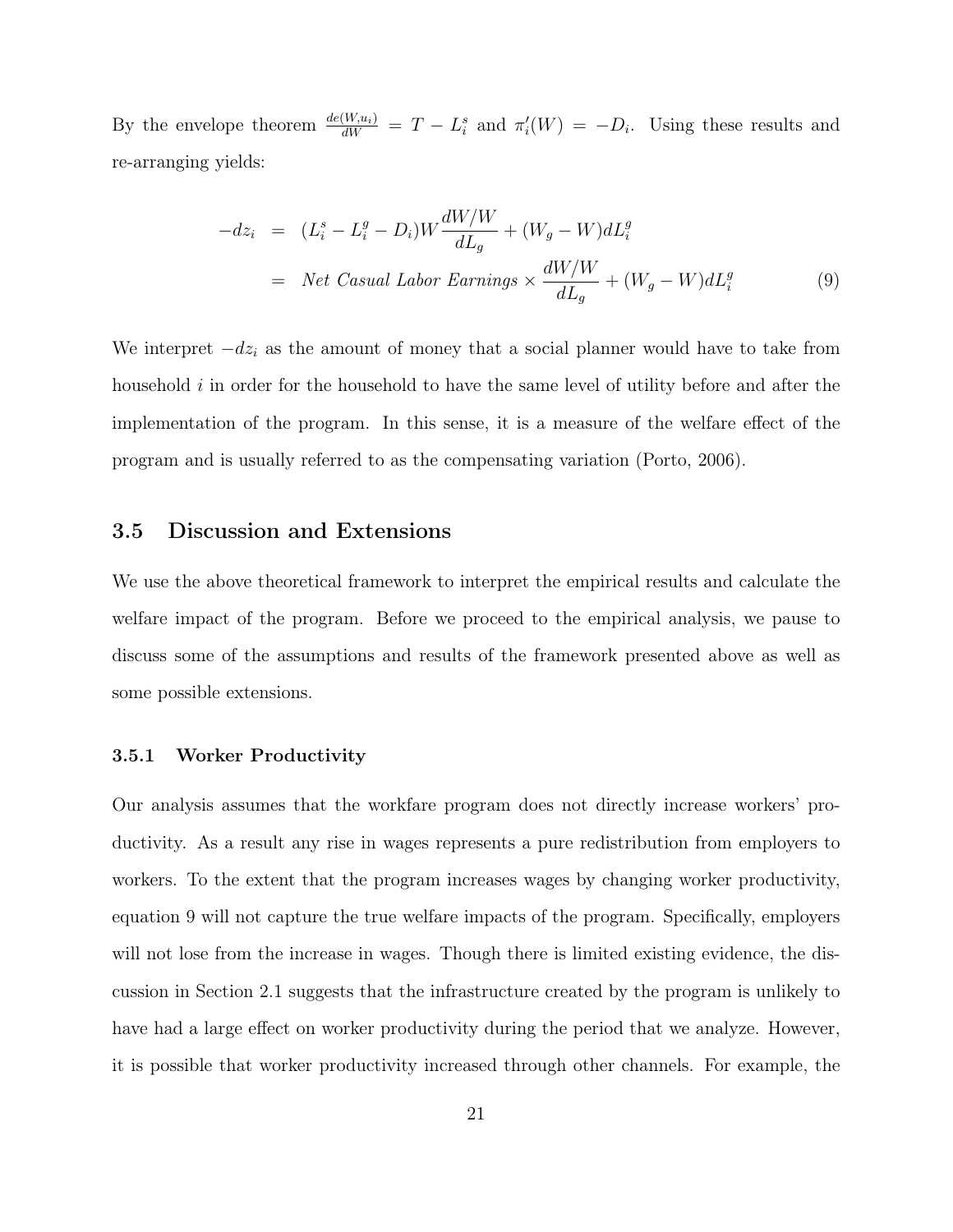increased income due to the program may allow workers to make investments in their health leading to higher productivity (Rodgers, 1975; Strauss, 1986). To the extent that changes in wages are due to productivity changes, our framework will underestimate the welfare gains for households that hire labor.

#### 3.5.2 Welfare vs. Output and Consumption Effects

It is important to note that the impact on welfare is not the same as the impact on consumption. In Appendix C.1, we derive the impact on consumption of household  $i$ . The key difference compared with equation 9 is that the impact on consumption includes the change in consumption due to the income effect on the labor supply. As in Porto (2006), this term drops out in the welfare analysis due to the envelope condition since the first order condition for utility maximization implies that households are indifferent between work and leisure at the margin.

As a result, the aggregate impact of the program on welfare is not the same as the aggregate impact on output. Aggregate output will fall by less than  $L^gW$  as long as labor supply is not perfectly inelastic.

#### 3.5.3 Impact on Prices and Second Order Effects

A closely related issue is that similar to the analyses in Deaton (1989), Deaton (1997), and Porto (2006), all of our results hold only for "small" increases in government employment. Large changes will have significant second order effects. Perhaps most importantly, output prices may change. For example, to the extent that the program increases the income of the poor relative to the rich, the demand for food may rise leading to a rise in food prices. A rise in food prices may disproportionately hurt the poor to the extent that they are net purchasers of food. These effects may be important and are certainly interesting, however, in the interest of making progress, we ignore them in this analysis.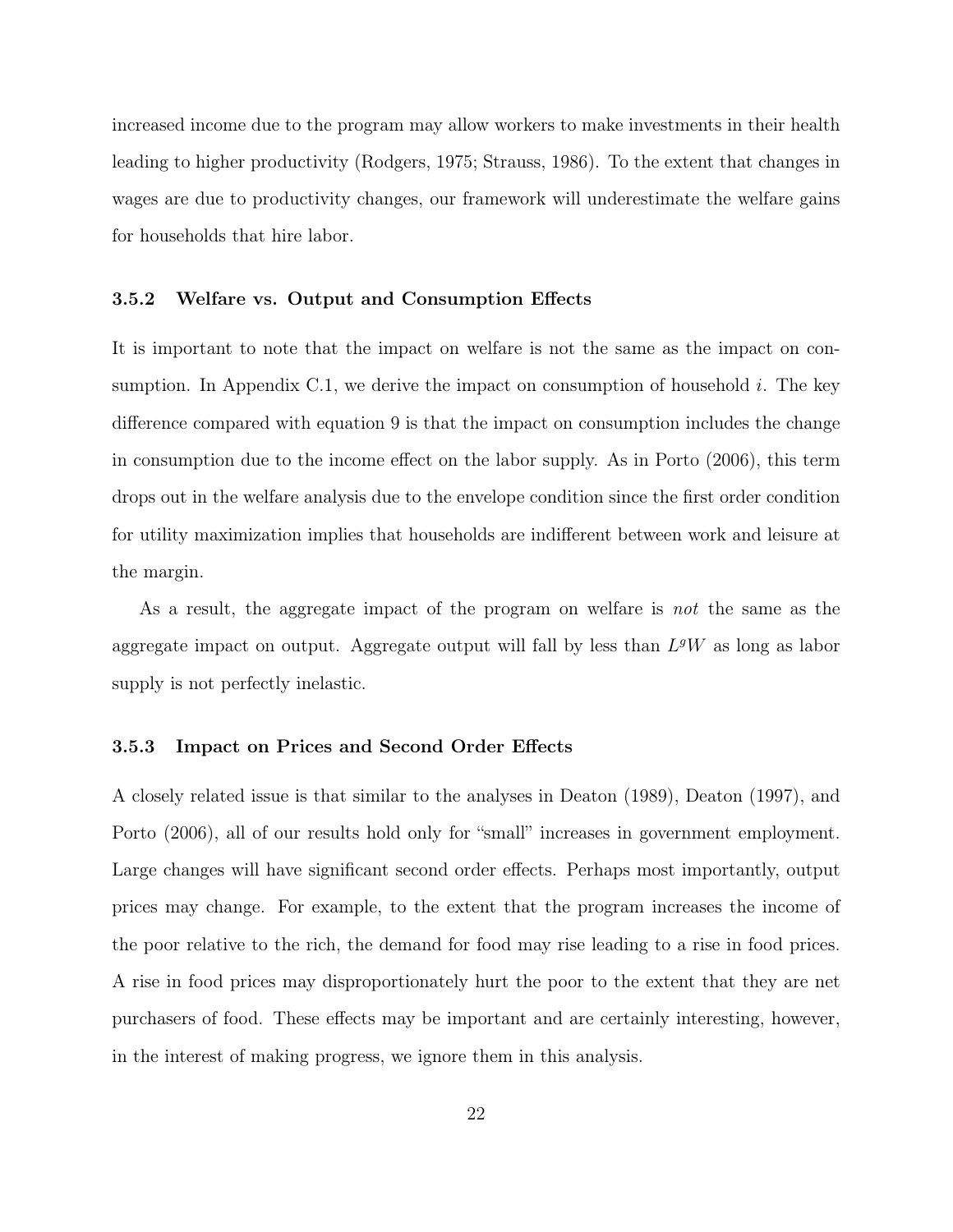#### 3.5.4 Disguised or Under-employment

We assume throughout that the marginal value of time is given by the market wage rate W. This assumption is seemingly at odds with one of the fundamental justifications for public works schemes which is the apparent high levels of disguised unemployment or underemployment in low-income rural areas (Datt and Ravallion, 1994). The theoretical literature has suggested a number of possible explanations for why the opportunity cost of labor might be below the private sector wage rate (Behrman, 1999).

Here, we consider one possible reason the opportunity cost of labor might fall below the private sector wage stemming from frictions in the labor market. The analysis is similar to Basu et al. (2009). In particular, suppose that a friction exists such that households that supply L days of labor to the labor market only receive  $p_i L$  days of work. One can think of  $p_i$ as including search costs as well as potential discriminatory practices by employers against certain types of households. We assume that household i's production function is of the form  $F_i(\cdot) = A_i G(\cdot)$ . There are three cases to consider. Households with a low productivity household production technology (low  $A_i$ ) will be net labor supplying households and will face a marginal value of time of  $p_i W$  and therefore set  $A_i G'(D_i) = p_i W$ . These households are "under-employed" in the sense that their opportunity cost of leisure is less than the wage rate. Very productive households (high  $A_i$ ) will be net labor buying households and will face a marginal value of time of W and therefore set  $A_iG'(D_i) = W$ . Finally, a non-trivial subset of households with  $A_i$  in the middle of the distribution will neither buy nor sell labor to the market so that  $A_i G'(D_i) \in [p_i W, W]$ . Details of the proofs are given in Appendix C.2.

There are four main take-ways from this extension. First, net labor buying and net labor selling households still lose or gain due to the equilibrium wage change in proportion to their net labor earnings. Second, adding unemployment to the model in this way makes clear that for some workers the marginal value of time could be less than the wage rate. In the empirical analysis later, we will assess how the transfer benefit varies under different assumptions for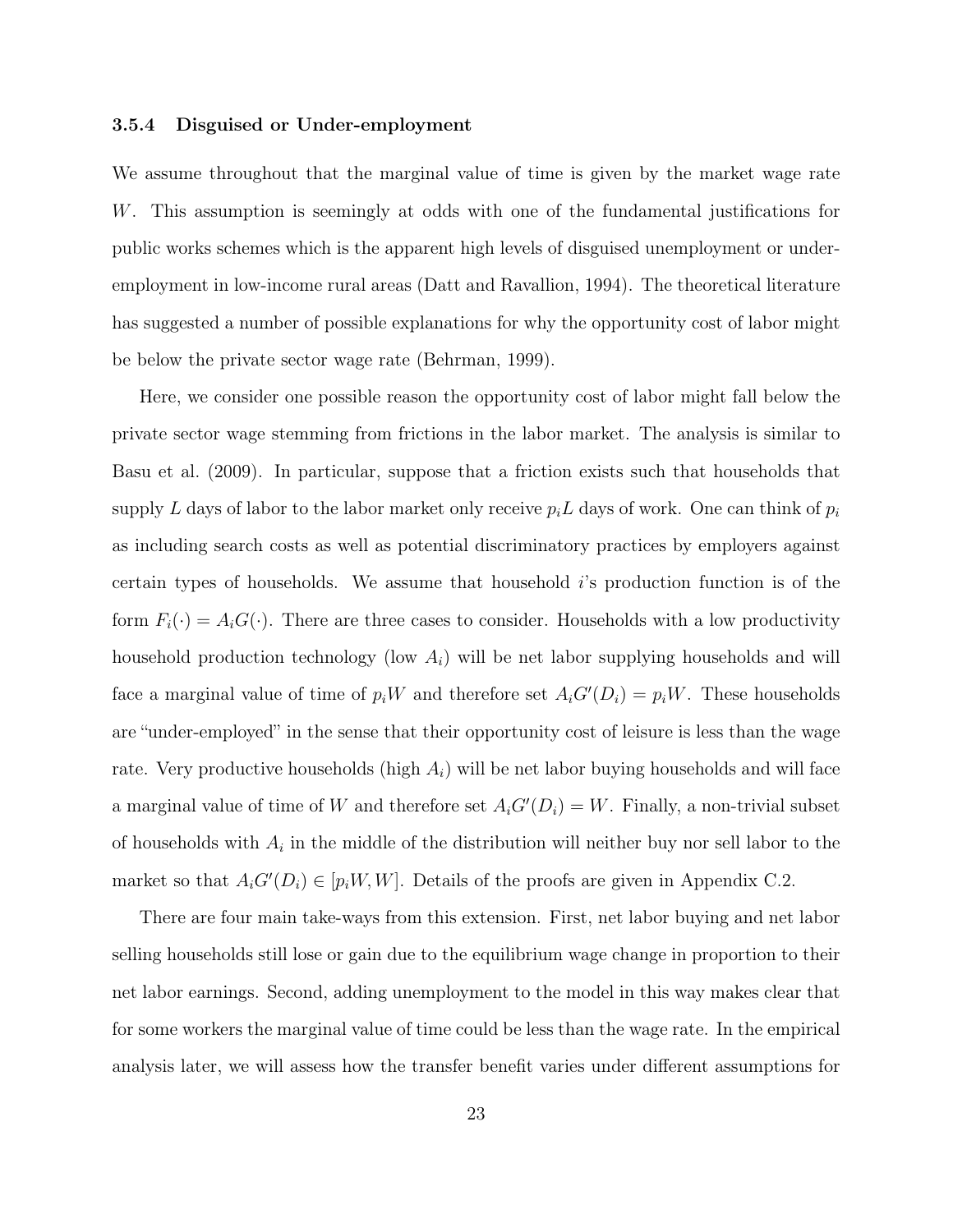the marginal value of time. Third, for some households (those with zero net labor market supply), hiring them into a public works program will reduce output and total days worked but have no effect on observed wages. Finally, the impact of the workfare program on unemployment will depend critically on whether workers can work for the workfare program after they find out they will be unsuccessful in finding work. For example, if  $p_i$  reflects the fact that workers must spend the day traveling to a nearby town to search for work, then providing an additional day of work will reduce unemployment by one day with probability  $p_i$ . However, if workers report being unemployed because there is a temporary drop in demand for work, then hiring a worker through a workfare program might reduce unemployment one for one.

The labor market friction discussed here leads to a violation of the separability of household labor supply and production decisions. Although we will not test the relevance of labor market frictions in this study, it is worth noting the separability assumption has held up reasonably well to empirical tests (Benjamin, 1992).

#### 3.5.5 Productivity Heterogeneity across Workers

One justification for workfare programs is that only workers below a certain productivity choose to participate in them (Besley and Coate, 1992). This effect is absent from our model since we assume that the wage is the same across all workers. We have in mind that the labor market in the model corresponds to the casual labor market. The survey data that we use in the sequel divides jobs into two broad categories, casual and salaried. Casual jobs are lower paying with a much lower skill premium. As discussed in Section 2.2 above, there is indeed significant evidence of selection in that workers who participate in the workfare program are very unlikely to report also participating in salaried work in the past year (.1%), while 46% report usually or sometimes working in casual labor. Therefore, if we think of the labor market in the model as only the market for casual labor, then the model already implicitly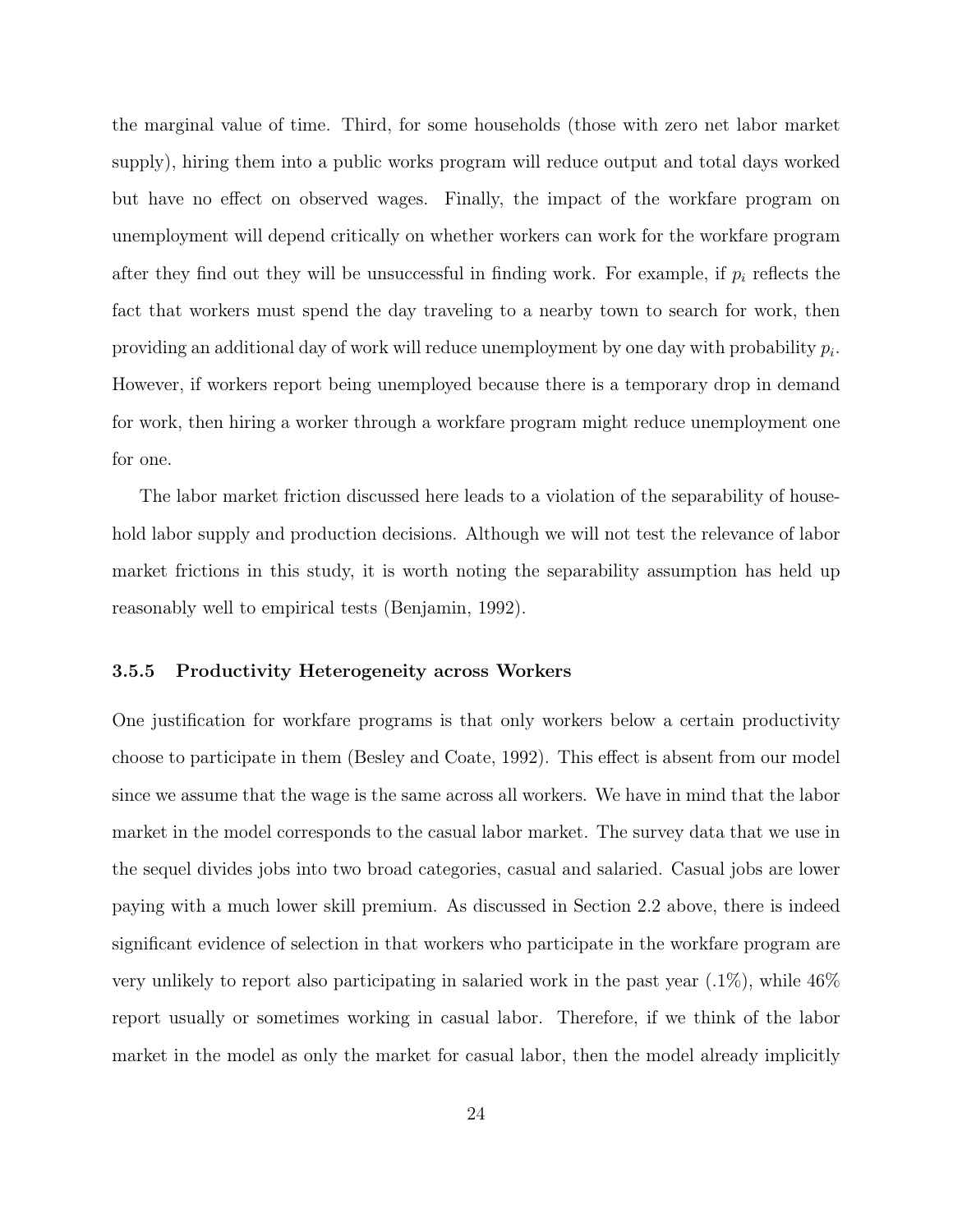includes a substantial selection effect. In the empirical analysis, we allow for individual-level heterogeneity in wages by including controls for education, caste, and gender in the wage regressions.

#### 3.5.6 Imperfect Competition

We assume that the marginal productivity of labor is equal to the wage rate. Some observers have noted the presence of market power on the part of employers (Binswanger and Rosenzweig, 1984). If employers have market power then government hiring may actually increase private sector wages and employment. We refer the interested reader to Basu et al. (2009), who provide a full analysis. Here, we sketch the main intuition and discuss the implications for the interpretation of the empirical results. A monopsonistic employer with production function  $F(L)$  facing an inverse labor supply curve  $W(L)$  sets the wage and employment such that:

$$
F'(L^*) = W(L^*) + W'(L^*)L^*
$$
\n(10)

This is the well-known result that the marginal productivity of labor will be above the wage rate if employers exercise their market power. The extent of the distortion depends on the slope of the labor supply curve  $(W'(L))$ . If the selection rule used by the government to hire workers under the workfare program shifts  $W'(\cdot)$  down (makes labor supply more elastic), then all things equal,  $L^*$  must increase to maintain the equality in equation 10. Since the workfare program also reduces the available workforce, the net effect on private sector work is ambiguous.

For the present analysis, the important issue is whether, given the rise in wages due to the program, equation 9 still captures the welfare impact of the program under imperfect competition. For labor suppliers, the welfare impact is the same. For labor buyers, however,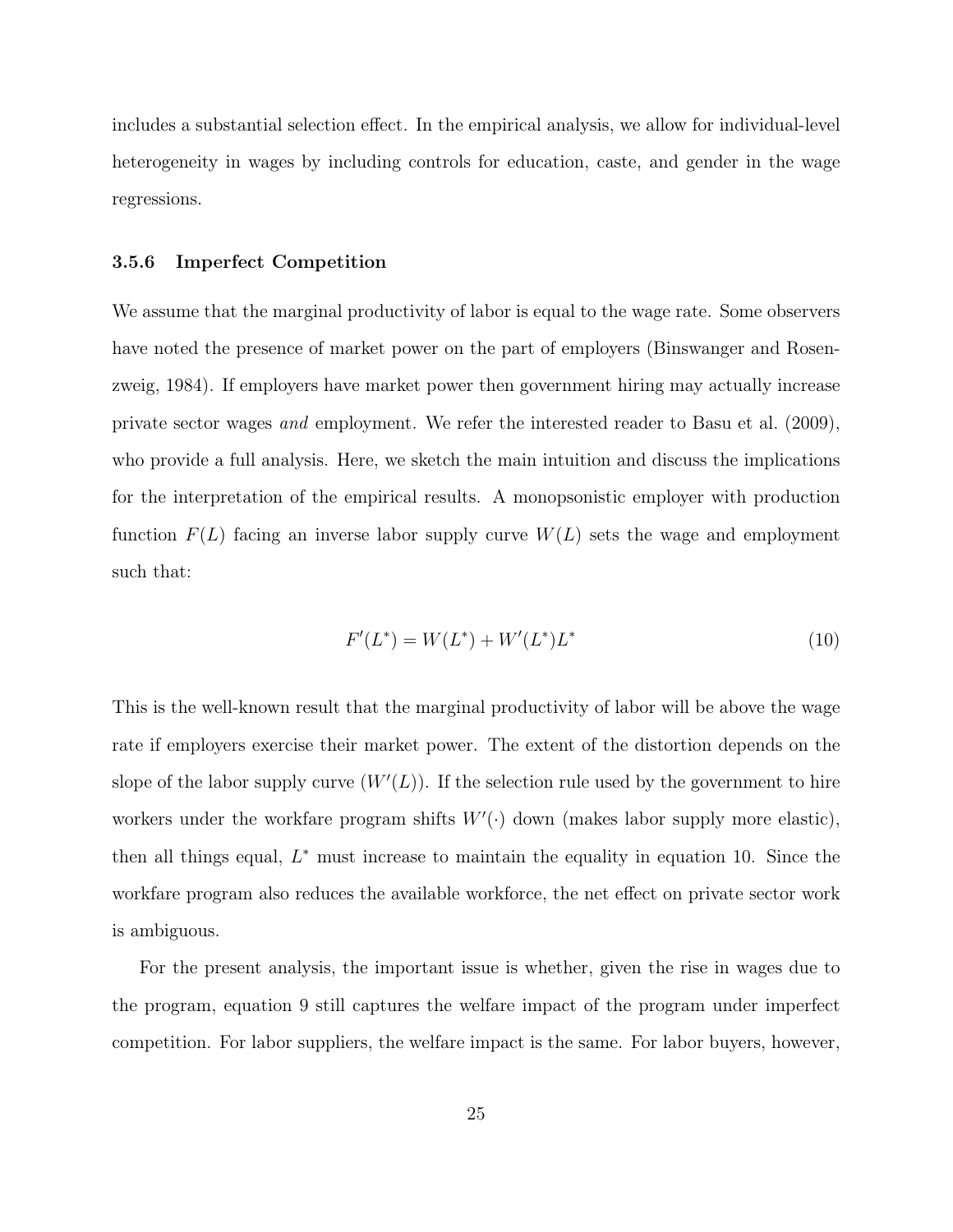equation 9 no longer correctly captures the welfare impact of the program since the welfare impact now depends on how the inverse labor supply function changes, which in turn will be a function of the particular rationing rule used by the government.

#### 3.5.7 Intra-Household Dynamics

Our model abstracts from intra-household dynamics. Specifically, we make the rather strong assumption that the labor supply decision of the entire household can be approximated using the unitary household model. In practice, this is unlikely to hold. For example, to the extent that the workfare program provides women with a chance to work that they would not normally have, the program may increase their bargaining power. We make this assumption not because we believe that intra-household dynamics are unimportant, but rather as a means to make progress on the problem of characterizing the equilibrium welfare impacts of workfare programs.

## 4 Data and Empirical Strategy

With the theoretical framework above in mind, we next describe how we estimate the employment and wage effects of a particular workfare program and the data sets that we use.

## 4.1 Data

We use two main sources of data in the analysis: nationally representative expenditure and employment household surveys carried out by India's National Sample Survey Office (NSSO) and person-level data from the 2001 census aggregated to the district-level. We use the 2001 census data to construct controls, which are described in detail in the Appendix D. For the calibration in Section 6, we use the ARIS-REDS data set, which is described in detail in Appendix D.3.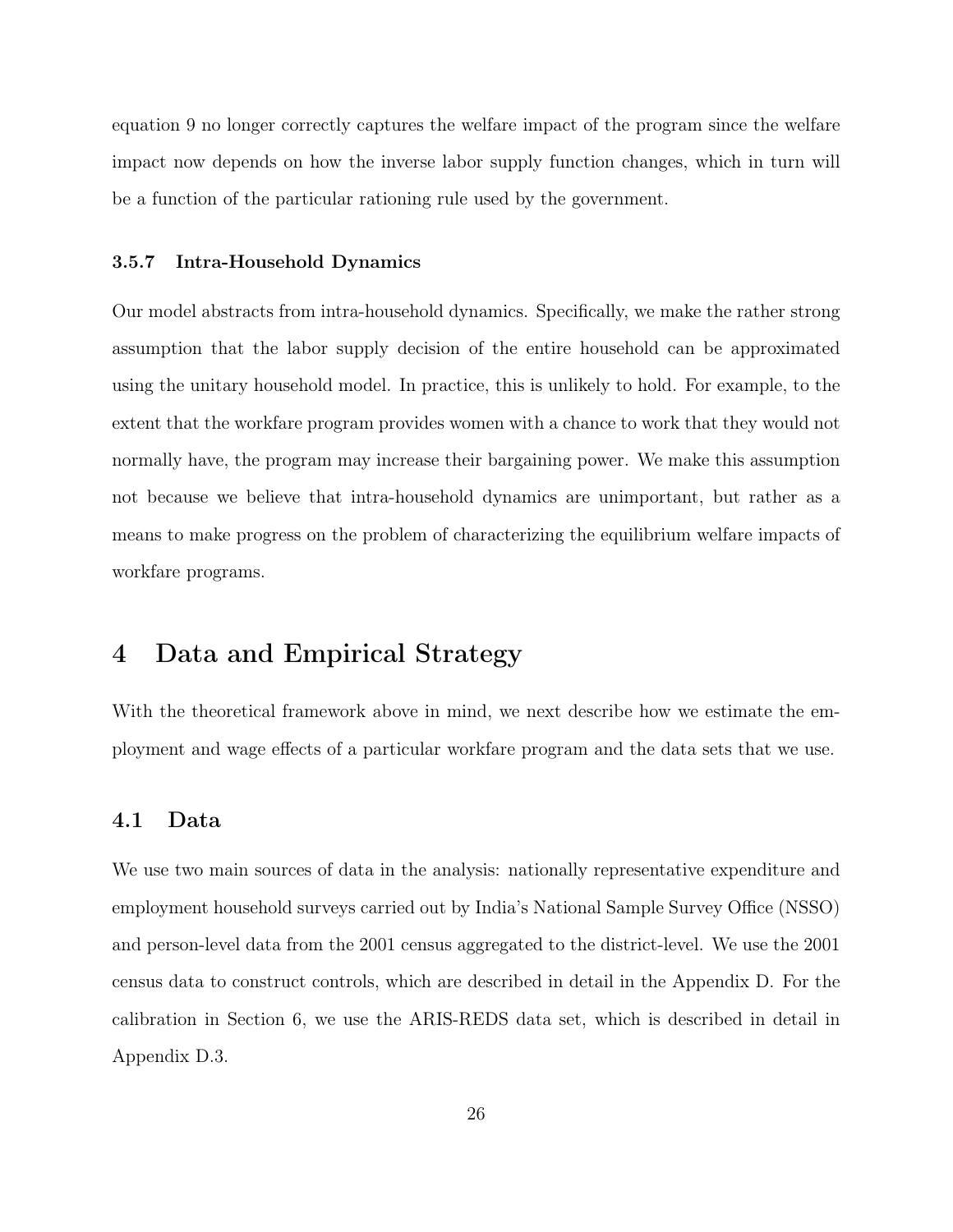We use the district as our primary unit of analysis and restrict the sample to adults aged 18 to 60 with secondary education or less. Districts are administrative units within states. Because the workfare program is applicable only to persons living in rural areas, we drop districts that are completely urban and only use data for persons located in rural areas. Our sample includes districts within the twenty largest states of India, excluding Jammu and Kashmir. We exclude Jammu and Kashmir since survey data is missing for some quarters due to conflicts in the area. The remaining 493 districts represent 97.6% of the rural population of India. Appendix D details how we adjust the data to account for district splits and merges. The median district in our sample had a rural population of 1.37 million in 2008 and an area of 1600 square miles.<sup>10</sup>

Rural to rural inter-district migration for employment is limited. Out of all adults 18 to 60 with secondary education or less living in rural areas, only 0.1% percent report having migrated from a different rural district for employment within the past year.<sup>11</sup> Similarly, the number of adults 18 to 60 with secondary education or less who report having migrated for employment from rural to urban areas in the past year is 0.11% of the total population of rural adults 18 to 60 with secondary education or less.<sup>12</sup> Low levels of migration are similarly documented in Munshi and Rosenzweig (2009) and Topalova (2010).

An important caveat is that the surveys used to measure migration may not fully capture short-term trips out of the village for work. ? documents that at least in some areas of India, short-term trips anywhere from two weeks to six months are common. Further, the study presents evidence that the workfare program studied here reduces short-term migration from rural to urban areas in a group of villages in northwest India. To the extent that short-term

<sup>10</sup>Authors' calculations using NSS Employment and Unemployment Survey Round 64 and 2001 census data. These data sets are described in detail in Secion 4.1.

<sup>&</sup>lt;sup>11</sup>Authors' calculations using NSS Employment and Unemployment Survey Round 64. The Employment surveys are described in detail in Section 4.1.

<sup>&</sup>lt;sup>12</sup>Authors' calculations using NSS Employment and Unemployment Survey Round 64. The Employment surveys are described in detail in Section 4.1.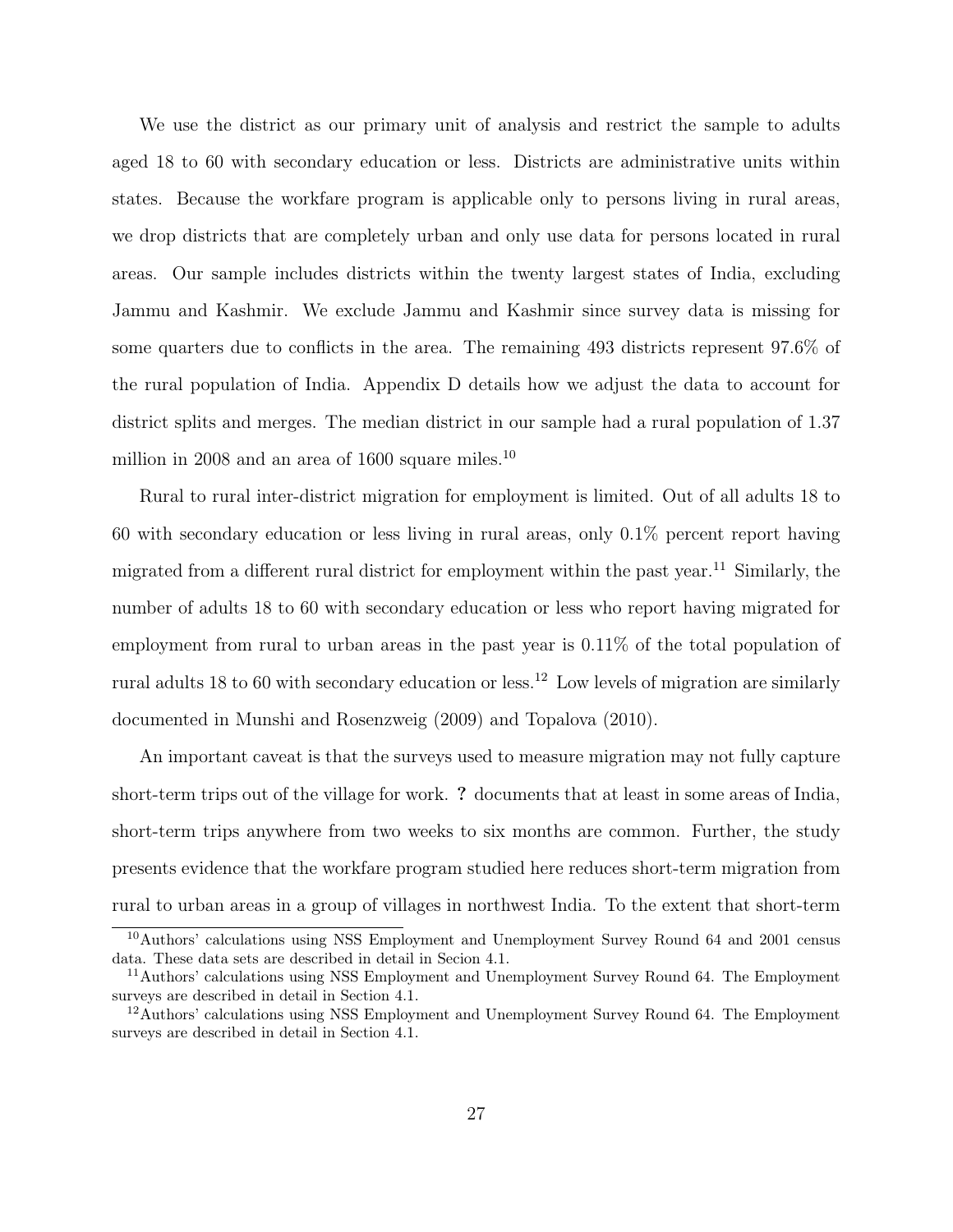inter-district migration is common throughout India, our difference-in-differences estimates presented later will underestimate the true equilibrium impact on wages.

We use five rounds of the NSSO Employment and Unemployment survey (here on, "NSS Employment Survey"). The Employment survey is conducted from July to June in order to capture one full agriculture cycle and is stratified by urban and rural areas of each district. Surveying is divided into four sub-rounds each lasting three months. Although the sample is not technically stratified by sub-round, the NSSO states that it attempts to distribute the number of households surveyed evenly within each district sub-round. We discuss in detail later the extent to which this goal is accomplished in practice. The NSSO over-samples some types of households and therefore provides sampling weights.<sup>13</sup> Unless otherwise stated, all statistics and estimates computed using the NSS data are adjusted using these sampling weights

The NSS Employment Survey is conducted on an irregular basis roughly every two years. We use data spanning January 2004 to December 2005 to form the pre-program period. We also have access to data from January to June 2006, however the program officially started in February 2006 and we find evidence that a pilot public works program in 150 of the initial 200 districts may have started as early as January 2006, so we leave out these six months. For the post-program period, we use data spanning July 2007 to June 2008. Data from July 2009 to June 2010 is also available, though at this point the program had been introduced to all districts for at least two years.

## 4.2 Construction of Outcomes

Our main outcomes are district-level measures of employment and wages. We construct the employment measures as follows. The NSS Employment Survey includes detailed questions about the daily activities for all persons over the age of four in surveyed households for the

<sup>&</sup>lt;sup>13</sup>See National Sample Survey Organisation (2008) for more details about the sampling weights.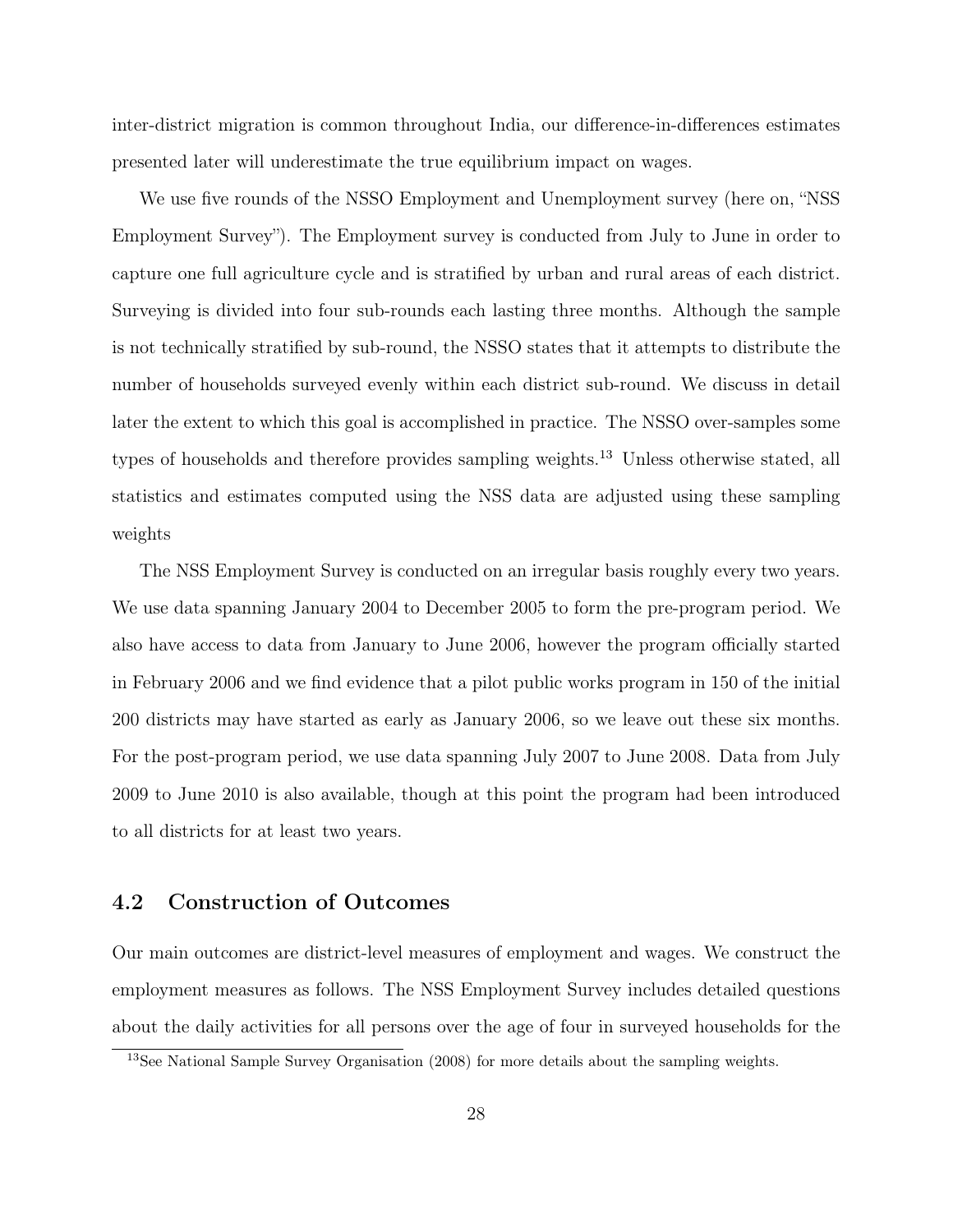most recent seven days. We restrict the sample to persons aged 18 to 60 with secondary education or less. We then compute for each person the fraction of days in the past seven days spent in each of four mutually exclusive activities: private sector work, public works, not in the labor force, and unemployed. For each district-quarter we aggregate the person-level estimates using survey sampling weights to construct employment estimates at the districtquarter level. During the analysis, we weight each district using weights proportional to the total rural population in a district.

Our wage measures are computed as follows. Individuals who worked in casual labor over the past seven days are asked their total earnings from casual labor. For each individual we compute average earnings per day worked in casual labor. We then aggregate these estimates to the district-level using survey sampling weights. In the sequel, we make use of the individual-level controls by performing the wage analysis at the individual level.

Although the NSSO makes an effort to survey villages within each district throughout the year, in practice during some district-quarters no households were surveyed. Even if households were surveyed, it is possible that none of the surveyed adults worked in casual labor in which case we do not have a measure of wages for that district-quarter. Table A.1 presents the number of non-missing observations for each district-quarter for the employment and wage outcomes, and Appendix D provides further discussion.

## 4.3 Empirical Strategy

Our empirical strategy compares changes in districts that received the program earlier to districts that received the program later. The program was first introduced in 200 districts in February 2006, extended to 120 districts in April 2007, and finally to the rest of rural India in April 2008. Our analysis compares the 255 districts selected to be part of the first two phases ("early" districts) to the 144 districts which received the program in 2008 ("late" districts). We use for our pre-period January 2004 to December 2005, and for our post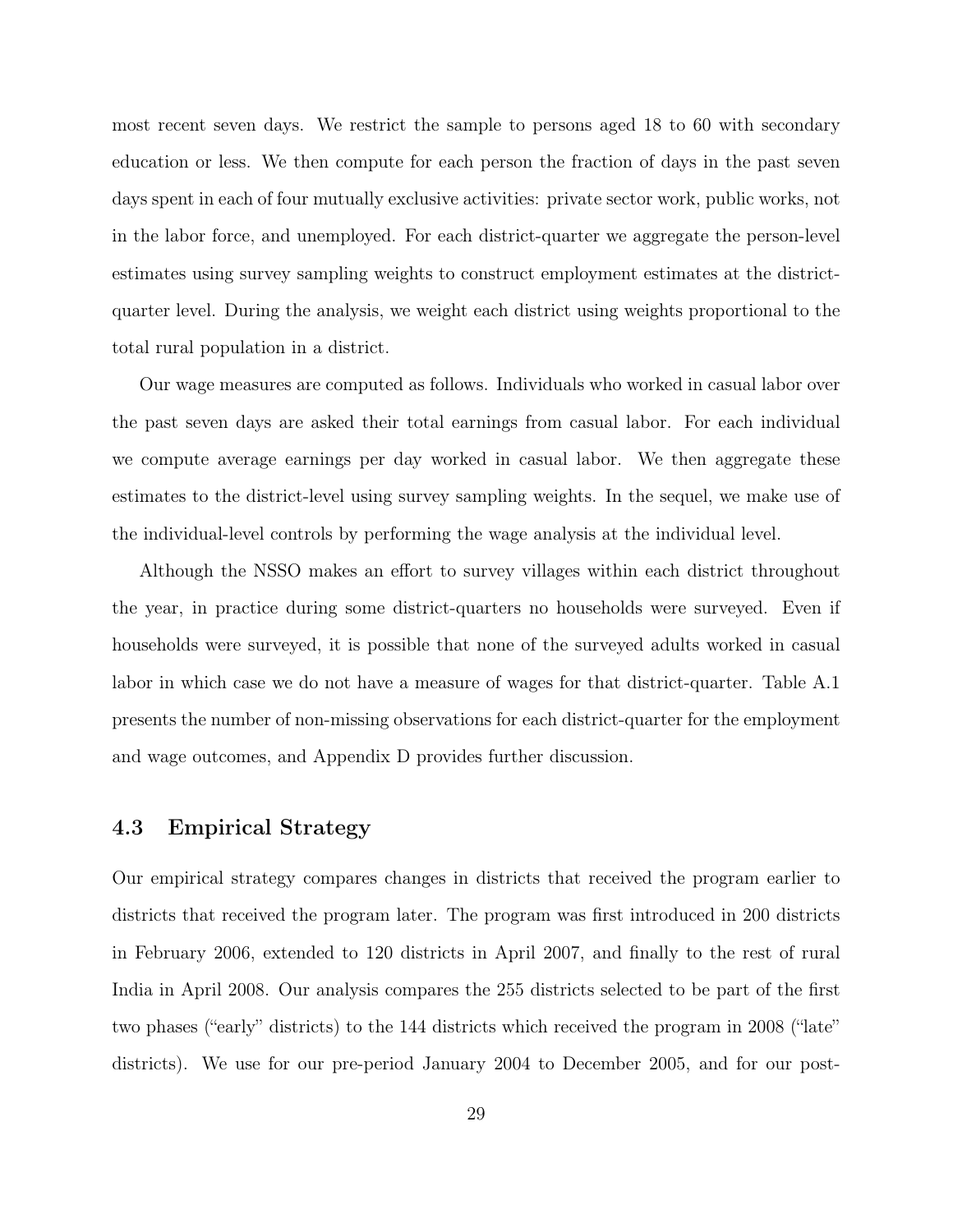period July 2007 to June 2008. The pre-period contains two full years and the post period contains one full year, so that our results are not driven by yearly seasonal fluctuations in employment and wages.

Late districts technically received the program in April 2008. We use the entire agricultural year July 2007 to June 2008 both to increase sample size and so that we can observe effects throughout the entire agricultural year. Even in the second quarter, we find a significant differential rise in public works in early relative to late districts, likely due to the fact that public works employment did not start immediately in late districts in April 2008. Prior to the official start date in February 2006, the government launched a pilot program known as the Food for Work Program in November 2004 in 150 of the initial 200 districts. Confirming existing field observations (Dreze, 2005), we find little evidence of an increase in public works during this pilot period, though these 150 districts show an increase in public works employment starting in January 2006 one month before the official start of the program. Our results are robust to adding a dummy variable for the pilot period.

Early phase districts were purposefully selected to have lower agricultural wages, a larger proportion of "backward" castes and lower agricultural output per worker (Gupta, 2006). However, these targets were balanced by the goal of spreading early phase districts across states. As a result, some early phase districts in richer states rank significantly better based on the three indicators than later phase districts in poorer states. Further, political considerations seem to have played some role in the selection of early districts (Gupta, 2006).

Figure 1 shows the distribution of early and late districts across India. Early districts are relatively well spread out, though there is a concentration of early districts in the Northern and Eastern parts of India, where rural poverty is higher. Because early districts were purposefully selected based on variables that are correlated with labor market outcomes, a simple comparison of early and late districts is unlikely to be informative of the program impact. For this reason, we compare changes over time in early districts relative to late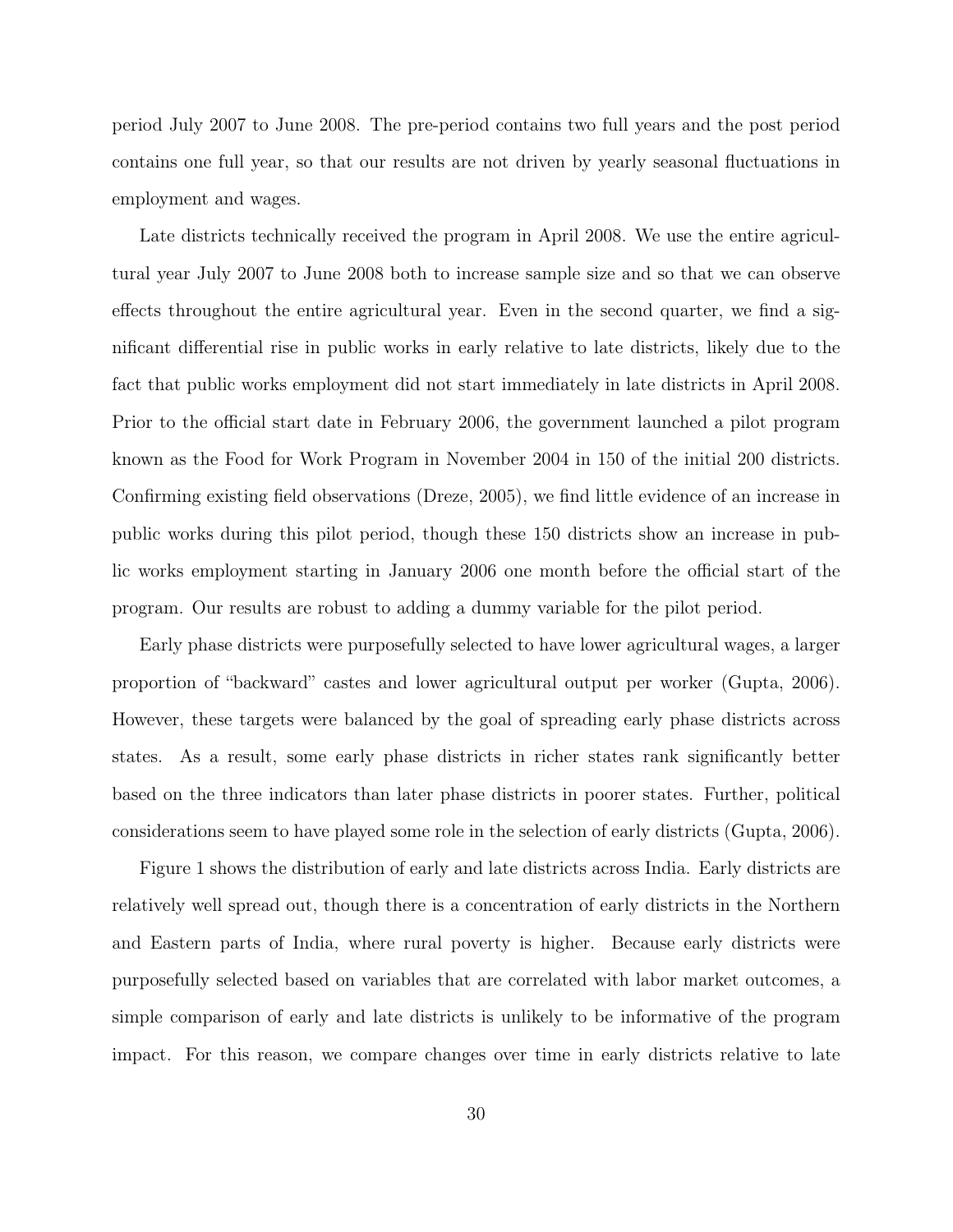districts. Such an approach controls for time-invariant differences across districts.

These difference-in-differences estimates will be biased if outcomes in early districts are trending differentially from outcomes in late districts. We are able to partly address this concern by including controls meant to capture differential changes across districts. Our district-level controls include pre-program measures of the literacy rate, fraction scheduled tribe, fraction scheduled caste, poverty rate, population density, female and male labor force participation ratio, fraction of prime-age adults employed in agricultural casual labor, non-agricultural casual labor, cultivation, a non-agricultural business, and salaried work, fraction of the labor force employed in agriculture, irrigated land per capita, and unirrigated cultivable land per capita. We interact these time-invariant controls with a dummy for post-program status to pick up trends correlated with the controls. We include time-varying controls for annual rainfall, dummy variables for whether annual rainfall was in the top or bottom quintile for long-run rainfall in the district, and a dummy variable for the one year preceding a state or local election.

Concern remains that program and control districts experience differential trends uncorrelated with our controls. We present three additional specifications to explore to what extent differential trends are a concern. As discussed in Section 2.5, field studies report that employment generation due to the program is concentrated during the dry season during the first half of the year from January to May. We therefore allow the program effect to differ by half of the year. Second, as detailed in Section 2.6, wide variation exists in the extent to which states have put in place the systems required to generate the employment levels required under the act. Based on the ranking by Dreze and Oldiges (2009), we identify five "star" states, which have implemented the program better than the rest of India, and compare changes within these states to the rest of India. Finally, we estimate a specification which compares early to late districts prior to the introduction of the program between 2004 and 2005.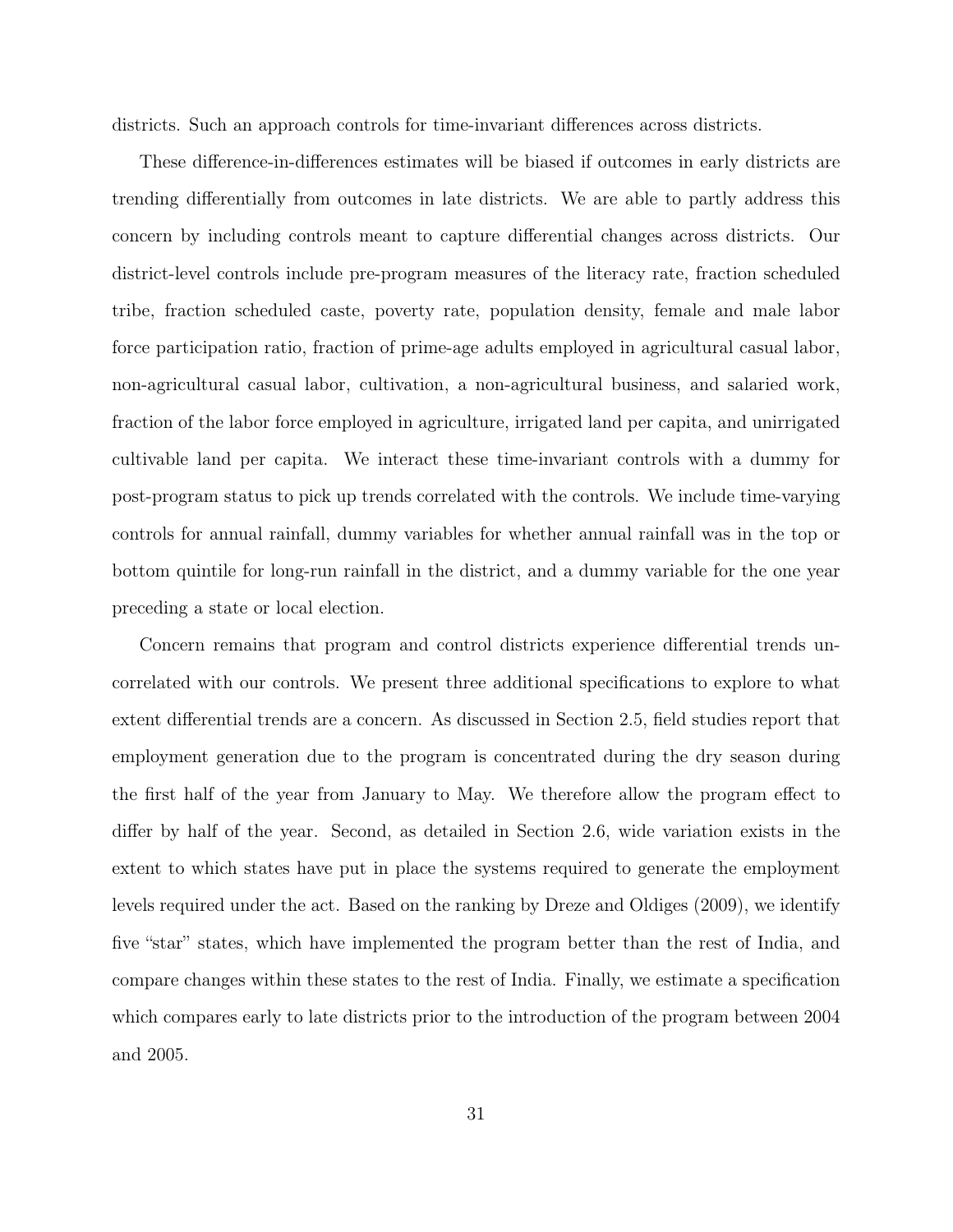### 4.4 Regression Framework

Our main results come from estimating variations of

$$
Y_{dt} = \beta T_{dt} + \gamma X_{dt} + \delta Z_d \times \mathbf{1}_{\{t > 2006\}} + \eta_t + \mu_d + \varepsilon_{dt}
$$

where  $Y_{dt}$  is the outcome (e.g. earnings per day worked) for district d in quarter t,  $T_{dt}$  is a dummy for program districts in the post period (July 2007 to June 2008),  $X_{dt}$  are timevarying controls,  $Z_d$  are time-invariant controls,  $\eta_t$  are year-quarter fixed effects, and  $\mu_i$  are district fixed effects. All estimates are adjusted for correlation of  $\epsilon_{dt}$  over time within districts. For many of our specifications, we also include interactions of  $T_{dt}$  with other variables such as season dummies or dummies for whether the district is in a star state.

The simplest possible difference-in-differences estimator would restrict time trends to a pre and post dummy and would include only a dummy for whether a district was an early district rather than a full set of district fixed effects. Adding a full set of district fixed effects does not materially affect the results. However, the district fixed effects provide assurance that the results are not driven by the fact that the wage and to a lesser extent the employment panels are unbalanced.<sup>14</sup> Similarly, for the basic difference-in-differences specification, adding year-quarter fixed effects as opposed to simply one dummy for the post period July 2007 to June 2008 has little effect on the results. However, our main specification splits the program effect by season by replacing  $T_{dt}$  with  $T_{dt} \times Dry_t$  and  $T_{dt} \times Rainy_t$ . If we do not control for seasonal variation,  $T_{dt} \times Dry_t$  will pick up not only the impact of the program but also the long-run difference between dry and rainy seasons. Using quarter fixed effects or simply a dummy for season is appropriate if seasonality is the same each year. However, accelerating wage growth over the period introduces differential seasonality in the pre and post periods. As a result, a specification with a post dummy and season dummies will lead to an over-estimate of  $T_{dt} \times Dry_t$  and an under-estimate of  $T_{dt} \times Rainy_t$ . For this reason, we

<sup>14</sup>Table A.1 shows the balance of the wage and employment panels.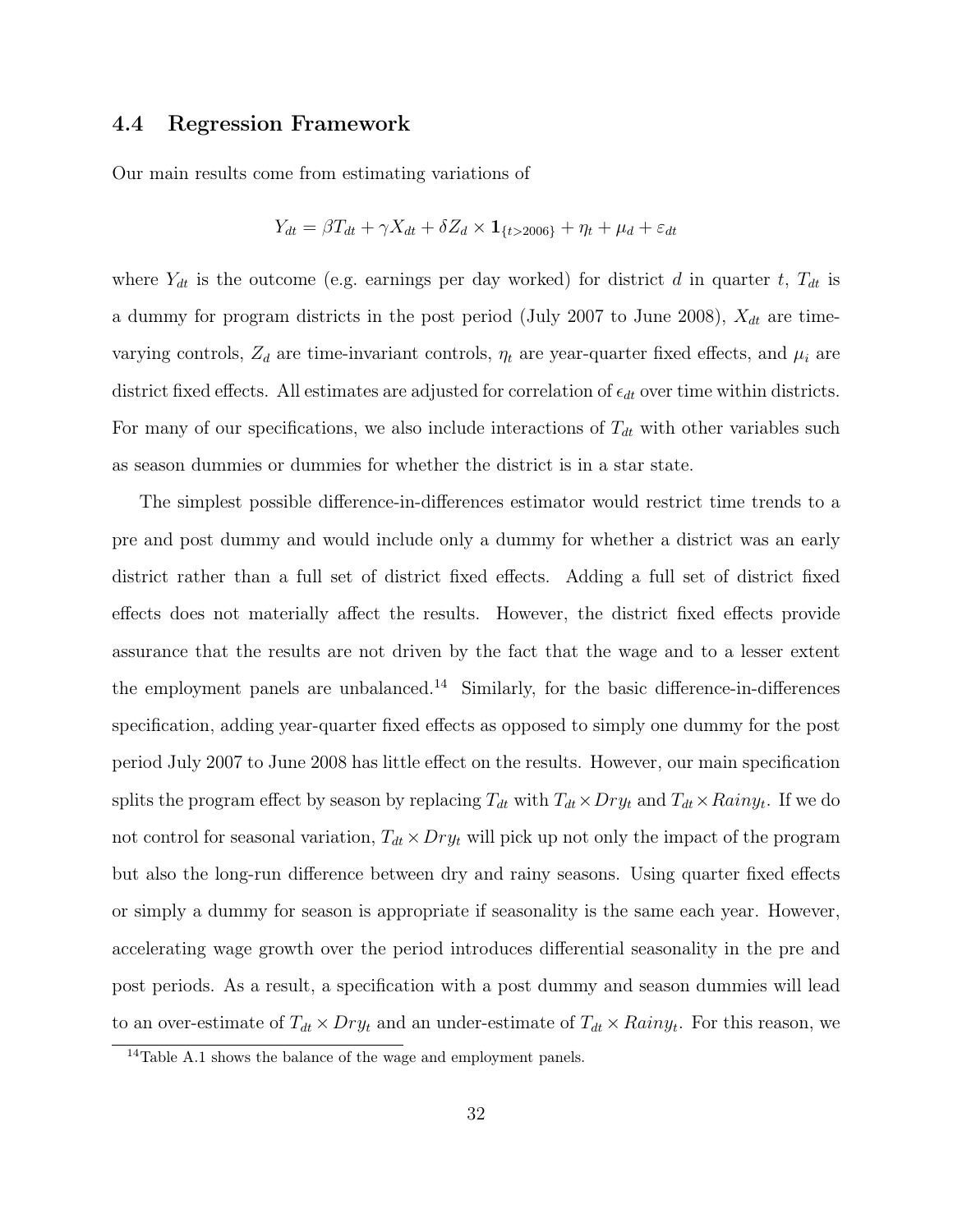use year-quarter dummies for the wage regressions. Because they do not materially change the employment results, for consistency we use year-quarter dummies in the employment regressions as well.

While most of our analysis relies on district-level aggregates, we also use the individuallevel data to ease concerns that our results are driven by selection. If the program employs casual laborers with productivity lower than the average casual laborer, then observed average earnings of the remaining workers will rise even if the wages for the remaining workers remain constant. We estimate regressions analogous to the one above but at the individual level with controls for education, caste, religion, and age:

$$
Y_{idt} = \beta T_{dt} + \gamma X_{dt} + \delta Z_d \times \mathbf{1}_{\{t > 2006\}} + \alpha H_i + \eta_t + \mu_d + \varepsilon_{idt}
$$

where  $H_i$  are controls for individual i surveyed in district d at time t. We re-weight observations so that the sum of all weights within a district-quarter is the same as the weights used in the district-level analysis (see Appendix D.4 for details). As before, standard errors are clustered at the district level.

## 5 Results

### 5.1 Summary Statistics

Table 1 presents the means of the main outcomes used in the paper by year. Table 2 presents the means for the controls used for early and late districts as well as districts in star states and other states during the pre-period. As expected given the criteria used to choose early districts, early districts are poorer based on every measure. Star states, on the other hand, seem to be slightly richer than other states.

Table 3 presents the means for the outcomes used in the paper for early and late districts as well as districts in star states and other states for the pre-period. The allocation of days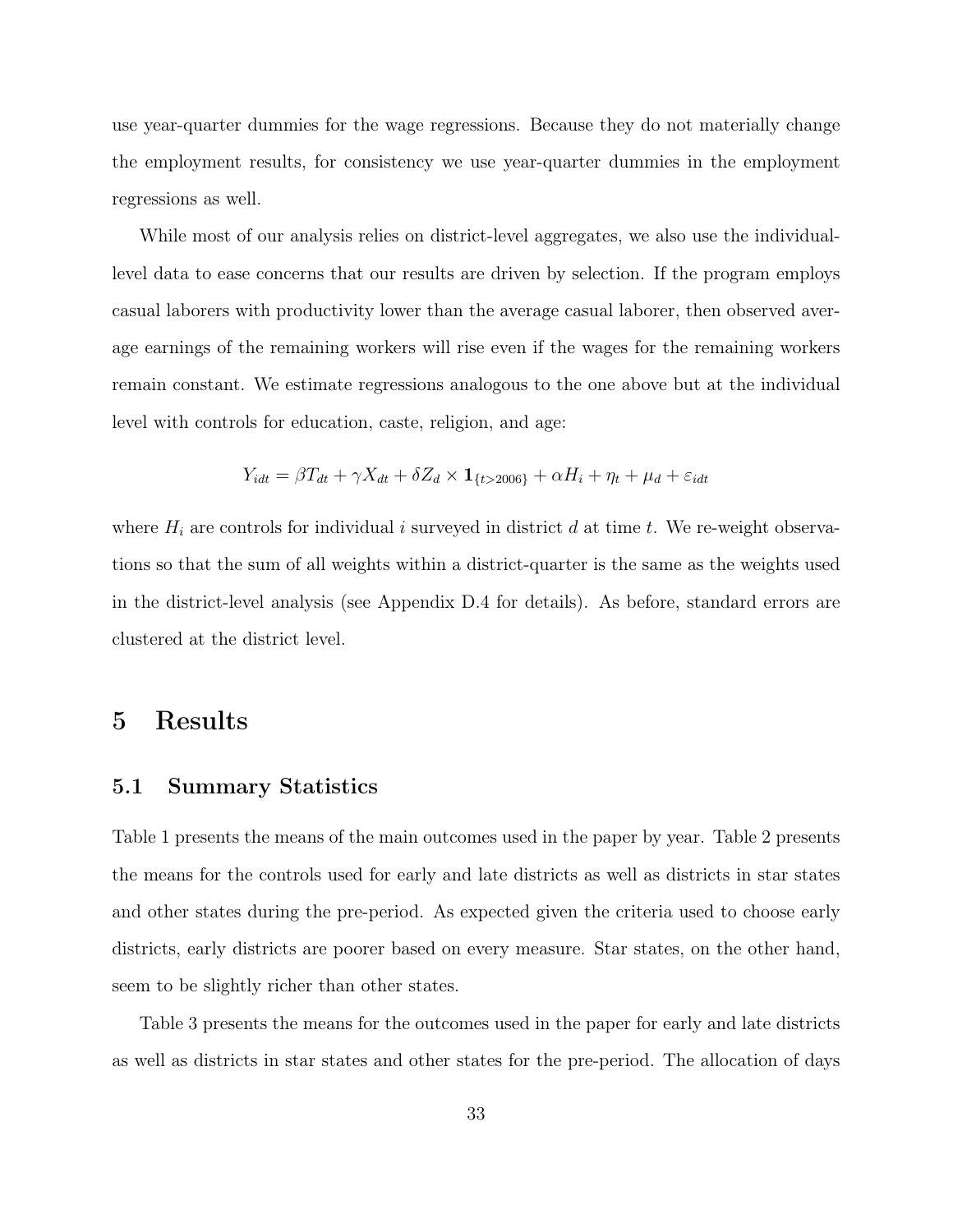between private sector work, public sector work, unemployment and out of the labor force is similar in early and late districts. As expected given the stated selection criteria used by the government, casual labor earnings per day are 15-22% higher in program districts prior to the introduction of the program.

## 5.2 Change in Public Works Employment

Table 4 presents simple difference-in-differences estimates of the change in public works in early compared with late districts. Comparing 2007-08 and 2004-2005, the fraction of days spent in public works employment increases by 1.2 percentage points during the dry season in program districts. As expected, the increase during the rainy season is less than a quarter as large. The change for late districts is much smaller and insignificant. Table 4 also shows that differences in public employment provision between early and late districts persist and even widen after the program is extended to all of India by 2009-10. The lack of catch-up by late districts could reflect a learning component to implementation where districts that have the program for longer generate more employment. Alternatively, the differences could reflect differential demand for work or targeting by the government. Regardless of the explanation, the lack of catch-up by late districts is why we chose not to make use of the potential second difference-in-differences estimate comparing late districts and early districts from 2007-08 to 2009-10 in our main specification. However, the main results still hold if we include 2009-10 data.

Table 5 documents the heterogeneity in public works generation across states. While public employment in early districts of star states rises by 2 percentage points over the whole year, public employment rises by only 0.44 percentage points in other districts.

The specifications in Table 6 gradually build to the main specification with district and year-quarter fixed effects. The estimated impact of the program on the fraction of total time spent working in casual public employment over the whole year is 0.74 percentage points.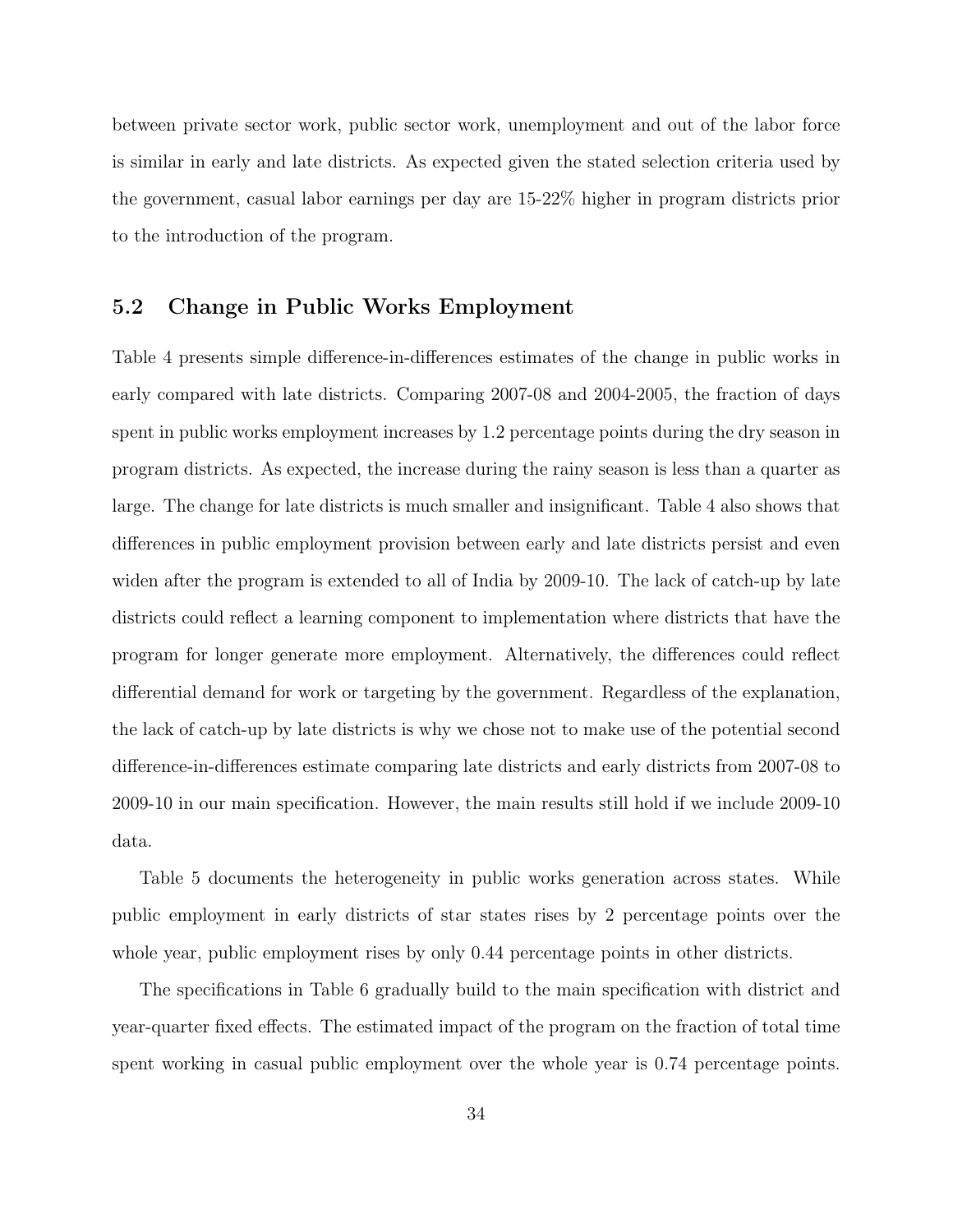The last column confirms that the rise in public works is concentrated during the dry season.

In gauging the magnitude of these effects, it is important to keep in mind that the coefficient on program represents the fraction of days spent in public works out of all days. Therefore, someone working five days a week would contribute only  $5/7 = 0.71$ . One useful metric is to compare the increase in public works to total private employment. On average, adults 18 to 60 with secondary education or less spent 90% of their time working in private employment (including domestic work). The rise in public employment therefore represents 0.78% of the private workforce.

## 5.3 Change in Private Sector Employment

We divide daily activities into four mutually exclusive categories: public works, private sector work (including casual labor, salaried work, domestic work and self employment), unemployment and not in the labor force. The results for our main specification using these outcomes are presented in Table 7. The first four columns do not include controls.

Without controls unemployment appears to rise in early districts relative to late districts, though including controls decreases the coefficient considerably. It appears that the rise in public employment is offset by a fall in private sector work rather than time spent outside the labor force or unemployment. We cannot reject that private employment falls one-for-one with public employment generation. However, given the large standard errors, the test lacks power.

Although the estimates are noisy, unemployment does not appear to fall in early districts relative to late districts. As discussed in Section 3.5.4, this could be because workers do not know they will be unemployed on a given day until they have invested the time searching or traveling to find a job. As a result, they do not have the option of choosing to work for the workfare program only on days on which they would have been unemployed. Alternatively, unemployment might not fall because the rationing mechanism is such that only workers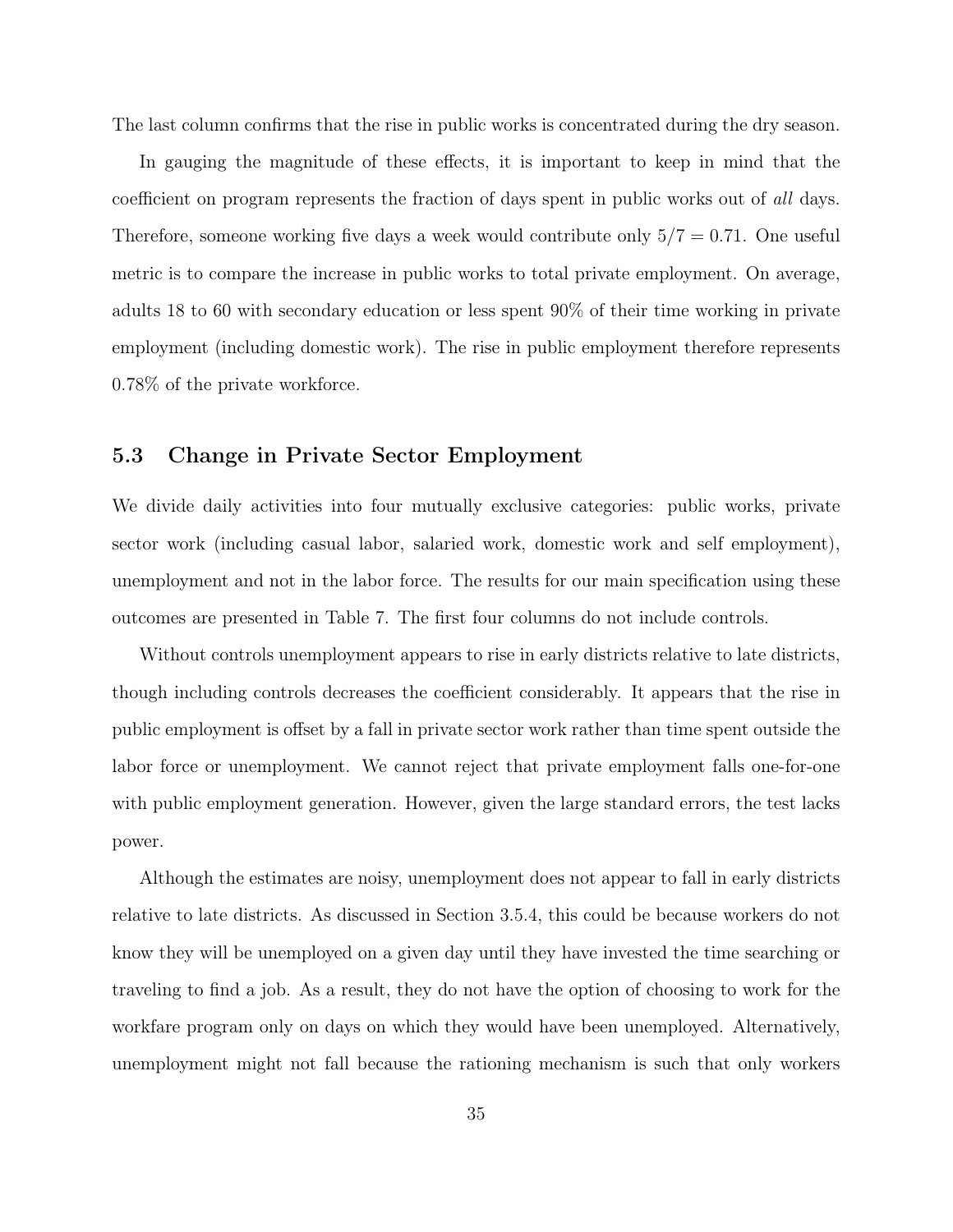who otherwise would have had work are selected to work for the program. The results for unemployment and not in the labor force should be interpreted with care given the difficulties in distinguishing between under-employed, unemployed, and not in the labor force.

### 5.4 Change in Private Sector Wages

If labor markets were perfectly competitive then the fall in private sector work during the dry season would be matched with a rise in wages as employers moved up their demand curves. On average, adults 18 to 60 with secondary education or less spend 90% of their time in private sector work. With an elasticity of labor demand of  $\epsilon_d$ , we would expect a rise in wages of  $100 \times (0.0148/0.90)/\epsilon_d = \frac{1.6}{\epsilon_d}$  $\frac{1.6}{\epsilon_d}$  percent. In this section we present the differential trends in casual daily earnings for workers in early compared with late districts.

Table A.2 shows the results of the simple difference-in-differences exercise. The third row shows a general rise in wages across all districts, with the largest rise concentrated in the dry season in early districts. The difference-in-differences estimates in columns five and six confirm that during the dry season, wages in early districts rise relative to wages in late districts, with no differential change during the rainy season.

The first column of Table 8 presents the results for our main specification using log casual earnings per day without controls. The estimates for the dry season show that daily earnings rise by 4.5 log points more in early relative to late districts. During the rainy season, wages rise by a statistically insignificant 0.7 log points. One concern is that differential state-level trends in inflation are driving the results. The second column presents the results using log casual daily earnings deflated using a state-level price index for agricultural laborers constructed by the Indian Labour Bureau. The third column introduces the district-level controls listed in Section 4.3 and in Table 2.

The rise in wages could simply be the result of the program hiring low wage workers. Columns four and five show results using the person-level data with worker-level controls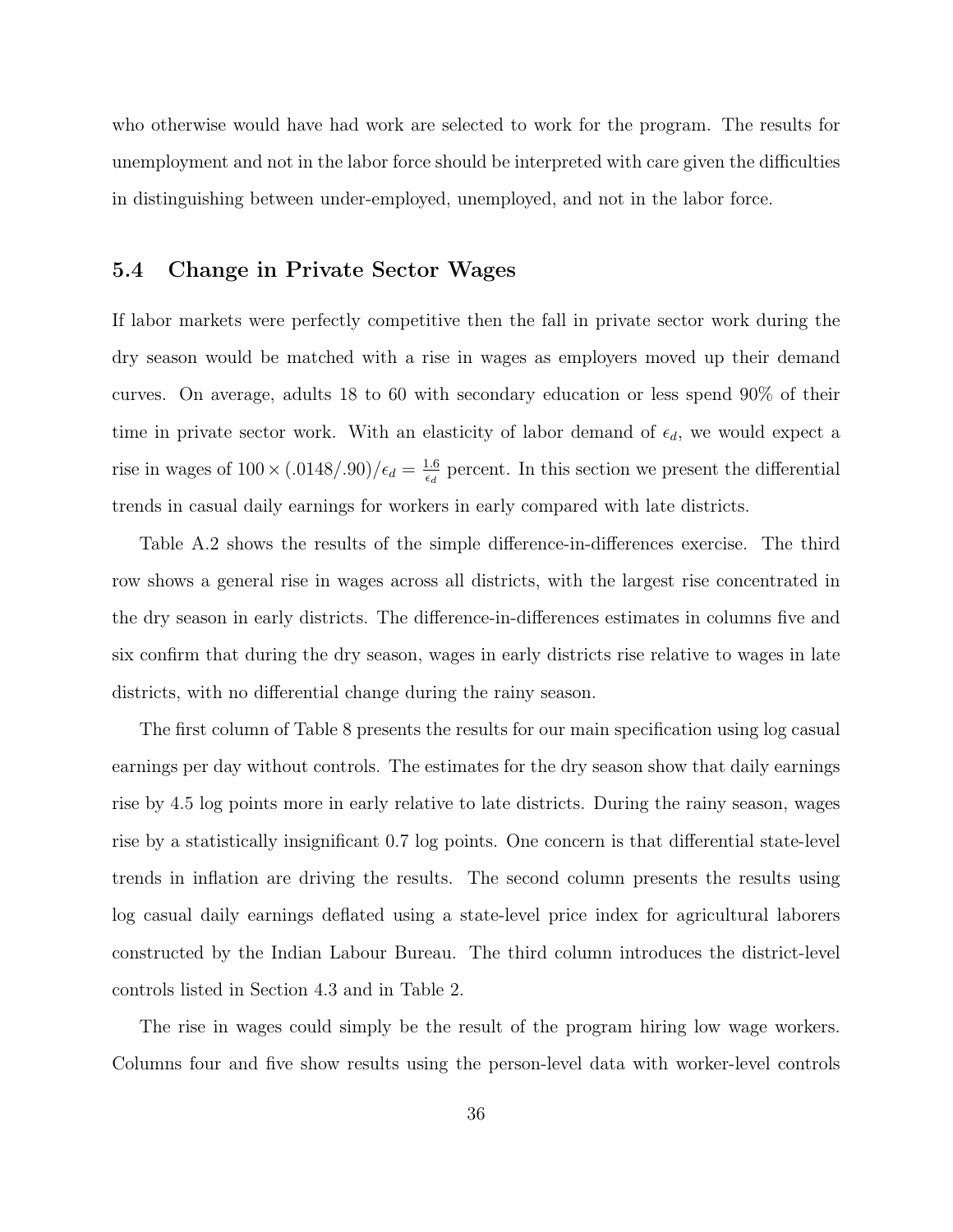for age, caste, religion, and education in column five. To make sure that the results of the individual-level regressions are not driven by re-weighting of different districts based on the number of casual workers in a district, we adjust the weights for each individual so that the aggregate weights within each district-quarter matches the district-level regressions.<sup>15</sup> Column four shows that the re-weighting "works" in the sense that without person-level controls, the individual-level regressions match closely with the district-level regressions. Moving to column five, we see that person-level controls have little effect on the estimated coefficients.

As discussed in Section 2.2, less than 0.1% of people who worked for the government program report also working in a salaried job in the past year. Salaried jobs are generally higher paying, regular jobs, and are considered more attractive than the work provided by the workfare program. For this reason, we may expect the program to have a limited effect on salaried wages.<sup>16</sup> Column six of Table 8 presents the results for the main specification with deflated log salaried wages as the outcome. The coefficient on the interaction between the dry season and program dummies is a statistically significant negative 13%. This result suggests that the rise in casual wages is not part of general inflation across wages of all jobs. However, it does raise the concern that the estimated increase in casual wages may be an underestimate if the fall in salaried wages indicates a general negative demand side shock for all types of labor.

Assuming that labor markets are competitive, and that changes in the wage are due to shifts along the demand curve, we can now use our estimate of the increase in the wage of 4.5% and the fall in private sector work to compute a labor demand elasticity. The elasticity of labor demand is  $\epsilon_d = \frac{1.6}{4.5} = 0.35$ , which is in the same range as previous estimates from

<sup>&</sup>lt;sup>15</sup>Specifically, we multiply the weight for casual worker i in district d in quarter t by the district weight used in the district-level regressions divided by the sum of all weights for casual workers in district d in quarter t. See Appendix Section D.4 for more details.

<sup>&</sup>lt;sup>16</sup>Although this argument is plausible, the program certainly could have an impact on wages for salaried workers without directly hiring them. See for example Basu (2011).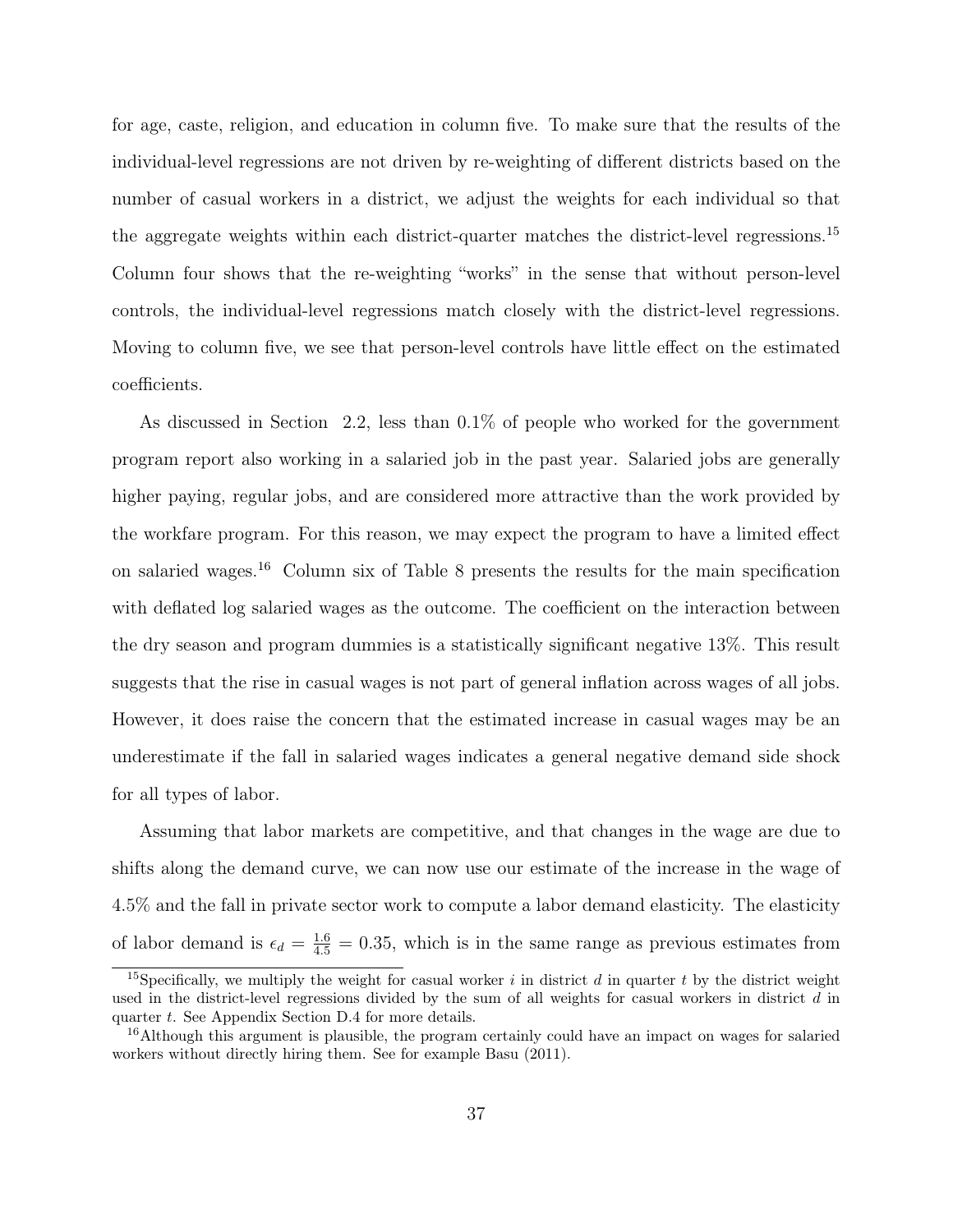rural labor markets in India (Binswanger et al., 1984).

# 5.5 Star States

We next present the changes in labor market outcomes for early districts in star states compared with the rest of India. Before turning to the results, it is important to emphasize that "star" states are by definition selected based on their implementation of the program. As a result, it is certainly possible that even conditional on controls, labor market outcomes in these states would have changed differentially absent the program. This important caveat notwithstanding, we believe documenting the trends is of interest.

Table 9 presents our main specification with the program dummy interacted with whether the district is in one of the star states as well as a dummy for the rainy or dry season. The first column shows the results for public employment. The results confirm that the field studies are correct in labeling these states as star states. In fact, there seems to be very little employment generation outside these states. Columns two through four show that the fall in private sector work documented for all of India is concentrated within the early districts of star states during the dry season.

Column five shows that in star states, daily casual earnings increase by a strongly significant  $10\%$  in the dry season. During the rainy season, wages increase by 3.5%. The coefficients for other states are on the order of 1-3% and insignificant. The results are robust to adding person-level controls (column six), which provides some reassurance that the results are not driven by selection.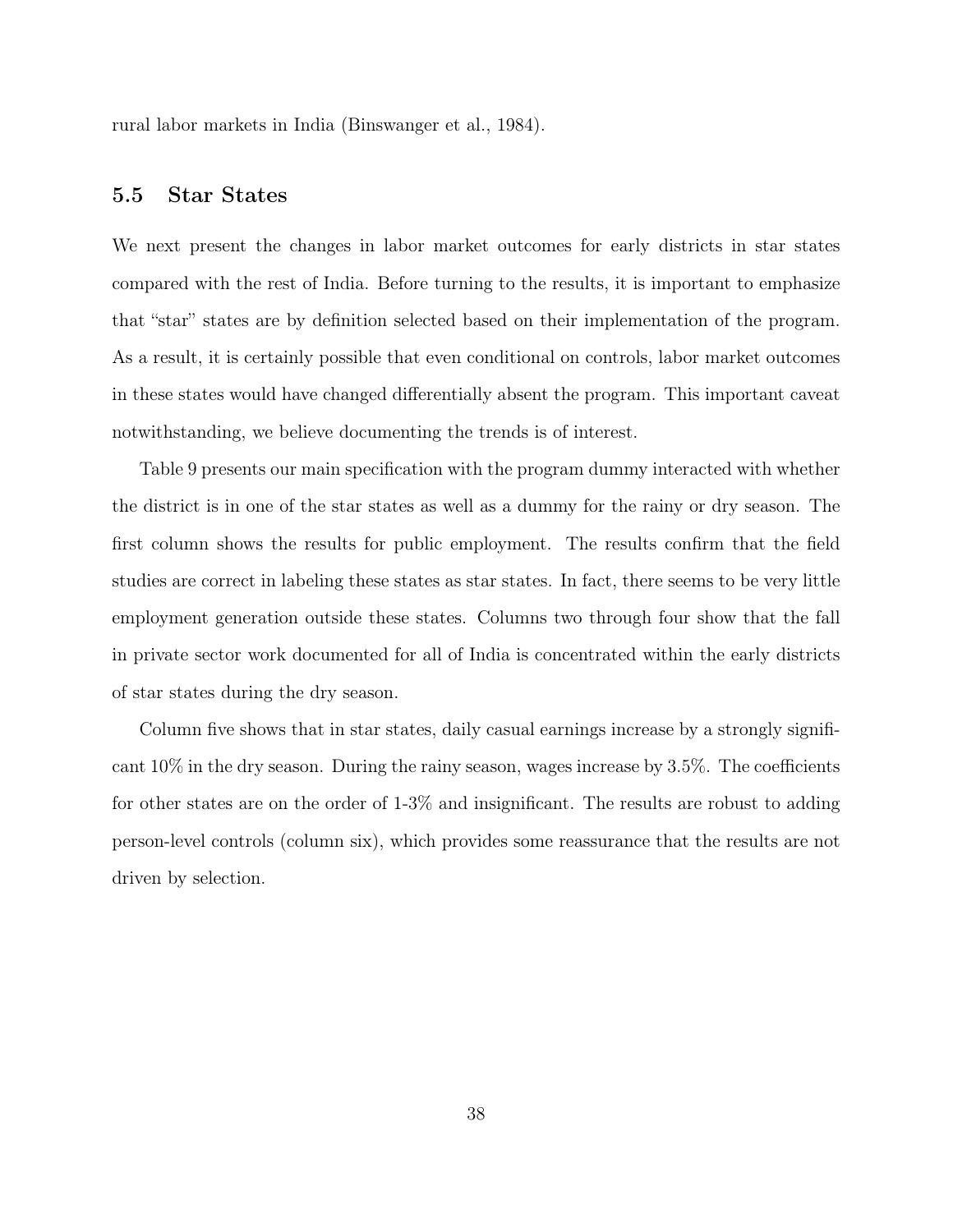# 6 Estimating the Distributional Impact

Recall from Section 3 that the compensating differential for household i given by equation 9 and written here for convenience is

$$
-dz_i = Net Casual Labor Earning_s \times \frac{dW/W}{dL_g} + (W_g - W)dL_i^g
$$
\n(11)

In this section, we use the estimates from the previous section combined with pre-program household-level labor supply and demand, program wages, program participation, and consumption to estimate the terms in this equation for different consumption quintiles in rural India.

### 6.1 Gains and Losses from Wage Change

The previous analysis suggests that the workfare program led to an increase in the wage for those employed in casual labor. This change benefits net labor suppliers and hurts net labor buyers. We use household-level data on labor supply and demand and consumption to determine the distributional implications of the wage change captured by the first term in equation 11. For the percent increase in wages  $\frac{dW/W}{dL_g}$ , we use 4.5% based on the estimates in Table 8.

Net casual labor earnings is more difficult because in the NSS Employment Survey we only observe casual labor earnings, not payments. For this reason we turn to the 1999-00 ARIS/REDS data set, which is a nationally representative survey of households in rural India. The ARIS/REDS survey includes questions on total casual earnings as well as total payments to hired casual laborers. Appendix D.3 describes the ARIS/REDS data set in more detail.

It is not immediately clear how to use the answers from the 1999-00 ARIS/REDS data set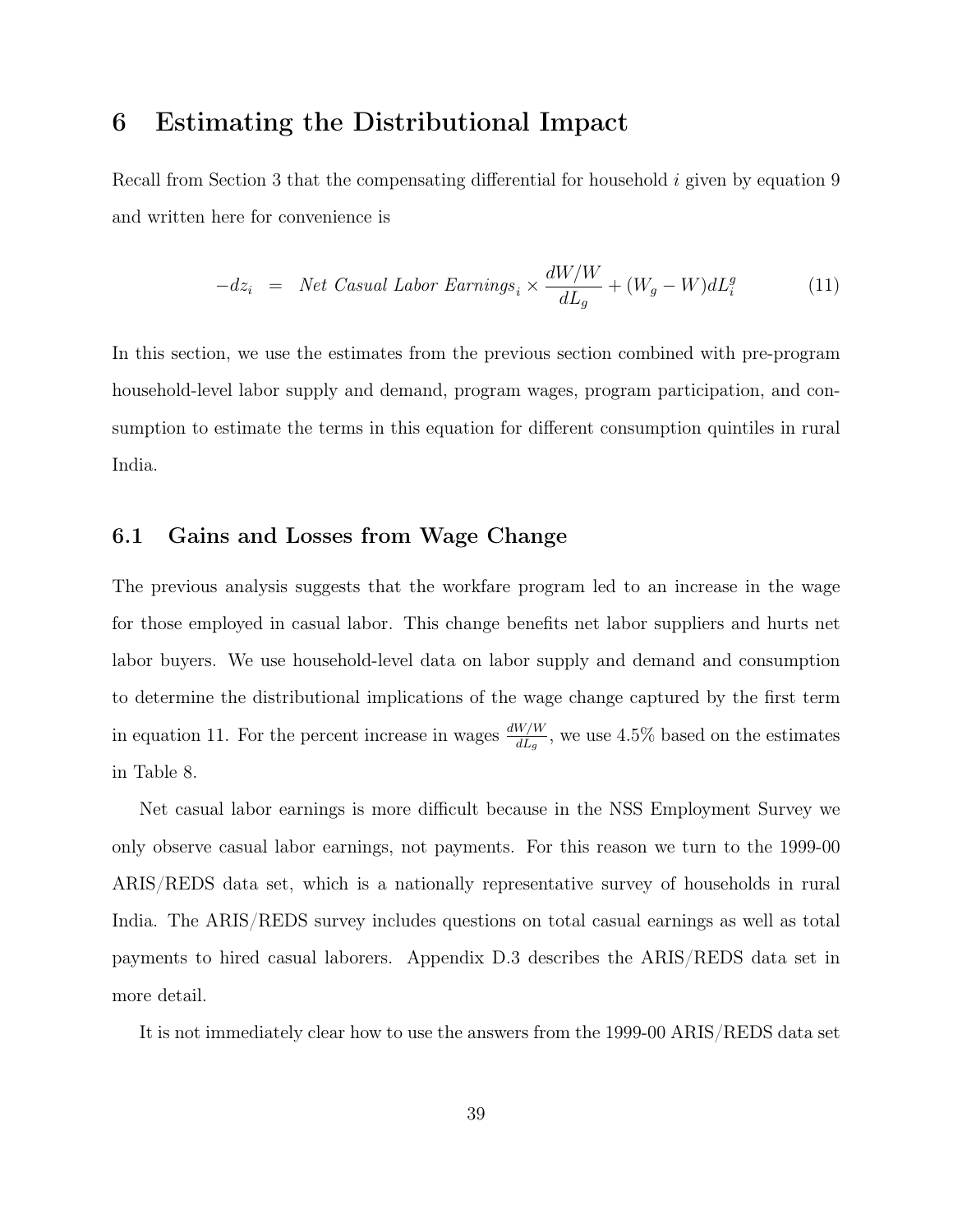to estimate casual labor payments for the 2004-05 NSS sample of households. The method we use is by no means free of problems but we think reasonable. Using the 1999-00 survey, we compute the total casual earnings for all households across all consumption quintiles. For each consumption quintile, we compute the total casual payments as a fraction of total casual earnings for all households across all quintiles. These fractions sum to less than one across consumption quintiles because some casual labor earnings come from urban employers. The resulting fractions are reported in the sixth row of Table 10. As expected the fraction of total casual earnings paid by households in the lower quintiles is much lower than the fraction paid by households in the upper quintiles.

We next turn to the NSS Employment Survey data and multiply the fractions in row six by the total casual labor earnings across all consumption quintiles to get our estimate of casual labor payments by quintile. The results are presented in row seven. This method does not restrict casual labor earnings in rural areas to only come from rural employers, and it allows for the fact that the total amount of casual labor payments is different in 1999-00 and 2004-05. However, we are forced to assume that the fraction of earnings paid by each consumption quintile is constant over this period.

We observe casual labor earnings directly in the NSS Employment Survey, and these earnings are reported in the third row of Table 10. Net casual earnings (row eight) are given by total casual earnings (row three) less total casual payments (row seven). The resulting net gain from the wage change is 4.5% multiplied by net labor earnings for each quintile, presented in the tenth row. As expected, net casual earnings decreases as we move from the bottom to top quintiles.

## 6.2 Direct Gains from Participation

We next turn to quantifying the second term in equation 11, the direct gains for program participants. The welfare gain due to program participation is  $(W_g - W) \Delta L_g$ . We estimate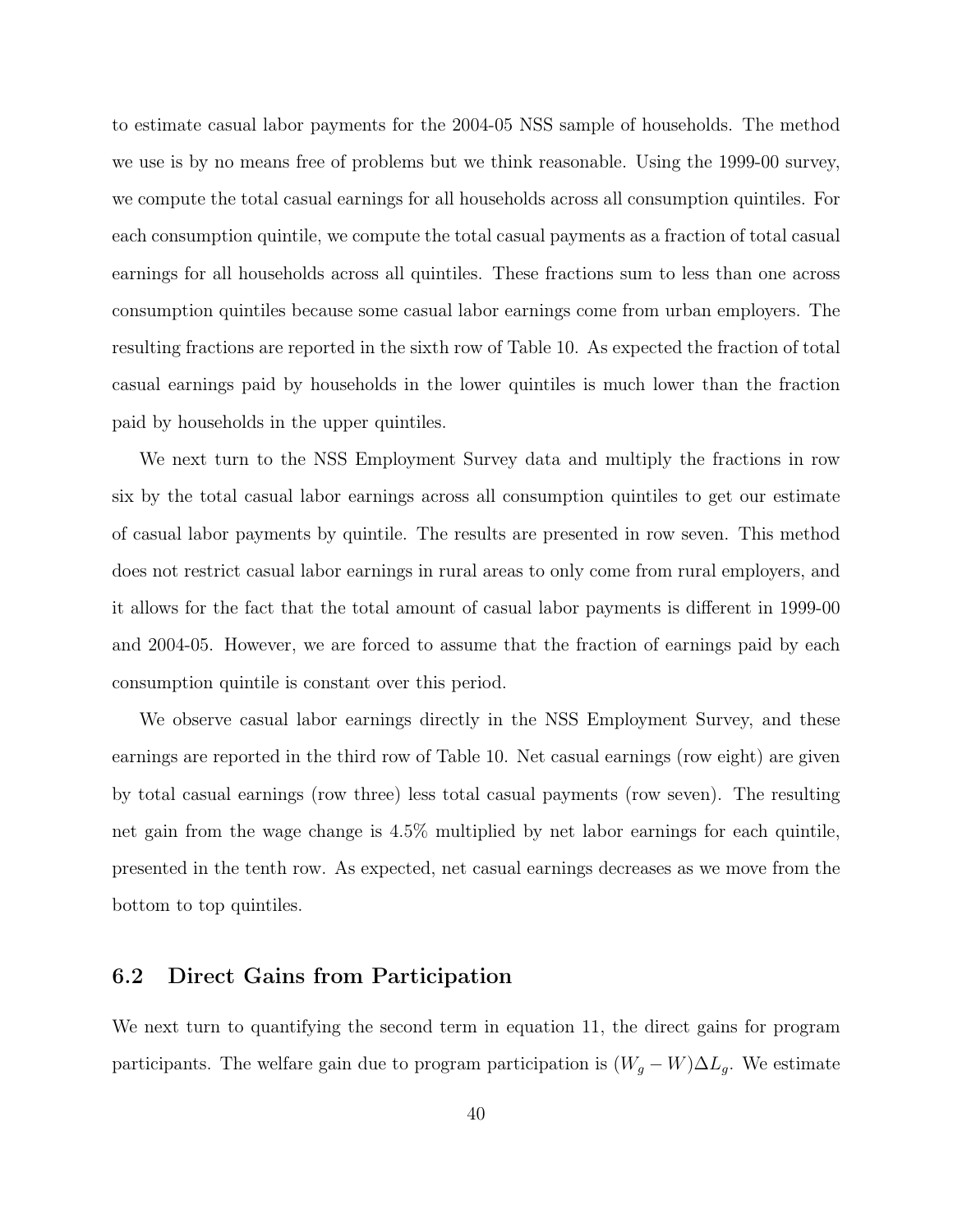$\Delta L_g$ , the increase in days worked for each consumption quintile by estimating our main specification with the program dummy interacted with a dummy for each consumption quintile. Ideally, we would use a direct measure of how many days households in each quintile worked. However, since public employment is non-zero in the pre-period, we instead estimate the change in public works by quintile. This method has the drawback that to the extent that the workfare program causes households to move from one quintile to another, the estimates will be biased. Given the estimated rise in wages and public employment, this bias is likely to be small. The increase in public works by consumption quintile is given in the eleventh row of Table 10.<sup>17</sup>

We estimate  $W_g$  using the daily earnings for program participants. Based on the NSS 2007-08 Employment Survey average daily earnings for program participants were 15% higher than average casual daily earnings in early districts. This figure is likely to underestimate the initial public-private wage gap, since private wages have moved closer to the government wage as a result from the program. The estimated wage increase following program implementation between 2004-5 and 2007-8 is 4.5%. Hence, for the calibration we set the government wage to be 20% higher than the mean casual wage in 2004-05.

W is the value of a participant's next best option. In our model W is simply the casual wage rate. However, the outside option could be much lower than the private sector wage rate, possibly even zero. Datt and Ravallion (1994) find that for a similar Indian workfare program in the state of Maharashtra, despite the fact that casual wages and public works wages were similar, the estimated foregone earnings from the program were only 20-30% of the earnings from the workfare program. This is likely a lower bound on the value of a participant's next best option, as it only considers productive activities.

For the calibration, we consider two extreme cases. One in which the outside option is the market wage and one in which the outside option is 50% of the market wage. The

<sup>&</sup>lt;sup>17</sup>The results for the main outcomes are presented by consumption quintile in Table A.4.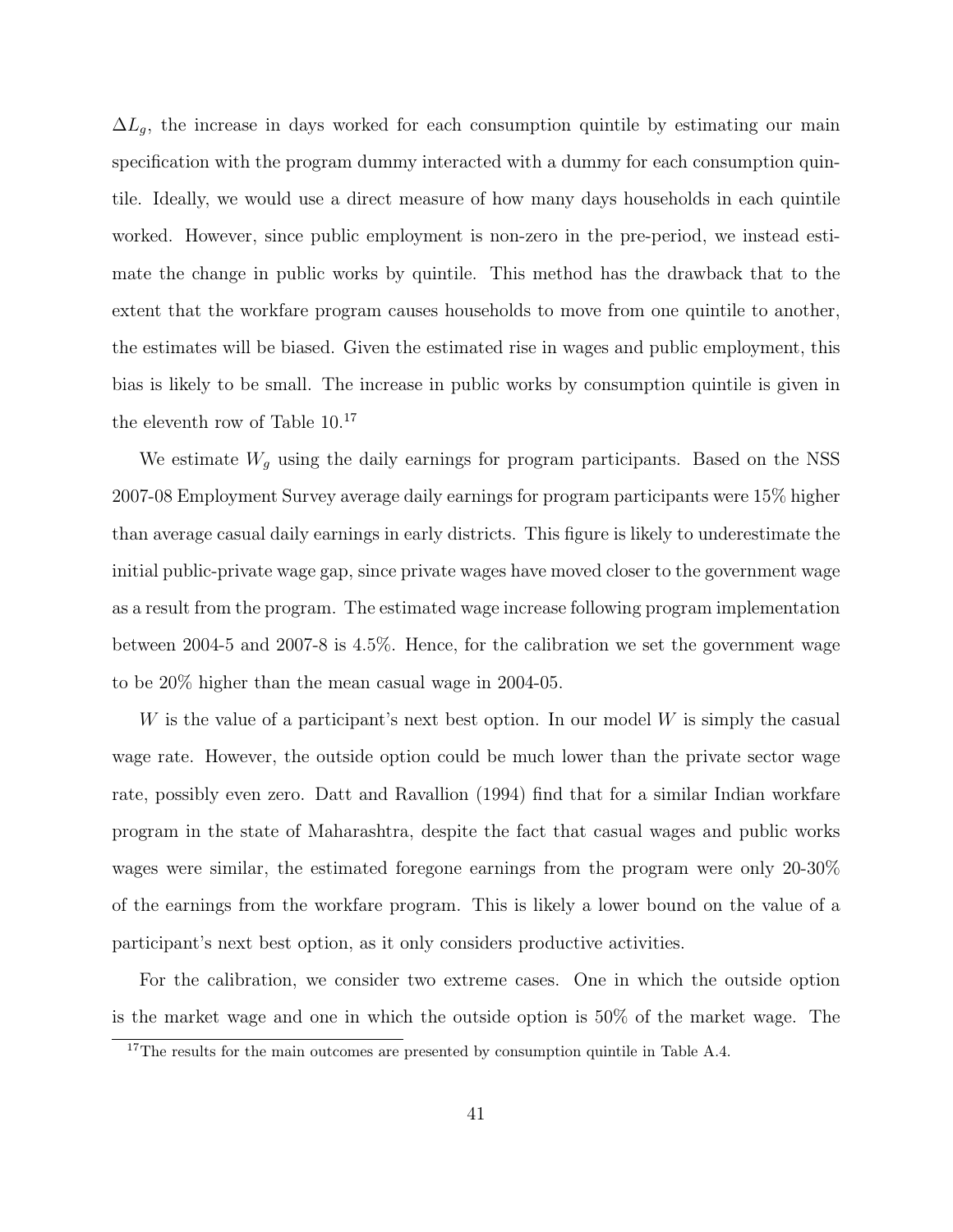implied direct transfer  $(W_g - W) \Delta L_g$  under these two assumptions is presented in rows 14 and 15 of Table 10. The market wage is clearly an upper bound of workers' outside option: for richer households, the direct transfer is negative, suggesting a welfare loss. In the lower bound case, on the other hand, the transfer is positive for all households, which matches the observation that all quintiles participate into the program.

# 6.3 Comparing Equilibrium and Direct Gains

Rows 17 and 18 of Table 10 present the total estimated gain for each consumption quintile assuming an outside option equal to 30% and 80% of the government wage. Rows 19 and 20 show the fraction of the total gain due to the equilibrium change in wages. For the three poorest quintiles, the equilibrium effect is between 20% and 70% of the total gain. Rows 21 and 22 show the gain as a fraction of total expenditure. Although richer households lose from the program, the impact as a fraction of total expenditures is less than 1%.

# 7 Conclusion

This paper provides some of the first evidence on the equilibrium impacts of workfare programs in a developing country context. These programs are commonly introduced with the goal of reducing poverty. While past empirical work focused on quantifying the direct income gains to participants from these programs, we estimate the equilibrium wage and employment effects as well. Our data allow us to estimate how these wage gains are distributed across the population.

Our results suggest that the welfare gains and losses from the rise in equilibrium wages are of the same magnitude as the direct income gains from participation. Further, the gains from the rise in wages disproportionately accrue to the poor. As a result, when evaluating the relative attractiveness of a workfare program compared with anti-poverty programs such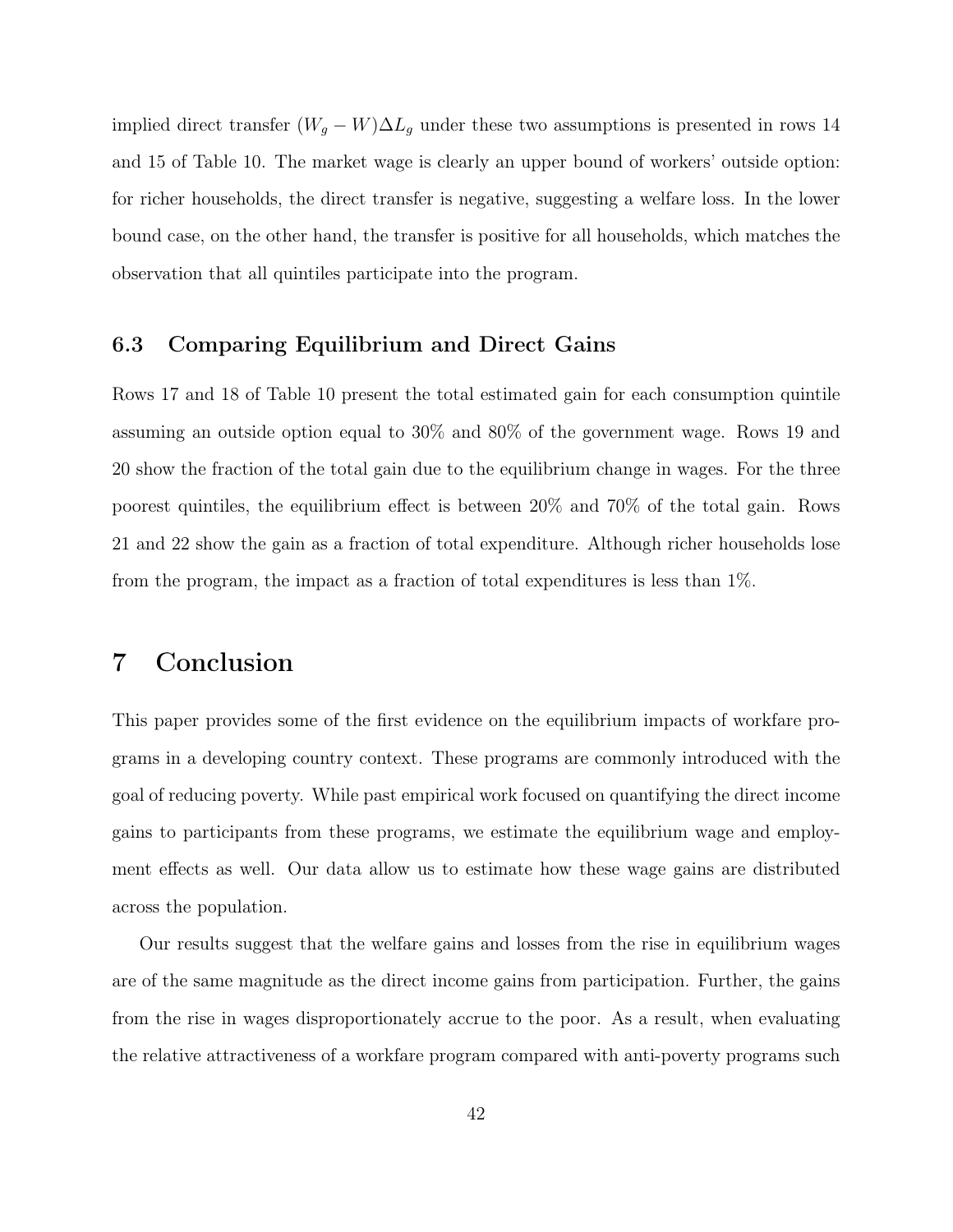as a cash transfer, it is important to consider potential equilibrium effects as well.

Like many social programs in developing countries, workfare programs involve a transfer to the rural poor funded by (mostly urban) tax payer money. We show that through their effect on labor markets, they also trigger a redistributive effect within rural areas, from households which are net labor buyers to households which are net labor sellers. Anecdotal evidence suggests that farmers have opposed the implementation of the scheme during the peak season of agriculture precisely because of its effect on wages (Association for Indian Development, 2009). These political economy considerations could explain why the implementation of the Indian employment guarantee has been poor in some states (Bihar, Jharkhand, West Bengal) despite the large potential demand for public employment.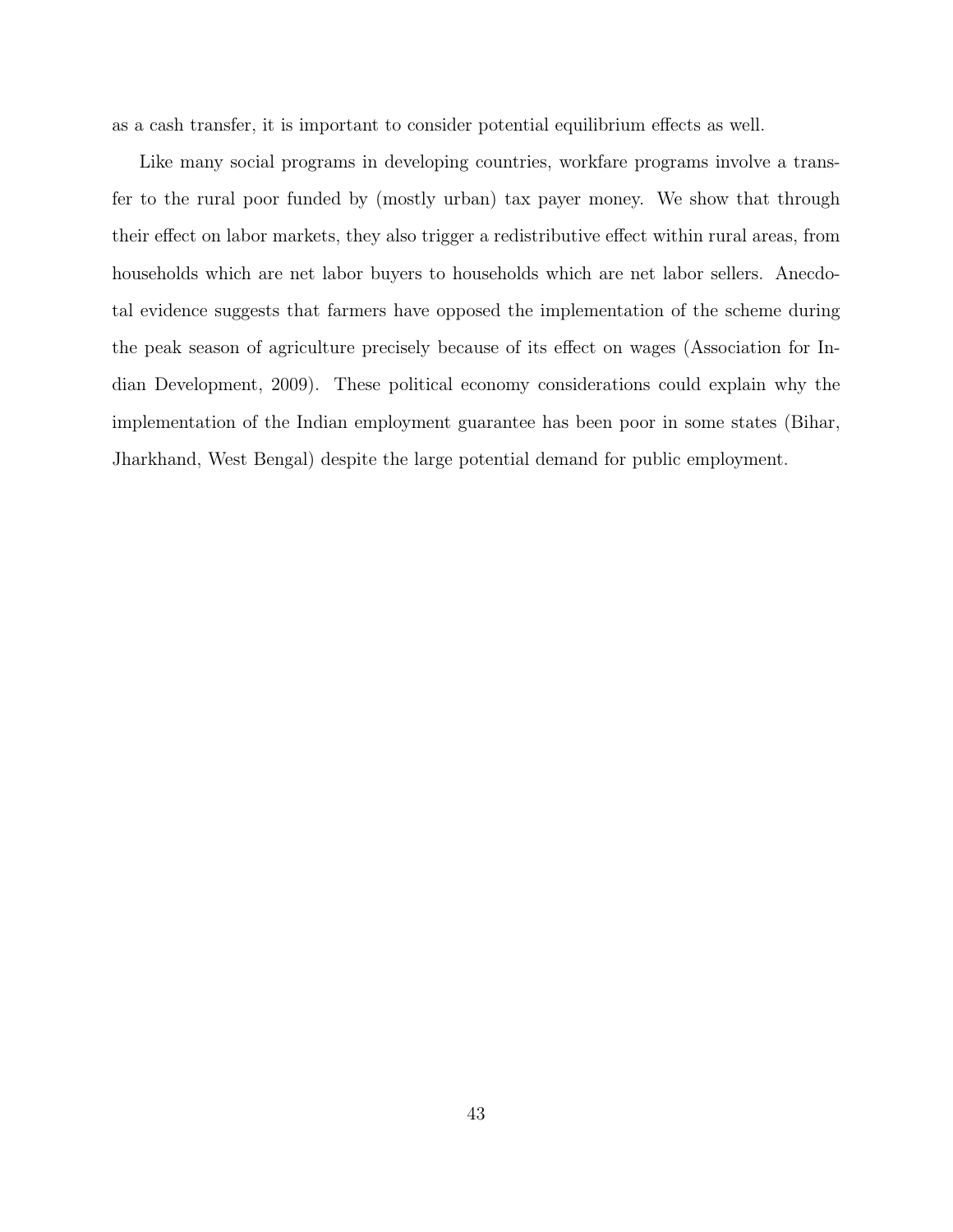# References

- Farzana Afridi. Can Community Monitoring Improve the Accountability of Public Officials. Economic and Political Weekly, pages 35–40, October 2008.
- Manuela Angelucci and Giacomo De Giorgi. Indirect Effects of an Aid Program: How do Cash Injections Affect Ineligibles' Consumption? American Economic Review, 99(1): 486–508, 2009.
- Association for Indian Development. Key Observations on NREGA work in Andhra Pradesh. 2009.
- Arnab K. Basu. Impact of Rural Employment Guarantee Schemes on Seasonal Labor Markets: Optimum Compensation and Workers' Welfare. IZA Discussion Paper No. 5701, 2011.
- Arnab K. Basu, Nancy H. Chau, and Ravi Kanbur. A Theory of Employment Guarantees: Contestability Credibility and Distributional Concerns. Journal of Public economics, 93  $(3-4):482-497, 2009.$
- Jere R Behrman. Labor Markets in Developing Countries, volume 3, chapter 43. Elsevier Science, 1999.
- Dwayne Benjamin. Household Composition, Labor Markets, and Labor Demand: Testing for Separation in Agricultural Household Models. Econometrica, 60(2):287–322, 1992.
- Timothy Besley and Stephen Coate. Workfare versus Welfare: Incentive Arguments for Work Requirements in Poverty-Alleviation Programs. American Economic Review, 82(1): 249–261, 1992.
- H P Binswanger and M R Rosenzweig, editors. Contractural Arrangements, Employment, and Wages in Rural Labor Markets in Asia. Yale University Press, 1984.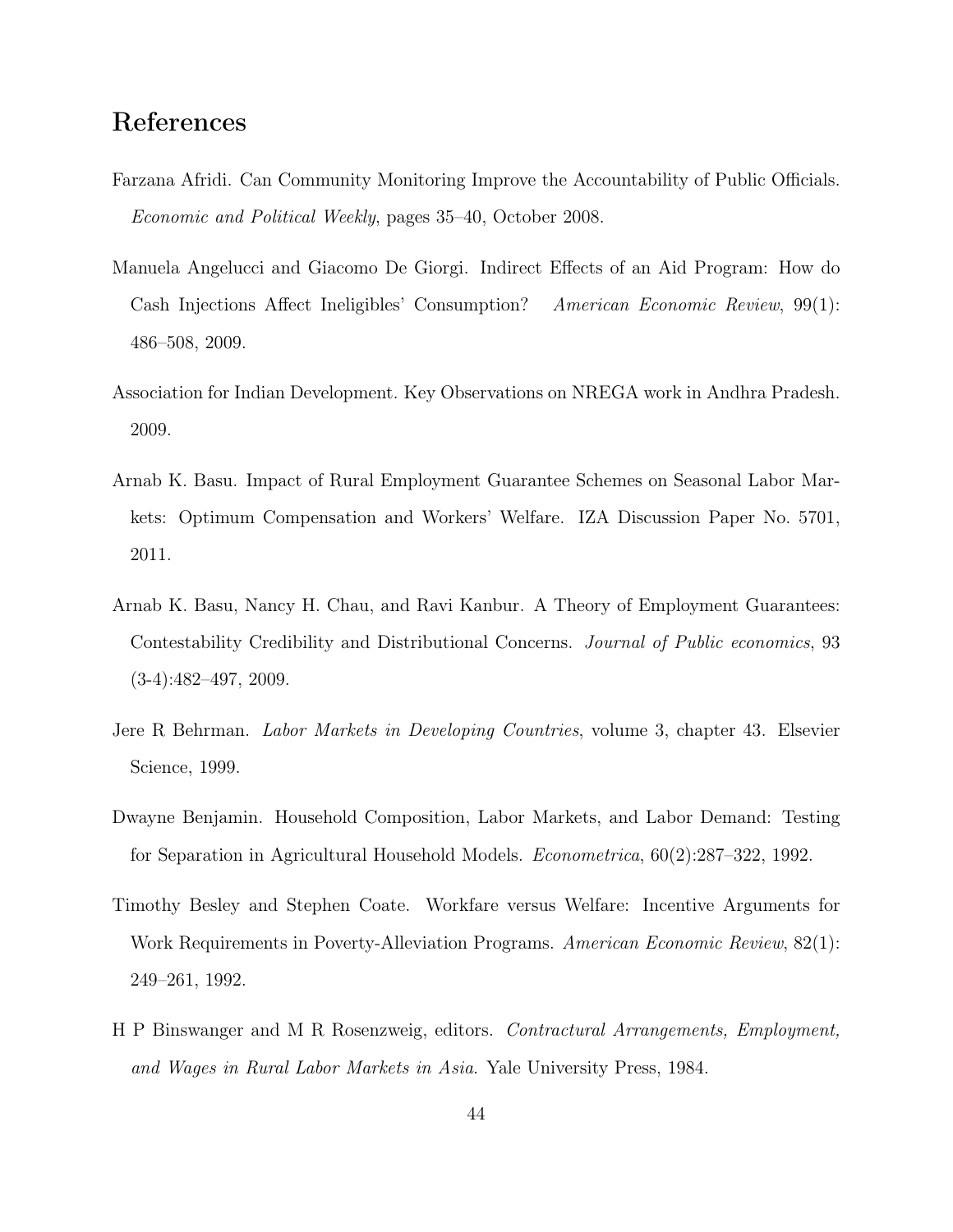- Hans P Binswanger, V. S. Doherty, T. Balaiaramaiah, M. J. Bhende, K. G. Kshirsagar, V. B. Rao, and P. S. S. Raju. Common features and Contrasts in Labor Relations in the Semiarid Tropics of India. In Hans P Binswanger and Marc R. Rosenzweig, editors, Contractural Arrangements, Employment and Wages in Rural Labor Markets in Asia. Yale University Press, 1984.
- Diane Coffey, John Papp, and Dean Spears. Dual Economies or Dual Livelihoods? Short-Term Migration from Rural India and Non-Agricultural Employment. 2011.
- Gaurav Datt and Martin Ravallion. Transfer Benefits from Public-Works Employment: Evidence for Rural India. The Economic Journal, 104(427):1346–1369, 1994.
- Angus Deaton. Rice Prices and Income Distribution in Thailand: A Non-Parametric Analysis. The Economic Journal, 99(395):1–37, 1989.
- Angus Deaton. The Analysis of Household Surveys. Johns Hopkins University Press, 1997.

Jean Dreze. Loot For Work Programme. The Times of India, July 2005.

- Jean Dreze and Reetika Khera. The Battle for Employment Guarantee. Frontline, 26(1), 2009.
- Jean Dreze and Christian Oldiges. Work in Progress. Frontline, 26(4), 2009.
- Raghav Gaiha. Do rural public works influence agricultural wages? The case of the employment guarantee scheme in India. Oxford Development Studies, 25(3):301–314, 1997.
- Raghav Gaiha, Vani S. Kulkarni, Manoj K. Pandey, and Katsushi S. Imai. National Rural Employment Guarantee Scheme, Poverty and Prices in Rural India. ASARC Working Paper No 2009/03, May 2009.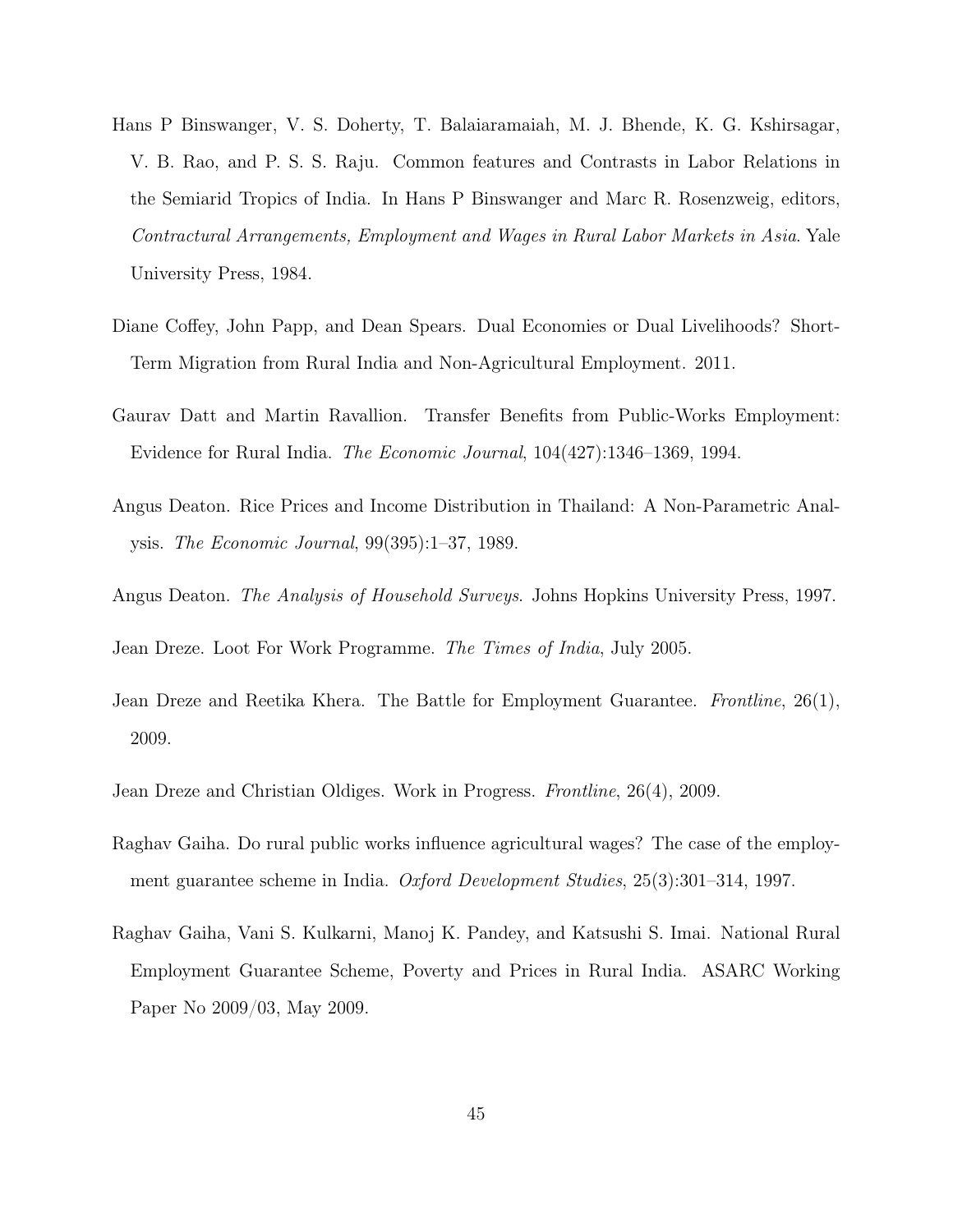- Santanu Gupta. Were District Choices for NFFWP Appropriate? Journal of Indian School of Political Economy, 2006.
- Clement Imbert and John Papp. Estimating Leakages in India's Employment Guarantee, chapter 19. Oxford University Press, 2011.
- Institute of Applied Manpower Research. All-India Report on Evaluation of NREGA: A Survey of Twenty Districts, 2009.
- Seema Jayachandran. Selling Labor Low: Wage Responses to Productivity Shocks in Developing Countries. Journal of Political Economy, 114(3):538–575, 2006.
- Seema Jayachandran, Jesse Cunha, and Giacomo De Giorgi. The Price Effect of Cash Versus In-Kind Transfers. 2010. CEPR Development Economics Workshop Working Paper.
- Devesh Kapur, Partha Mukhopadhyay, and Arvind Subramanian. The Case for Direct Cash Transfers to the Poor. Economic and Political Weekly, 43(15):37–43, 2008.
- Reetika Khera, editor. The Battle for Employment Guarantee. Oxford University Press, 2011.
- K Munshi and Mark Rosenzweig. Why is Mobility in India so Low? Social Insurance, Inequality and Growth. Working Paper, March 2009.
- Rinku Murgai and Martin Ravallion. Employment Guarantee in Rural India: What Would It Cost and How Much Would It Reduce Poverty? Economic and Political Weekly, 40 (31), 2005.
- National Sample Survey Office. Employment and Unemployment Sitation in India 2007-08. NSS 64th Round, July 2007 to June 2008, Appendix B, May 2010.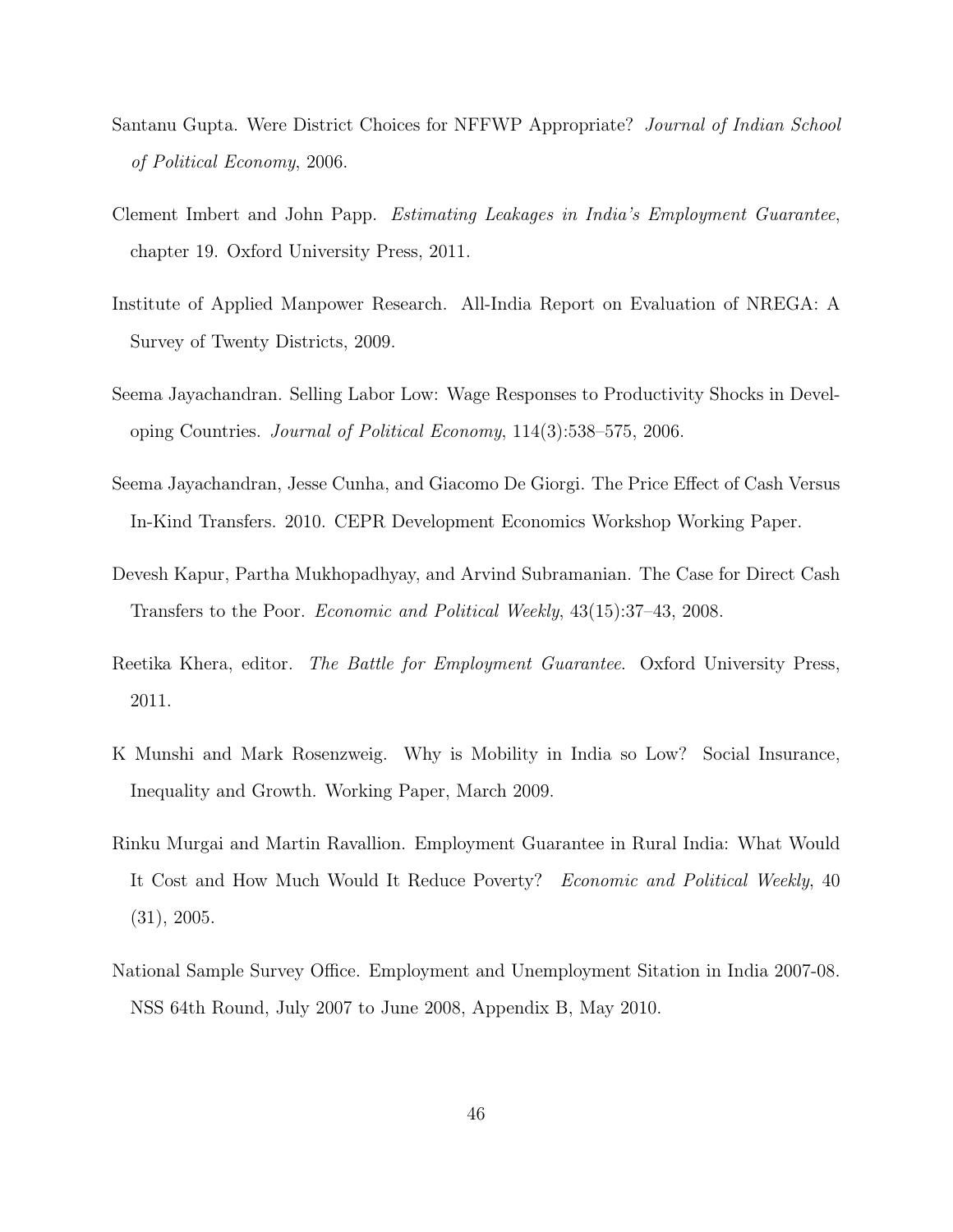- National Sample Survey Organisation. Employment and Unemployment Situation in India 2005-06 NSS 62nd Round July 2005 - June 2006. Technical report, Ministry of Statistics and Programme Implementation Government of India, 2008.
- Paul Niehaus and Sandip Sukhtankar. Corruption Dynamics: The Golden Goose Effect. Unpublished, October 2008.
- John Papp. Seasonal Rural to Urban Migration and Workfare Programs. 2011.
- Guido G Porto. Using Survey Data to Assess the Distributional Effects of Trade Policy. Journal of International Economics, 70:140–160, 2006.
- Martin Ravallion. Market Responses to Anti-Hunger Policies: Effects on Wages, Prices and Employment. WIDER Working Paper 28, 1987.
- Shamika Ravi and Monika Engler. Workfare in Low Income Countries: An Effective Way to Fight Poverty? The Case of NREGS in India. 2009.
- G B Rodgers. Nutritionally Based Wage Determination in the Low-Income Labour Market. Oxford Economic Papers, 27:61–81, 1975.
- Mark R Rosenzweig. Rural Wages, Labor Supply, and Land Reform: A Theoretical and Empirical Analysis. American Economic Review, 68(5):847–861, 1978.
- Anil Sharma. NCAER-PIF Study on Evaluating Performance of National Rural Employment Guarantee Act. National Council of Applied Economic Research, 2009.
- J E Stiglitz. Alternative Theories of the Determinations of Wages and Unemployment in Least Developed Countries - I. The Labor Turnover Model. *Quarterly Journal of Eco*nomics, 88(12):194–227, 1974.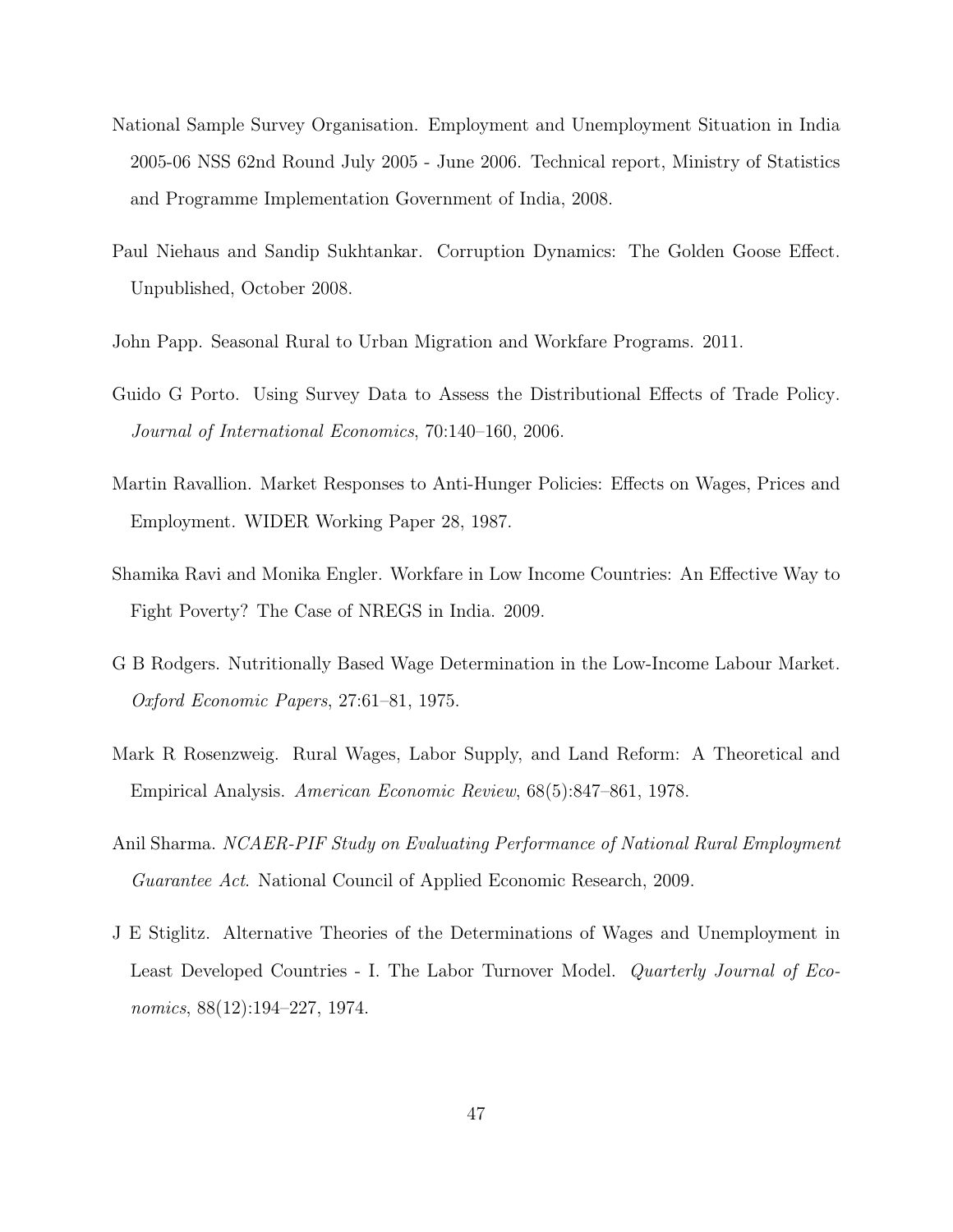John Strauss. Does Better Nutrition Raise Farm Productivity. Journal of Political Economy, 94(2):297–320, 1986.

The World Bank. Social Protection for a Changing India, 2011.

- Petia Topalova. Factor Immobility and Regional Impacts of Trade Liberalization: Evidence on Poverty and Inequality from India. American Economic Journal: Applied Economics, 2(4):1–41, 2010.
- T S Walker and J G Ryan. Village and Household Economies in India's Semi-Arid Tropics. Johns Hopkins University Press, 1990.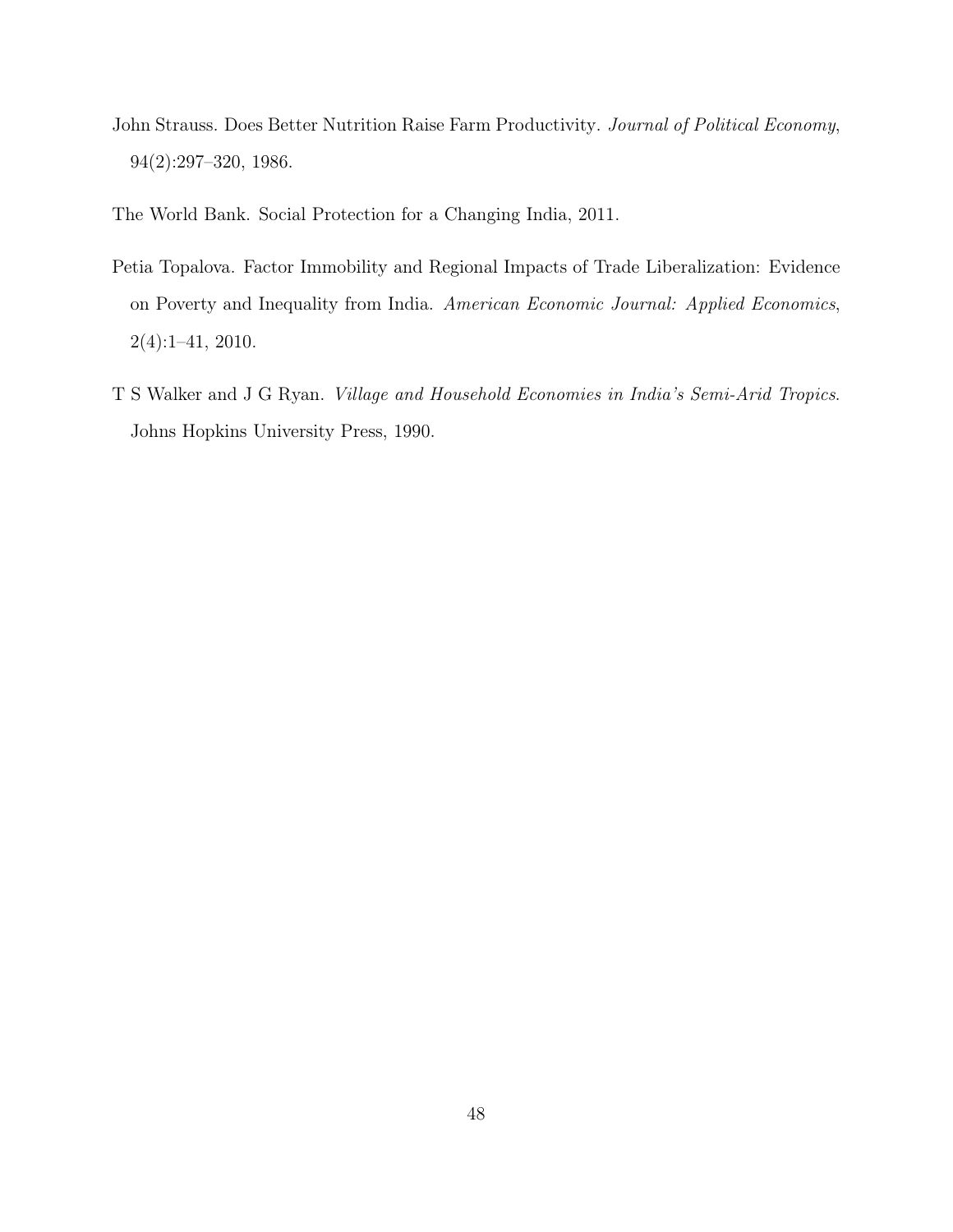# A History of Public Works Programs in India

India has a long history of providing public works dating back to British rule. Three largescale public works programs deserve specific mention. First is the Maharashtra Employment Guarantee Scheme passed in 1976 and still in in force today. The NREGA is in part based on the design of the Maharashtra EGS. The NSS Employment Survey shows a significant amount of work in public works employment both before and after the introduction of the NREGA in the state of Maharashtra.

Second, the Sampoorn Grameen Rozgar Yojana (SGRY) started in 2001 with the purpose of generating employment across India and was still active until 2008. The total allocation to the SGRY was 35 billion Rupees per year from 2004-2008 (Afridi, 2008).

Finally, the National Food for Work Program was introduced as a pilot for the NREGA in 150 of the phase one districts, with an allocation of 60 billion Rupees in fiscal year 2005-06 (Afridi, 2008). As a comparison, during fiscal years 2006-07 and 2007-08, the allocation for the NREGA was 116 billion Rupees.

# B Determinants of Government Employment Provision

The central government funds most of the expenditure for the NREGA (all of labor and 75% of material expenditures). However, the responsibility of implementing the scheme is left to the states and the lower administration levels (districts and village councils). In principle, local officials are meant to respond to worker demand for work, but the process required to provide work requires considerable administrative capacity: selection of public works projects, funding applications, opening of works, sanction of expenditures, and payments to workers and suppliers of materials. When the scheme started in each district, awareness campaigns also had to be implemented by the administration, sometimes with the help of civil society organizations. Depending on the administrative capacity of each state, NREGA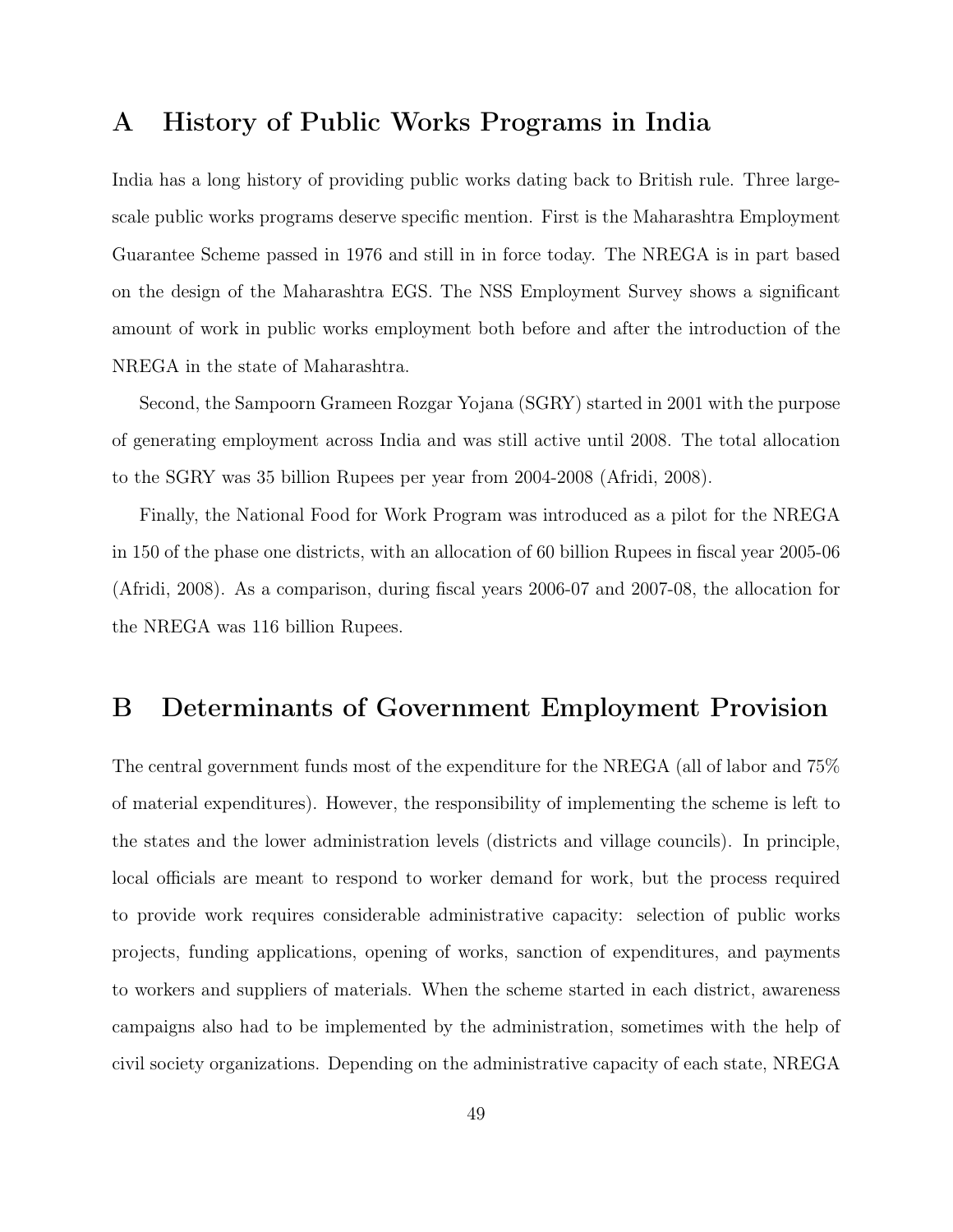implementation was initially more or less successful. During the initial period that we study, the states of Andhra Pradesh, Rajasthan, Tamil Nadu, Madhya Pradesh and Chattisgarh provided significantly more employment than other states (Khera, 2011). This was partially due to demand for work in these states. However, Bihar, Jharkhand, Orissa, and Uttar Pradesh where demand should be high saw little employment generation. In this second group of states, lack of administrative capacity and rampant corruption hampered public employment delivery, despite large potential demand (Khera, 2011).

In order to substantiate the claim that higher levels of public employment in star states is not due entirely to higher demand for public employment, we regress the change in public works employment in early districts from 2004-05 to 2007-08 on a dummy for whether a district is in a star state and a set of controls likely to be correlated with demand. The controls are deflated casual wages from the 2004-05 NSS Employment Survey, share of irrigated land, fraction of scheduled tribes from the 2001 census, literacy rate, poverty rate, female and male labor force participation, fraction of agricultural and non-agricultural casual laborers, and fraction of the labor force in agriculture. Table A.3 shows the results. The coefficient on star states is hardly affected by the addition of the controls. Further, the predictors of demand explain surprisingly little of the variation in actual provision across districts. The dummy for whether a district is in a star state alone explains more variation than all of the predictors of demand.

These results are supportive evidence that supply-side factors such as administrative capacity and/or political were important factors in the variation in employment generation across districts. When we add square terms (third and fourth column of Table A.3), the overall conclusion does not change. However, we find some evidence of a hump-shaped relation between poverty and public employment. The marginal effect of the poverty ratio becomes negative at the 85th poverty percentile of phase 1 and 2 districts. This suggests that both the richest districts, which have presumably lower demand, and the ultra-poor districts,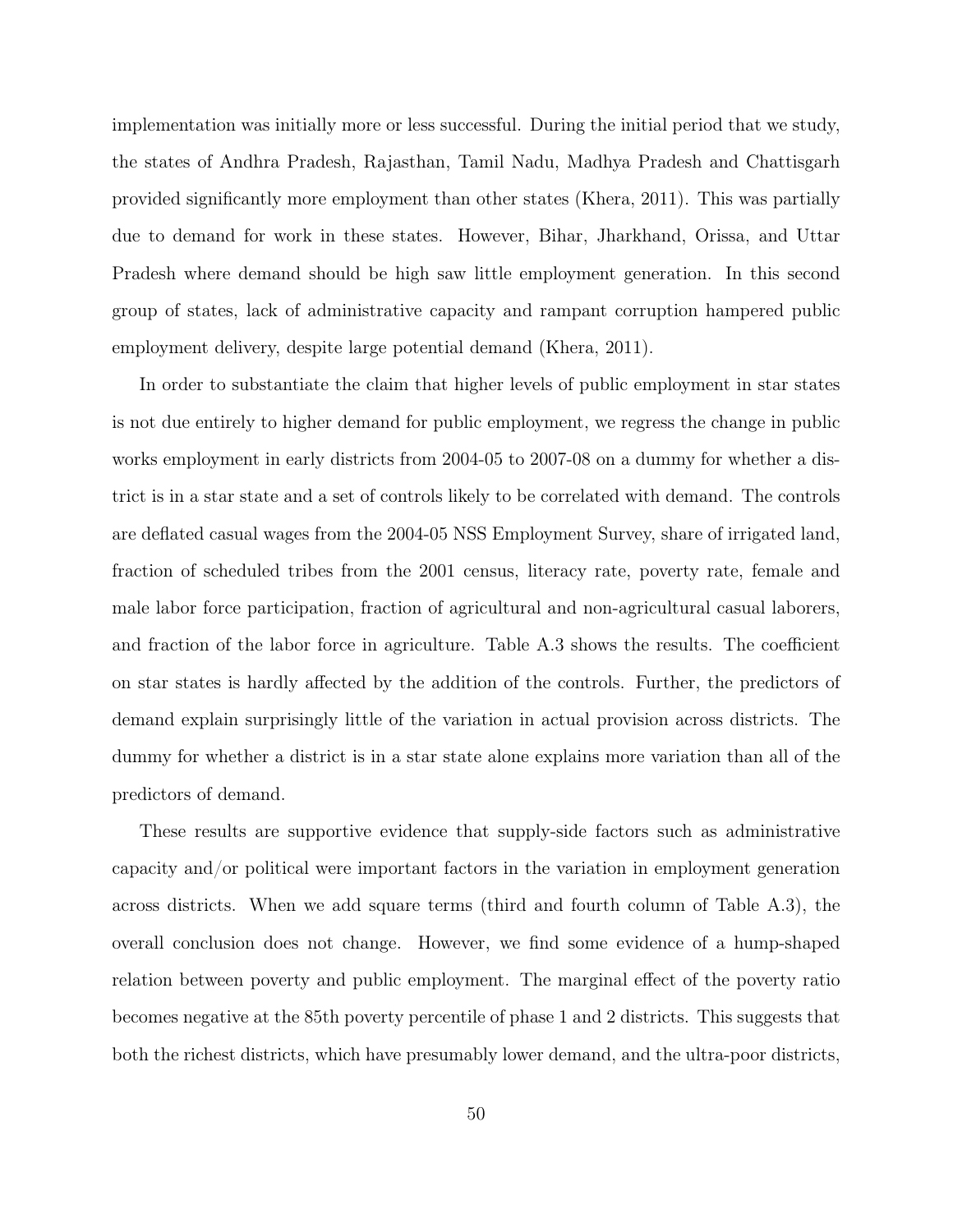which are constrained by administrative capacity, have lower employment generation.

# C Theoretical Appendix

# C.1 Impact on Household Consumption

In this section, we derive the impact of a workfare program on household consumption. The impact on consumption is different from the impact on welfare because it also includes labor supply effects. Household consumption is given by:

$$
c_i = \pi_i(W) + WL_i^s(W, y_i) + (W_g - W)L_i^g \tag{12}
$$

Assuming a small change in  $L^g$  ( $\{L_i^g\}$  $\binom{g}{i}$ , we can totally differentiate to obtain:

$$
\frac{dc_i}{dL^g} = (W_g - W) \frac{dL_i^g}{dL^g} \n+ WL_{yi}^s (W_g - W) \frac{dL_i^g}{dL^g} \n+ (L_i^s - D_i - L_i^g) \frac{dW}{dL^g} \n+ W \left[ \frac{dL_i^s}{dW} \Big|_{u} + L_{y_i}^s (L_i^s + T - L_i^g - D_i) \right] \frac{dW}{dL^g}
$$
\n(13)

The first term is the income gain due to participation in public works. The impact of this increase in income on labor supply is captured by the second term. It is is negative if leisure is a normal good. Together, these first two terms yield the increase in consumption that would be observed by matching participants and non-participants in program areas.

The two last terms express the "indirect benefit", i.e. income gains accruing to households through equilibrium effects. The third term is the change in income due to the equilibrium change in the wage (holding labor supply constant). The last term captures the labor supply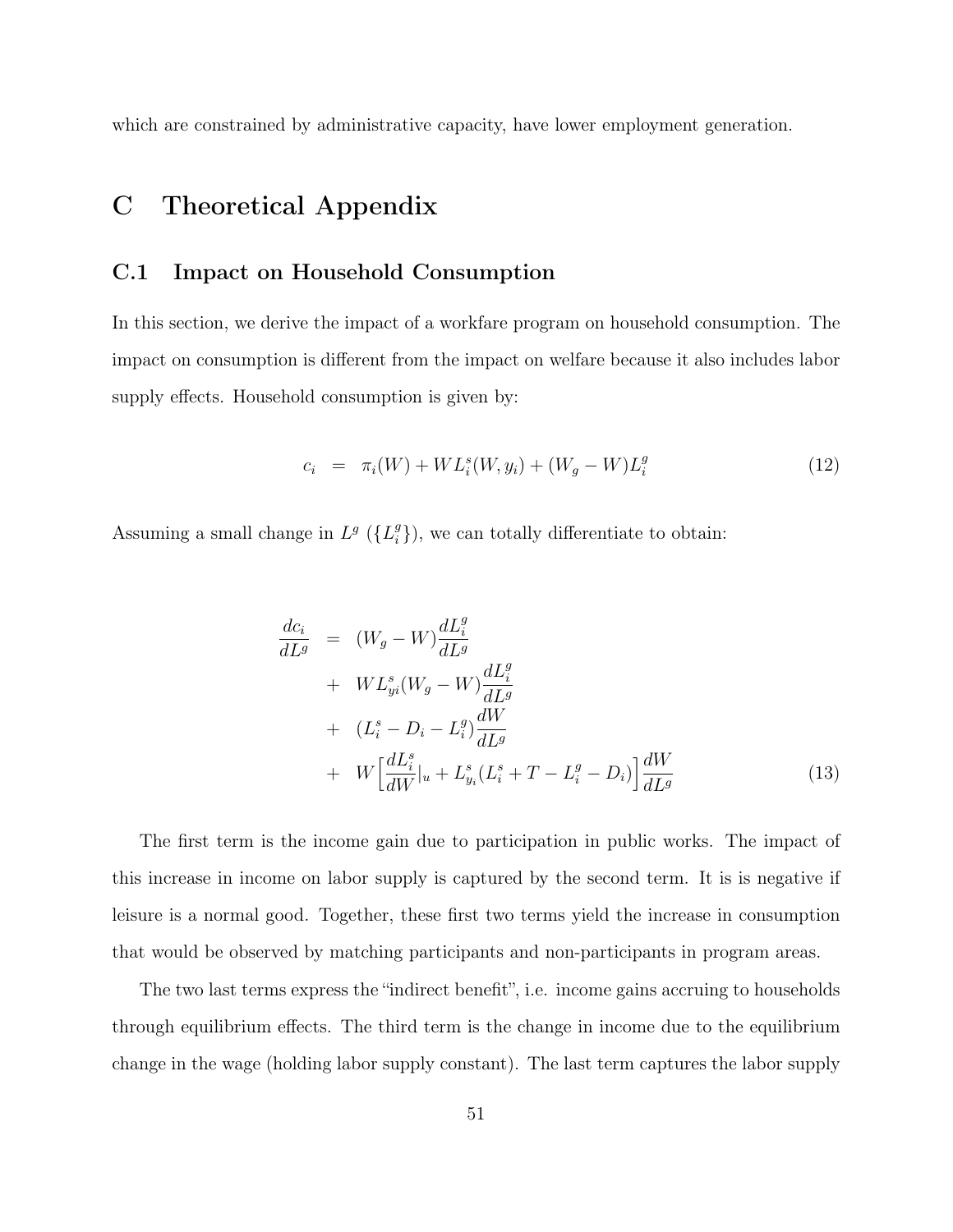response due to the change in income from the equilibrium change in the wage. It is composed of a positive substitution effect and an income effect, which could be negative for households that are net buyers of labor.

## C.2 Unemployment

We extend the model to include a friction in the labor market such that households that supply L days of labor to the labor market only receive  $p_i L$  days of work. This extension is similar to the way unemployment is modeled in Basu et al. (2009). One can think of  $p_i$ as including search costs as well as potential discriminatory practices by employers against certain types of households. We assume that household i's production function is of the form  $F_i(\cdot) = A_i G(\cdot)$  with  $G'(\cdot) > 0$  and  $G''(\cdot) < 0$ . There are three cases to consider. Less productive households (low  $A_i$ ) will be net labor supplying households and will face a marginal value of time of  $p_iW$  and therefore set  $A_iG'(D_i) = p_iW$ . Very productive households (high  $A_i$ ) will be net labor buying households and will face a marginal value of time of W and therefore set  $A_i G'(D_i) = W$ . Finally, a non-trivial subset of households with  $A_i$  in the middle of the distribution will neither buy nor sell labor to the market so that  $A_iG'(D_i) \in [p_iW, W]$ .

# Proposition 1: There exists a threshold  $A_e$  such that households are net labor buyers if and only if  $A_i > A_e$

**Proof:** Let  $L^s = L^s(\tilde{W}, \tilde{Y})$  be the solution to the maximization problem

$$
\max_{L,c} u(c, T - L) \tag{14}
$$

$$
s. t. c + \tilde{W}(T - L) = Y + \tilde{W}L
$$
\n
$$
(15)
$$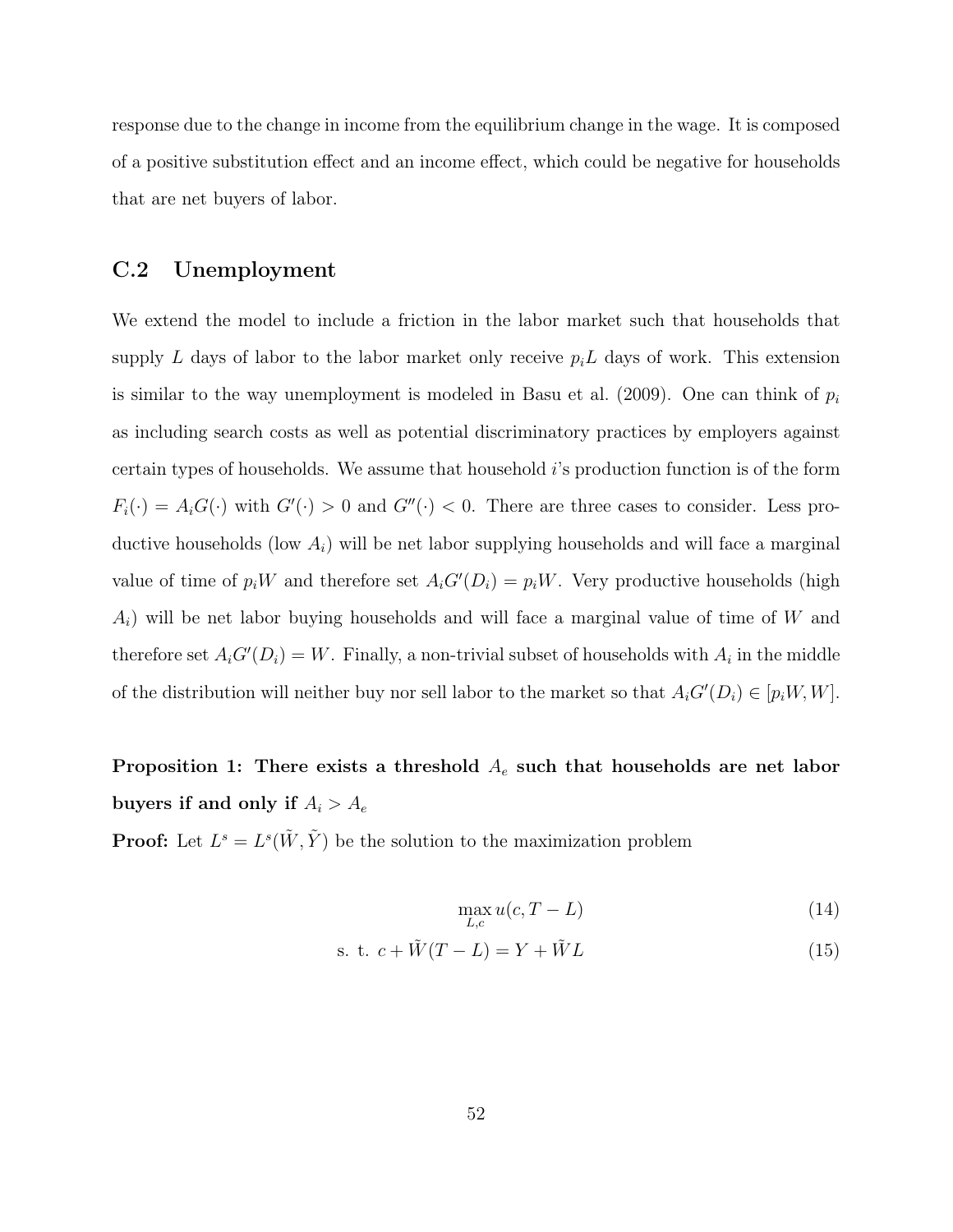Let  $D_i = D(\tilde{W}, A_i)$  be such that  $A_i G'(D_i) = \tilde{W}$ . Fixing W, define  $A_e$  (and  $D_e$ ) such that

$$
D_e = D(W, A_e) \tag{16}
$$

$$
L^s(W, A_e G'(D_e)) = D_e \tag{17}
$$

Note that since  $L_Y^s \leq 0$  and  $D_A(\tilde{W}, A_i) \geq 0$ , the pair  $A_e$  and  $D_e$  exists and is unique. A household with  $A_i = A_e$  therefore supplies and demands  $D_e$  labor. Since the marginal cost of hiring labor is W while the marginal value of working in the labor market is  $p_iW < W$ , the household will always supply labor to its own production function at least up to  $D_e$ . Therefore, households with  $A_i = A_e$  are neither net labor supplying nor net labor buying households. For  $A_i > A_e$ , we will have  $D(W, A_i) > L^s(W, A_i G'(D(W, A_i)))$ , so that the household will be a net labor buyer as long as it can hire labor at W and as long as the marginal value of time is given by  $W$  as well. Since net labor buyers supply labor only to their own farm, this will be the case. Net labor buyers will always face an effective marginal wage of W. Therefore, if  $A_i < A_e$ , then  $D(W, A_i) < L^s(W, A_i G'(D(W, A_i))),$  so that households will not be net buyers of labor.

Proposition 2: There exists a threshold  $A_w$  such that households are net labor buyers if and only if  $A_i < A_w < A_e$ **Proof:** Fixing W, define  $A_w$  (and  $D_w$ ) such that

$$
D_w = D(p_i W, A_w) \tag{18}
$$

$$
L^s(p_i W, A_e G'(D_w)) = D_w \tag{19}
$$

A household with  $A_i = A_w$  will supply and demand  $D_w$  units of labor but because  $pW < W$ we have  $D_w < D_e$  and  $A_w < A_e$ . For a household with  $A_i < A_w$ , we will have  $D(p_iW, A_i)$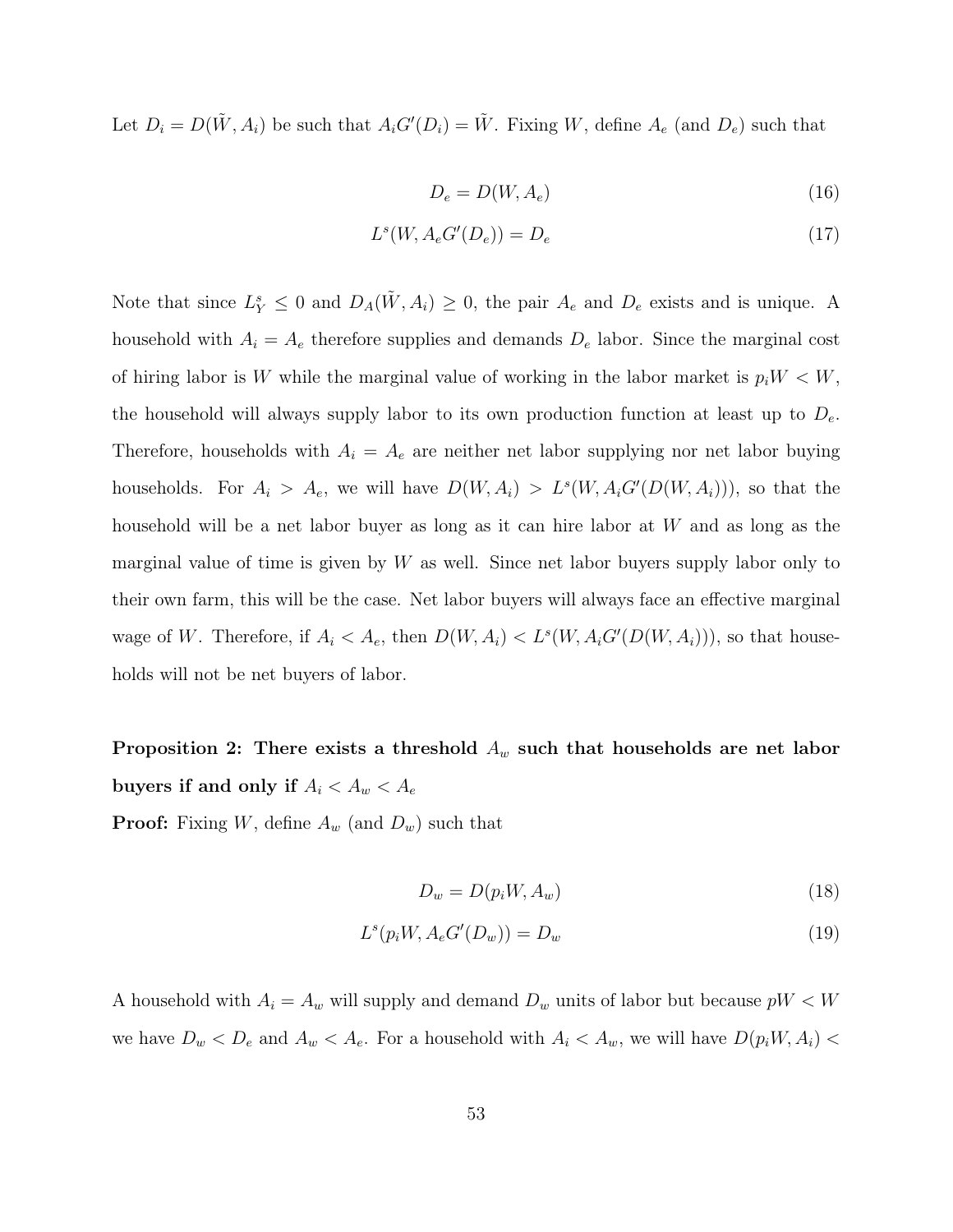$L^s(pW, A_iG'(D(p_iW, A_i)))$ , so that the household will be a net labor supplier. Net labor suppliers will always face an effective marginal wage of  $p_iW$ . For a household with  $A_i > A_w$ , we will have  $D(p_i W, A_i) > L^s(pW, A_i G'(D(p_i W, A_i))),$  so that the household will not be be a net labor supplier.

Proposition 3: For  $A_i \in [A_w, A_e]$ , households will be neither net suppliers or buyers of labor.

**Proof:** This follows directly from the first two propositions. For  $A_i \in [A_w, A_e]$ , labor supply and demand D will solve  $D = L^s(A_i G'(D), A_i G(D))$ . Note that for  $A_i \in [A_w, A_e]$ , the labor supply and demand will satisfy  $A_iG'(D) \in [p_iW, W]$ .

# D Data Appendix

## D.1 National Sample Survey Organisation: Employment Surveys

Sample: The main data source used in this paper is the National Sample Survey rounds 60, 61, 62, 64 and 66. These surveys are conducted on an irregular basis roughly every two years. Rounds 61, 64 and 66 are "thick" rounds, with a sample size of roughly 70 thousand rural households, while rounds 60 and 62 are "thin" rounds, with roughly 35 thousand rural households. The survey is usually conducted from July to June, with the sixtieth round conducted from January to June being an exception. The surveys are stratified by urban and rural areas of each district. Surveying is divided into four sub-rounds each lasting three months. Although the sample is not technically stratified by sub-round, the NSSO states that it attempts to distribute the number of households surveyed evenly within each district sub-round.

Table A.1 presents evidence on how the sample is distributed throughout the year in practice. For employment outcomes, a district is missing in a given quarter if no household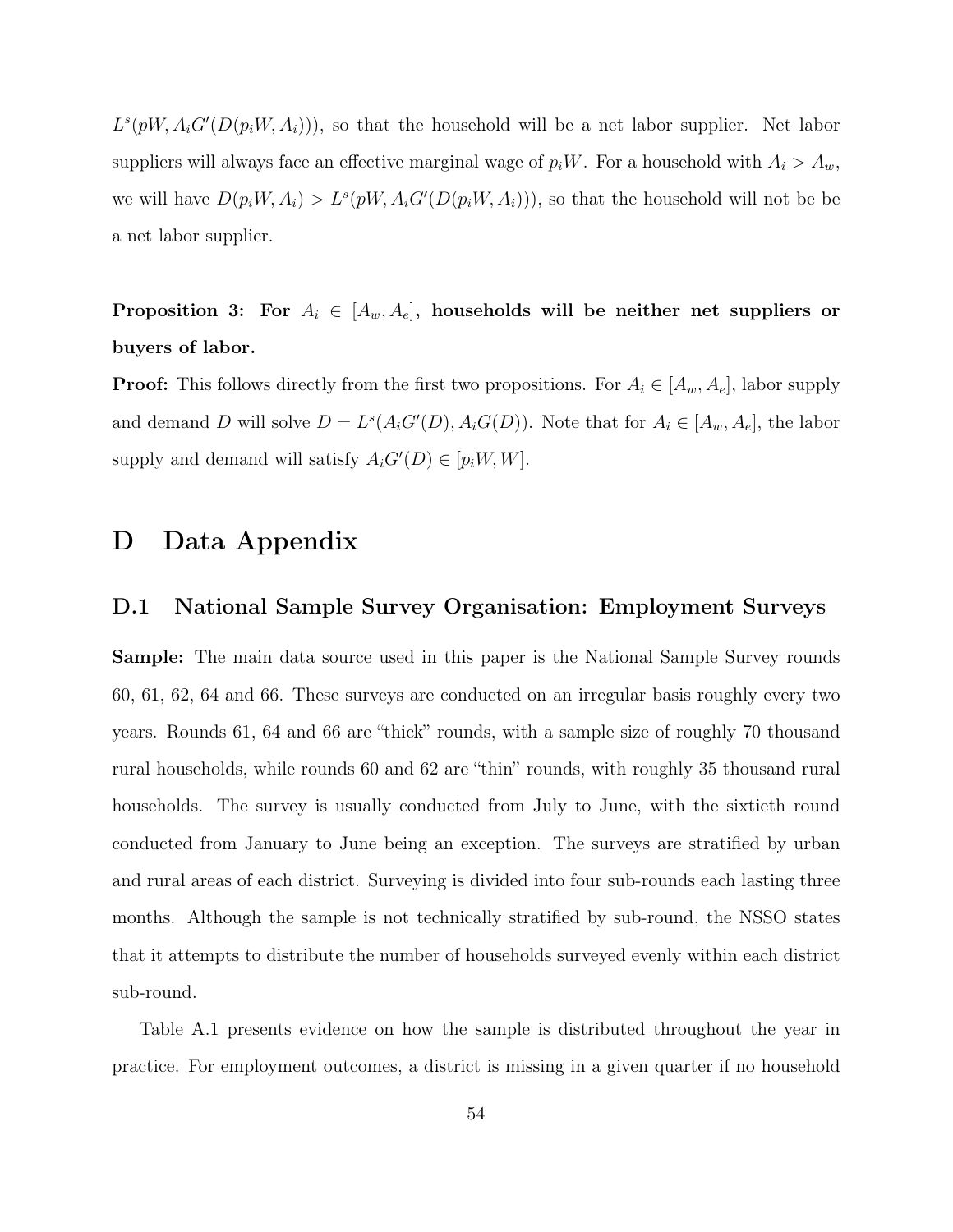was interviewed. From Table A.1 we see that for thick rounds, we have observations for all district-quarters. For "thin" rounds, there are a number of instances in which surveying did not take place in a particular district-quarter.

For casual wages, a district is missing in a given quarter if no household was surveyed or if no prime-age adult reported doing casual work in the past week. As a result the proportion of missing observations is larger for wages than for the employment variables. During thick rounds, the fraction of missing observations is as high as five percent and for the thin rounds it is as high as 20%. One might worry that by reducing private employment the program may increase the probability that a district is missing in a given quarter. However, this does not seem to be a major concern given that the fraction of early districts among non-missing observations is constant across quarters.

Variables: Our main outcomes are district-level measures of employment and wages. We construct the employment measures as follows. The NSS Employment Survey includes detailed questions about the daily activities for all persons over the age of four in surveyed households for the most recent seven days. We restrict the sample to persons aged 18 to 60 with secondary education or less. We then compute for each person the fraction of days in the past seven days spent in each of four mutually exclusive activities: non-government work, public works, not in the labor force, and unemployed. For each district-quarter we then aggregate the person-level estimates using survey sampling weights to construct employment estimates at the district-quarter level. During the analysis, we weight each district using weights proportional to total rural population.

Our wage measures are computed as follows. Individuals who worked in casual labor over the past seven days are asked their total earnings from casual labor. For each individual we compute average earnings per day worked in casual labor. We then aggregate these estimates to the district-level using survey sampling weights. In order to be able to use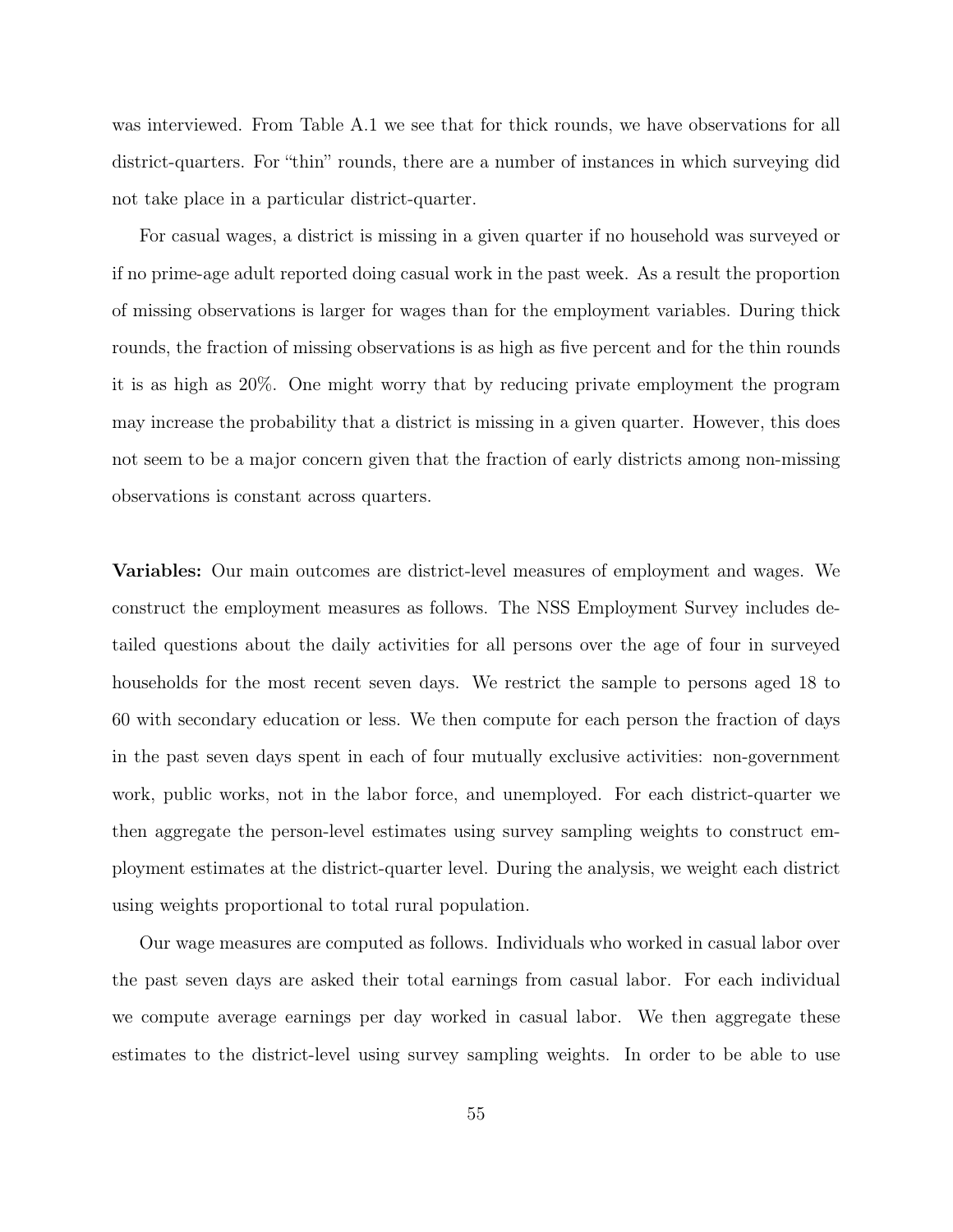workers controls, we also perform the wage analysis at the individual level. We re-weight individual observations so that the sum of all weights within a district-quarter is the same as for the district-level regressions. See Appendix Section D.4 for further discussion of the weighting.

## D.2 District Controls

Table 2 provides a list of district controls and their sources. Here, we describe how the district controls are constructed.

Census A number of the districts controls are computed from the primary census abstract of 2001. In all cases, we use information for rural areas only, which we then aggregate to the district level. We compute "fraction of scheduled tribes" and "fraction of scheduled castes" by dividing by total population. "Population density" is obtained by dividing total population by total area. "Literacy rate," "male labor force participation ratio" and "female labor force participation ratio" are computed by dividing by total population aged six and over. "Fraction of labor force in agriculture" is obtained by dividing the number of rural individuals who report working as cultivators or agricultural laborers as their main or secondary occupation by the total number of workers. Finally, we use information from the census village directory to compute "irrigated cultivable land per capita" and "unirrigated cultivable land per capita."

Rainfall To control for monthly rainfall at the district level over the period 2003-2010, we combine two data sets. For the period 2004-2010, we use data from the Indian Meteorological Department (IMD), which reports online district-level monthly averages of precipitation. These measures come from sub-district meteorological stations which record daily precipitation. Unfortunately we could not obtain information on 2003 rainfall from the IMD website. This is why we also use University of Delaware Air Temperature & Precipitation data pro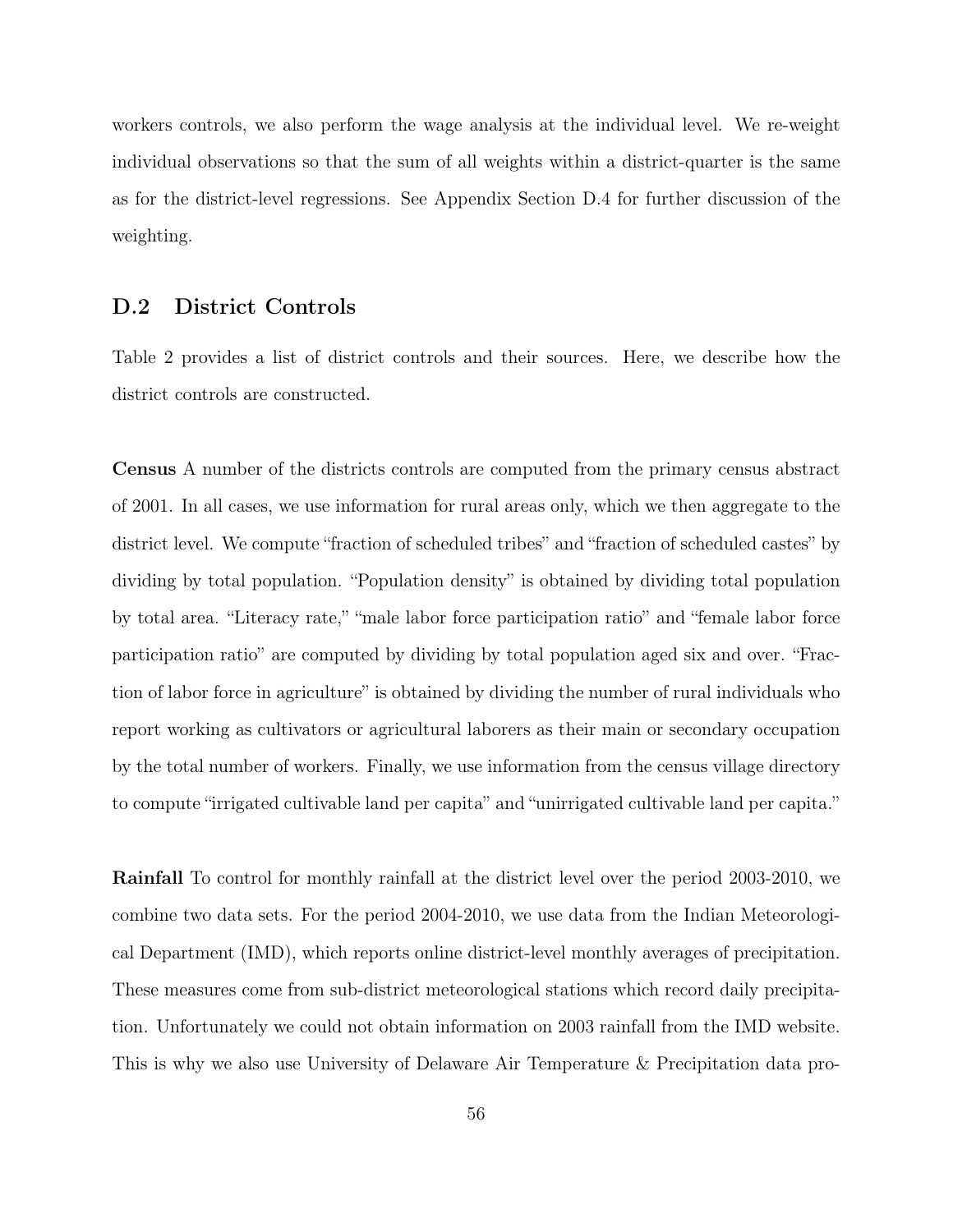vided by the NOAA/OAR/ESRL PSD, Boulder, Colorado, USA.<sup>18</sup> Cort Willmott & Kenji Matsuura used station-level information on rainfall, and when missing, interpolated to obtain average monthly rainfall for each point in a grid of 0.5 by 0.5 degrees until 2008. In order to match the grid with Indian districts, we averaged information over all grid-points which fell in each district. Finally, we regressed IMD measures on Delaware measures separately for each district in 2004-2008, and predicted rainfall before 2004 using this model and Delaware rainfall data. From the combined 2003-2010 dataset, we constructed three control variables. "Rainfall annual" is simply the sum of precipitations over the last 12 months in mm. "Rainshock good" ("rainshock bad") are dummies that take the value one if "rainfall annual" is above (below) the 80th (20th) percentile of the distribution of "rainfall annual" in the district since 1975.

Elections "Pre-election year" is a dummy for whether state assembly or panchayati raj (local) elections are to be held in the following year. To construct this control, we used online reports from the Electoral Commission of India<sup>19</sup> and from the State Election Commissions of all states.

South "In south" is a dummy which takes the value one if a district belongs to one of the following four states: Andhra Pradesh, Karnataka, Kerala and Tamil Nadu.

# D.3 ARIS-REDS Household Hired Labor

For our calibration exercise in Section 6, we require estimates of labor hired by households, information which is not available in the NSS Employment Surveys. For this reason, we use the ARIS-REDS survey data, collected by the National Council of Applied Economic

<sup>18</sup>http://www.esrl.noaa.gov/psd/

 $19$ http://www.eci.nic.in/eci\_main1/index.aspx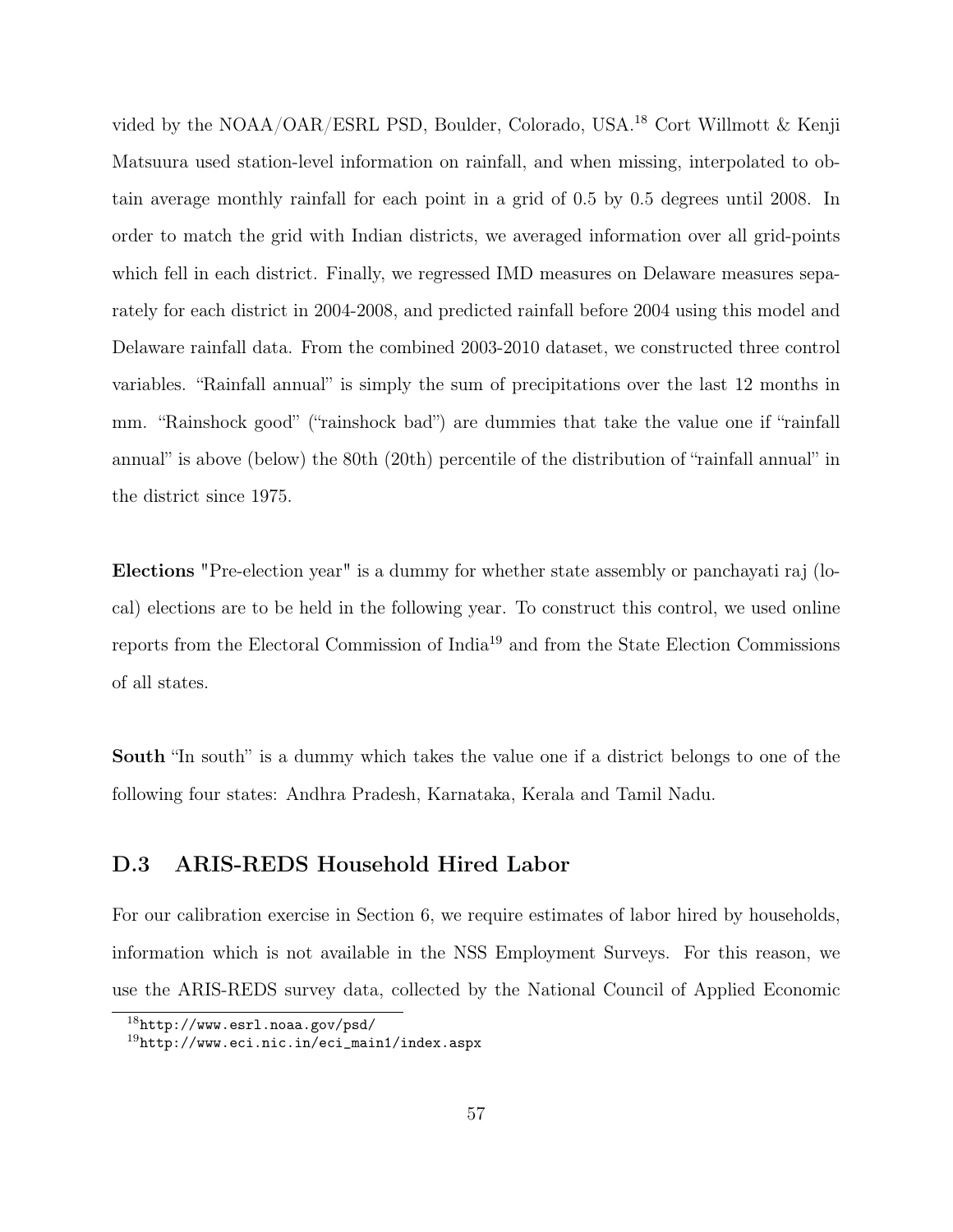Research (Delhi) in 1999-00.<sup>20</sup> The ARIS-REDS survey covers a nationally representative rural sample of Indian households, with detailed information both on household members' employment income and on operating costs of households' farm and non-farm businesses. For each household, we sum all income earned by prime-age household members from casual labor and total labor costs for farm and non-farm businesses. For each quintile, we then sum casual labor costs, which we divide by total income from casual labor over the whole population to obtain the "fraction of casual labor costs paid by quintile."

# D.4 Weighting

When constructing estimates at the district-level, we use survey sample weights to aggregate variables to the district-quarter level as outlined in National Sample Survey Office (2010). Using survey sample weights ensures that the outcome for each district-quarter is an unbiased estimate of the average of the outcome for the population. When performing the districtlevel regressions, we weight observations within each district using weights proportional to the rural population of the district as estimated from the NSS Employment Surveys. These weights are time-invariant, so that our results are not driven by changing weights over time. Another approach would be to assign all districts equal weight. We prefer population weights since they reduce the concern that the results are driven by small districts with noisy employment or wage estimates. When we move to the individual-level regressions, we re-weight so that the sum of all weights within a district-quarter is the same as for the district-level regressions. This re-weighting ensures that the individual-level results are not driven by a change in weighting. More concretely, let  $w_i$  be the weight for person i, and let  $\Omega_{dt}$  be the set of all persons surveyed in district d at time t. Then the new weight for person i is  $w_i \times \frac{\omega_d}{\sum_{i \in \Omega_{dt}} w_i}$  where  $\omega_d$  is the population weight for district d used in the district-level regressions.

 $^{20}$ http://adfdell.pstc.brown.edu/arisreds\_data/readme.txt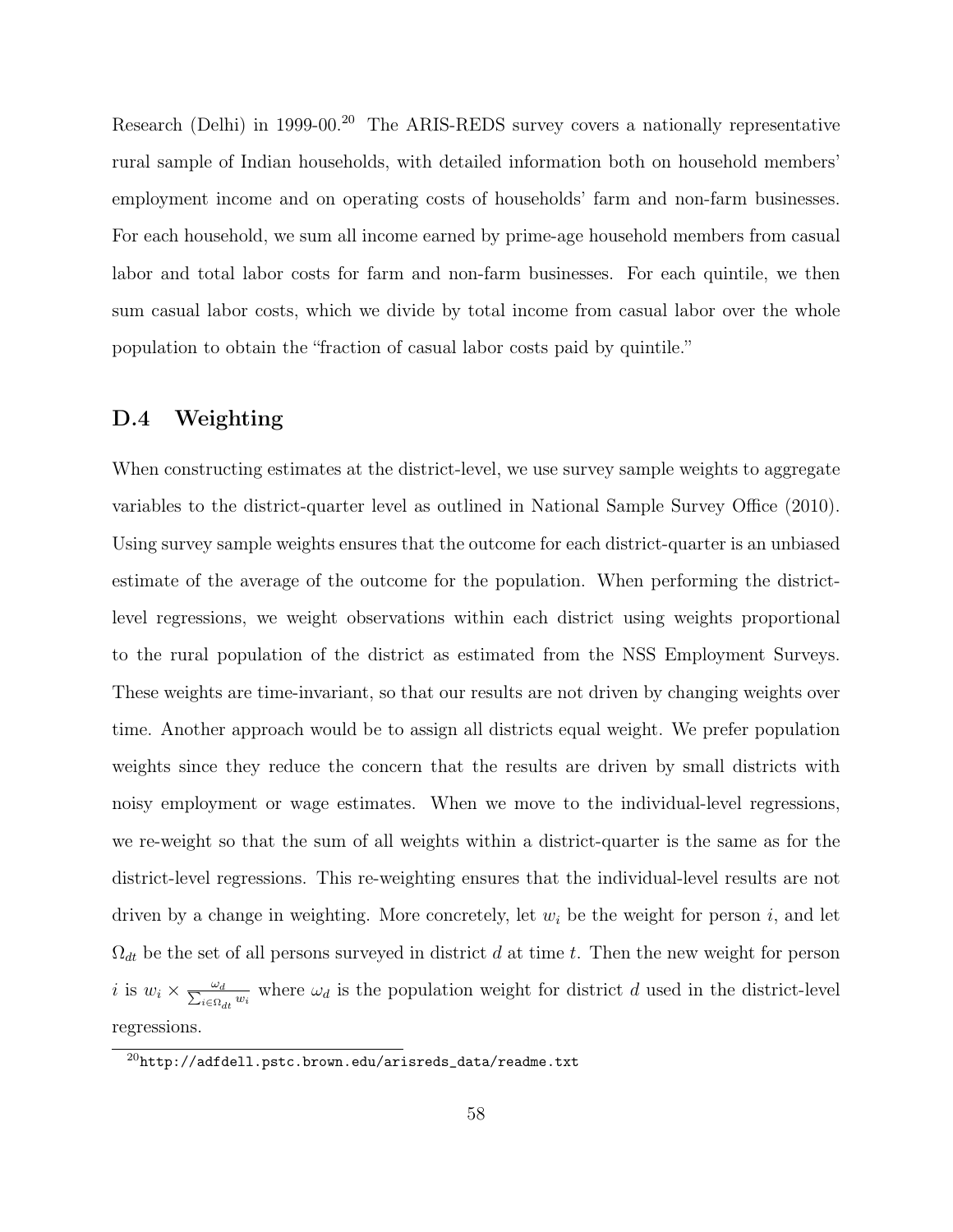# D.5 Construction of District Panel

During the period covered by the analysis, some districts split while other districts merged together. Constructing the district panel requires matching districts both over time as well as across data sets. Fortunately, the NSS district definitions for surveying stayed constant from 2004 to 2008, despite splits and merges. We therefore use the NSS district definitions from this period and match other data sets to these. Specifically, we match the NSS 2004-2008 data with the NSS 2009-10 survey, Census 2001 survey, NREGA phases 2005, ARIS-REDS 1999-00 survey, and Indian Meteorological Department 2004-2010 data. Matching with the University of Delaware Air Temperature & Precipitation data is done geographically, using a shape file of districts with 2005 borders: all grid points that fall within a district's border are matched to that district.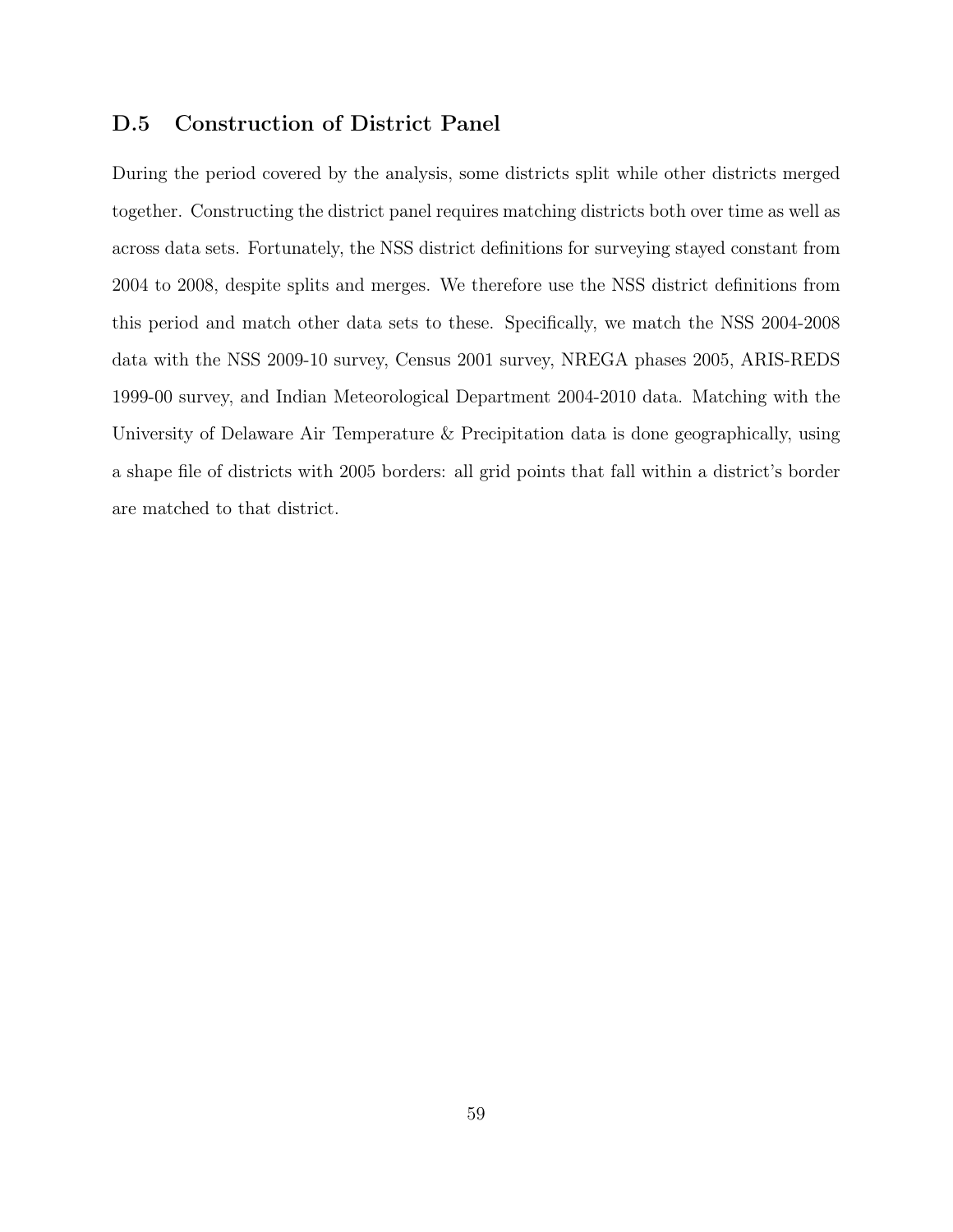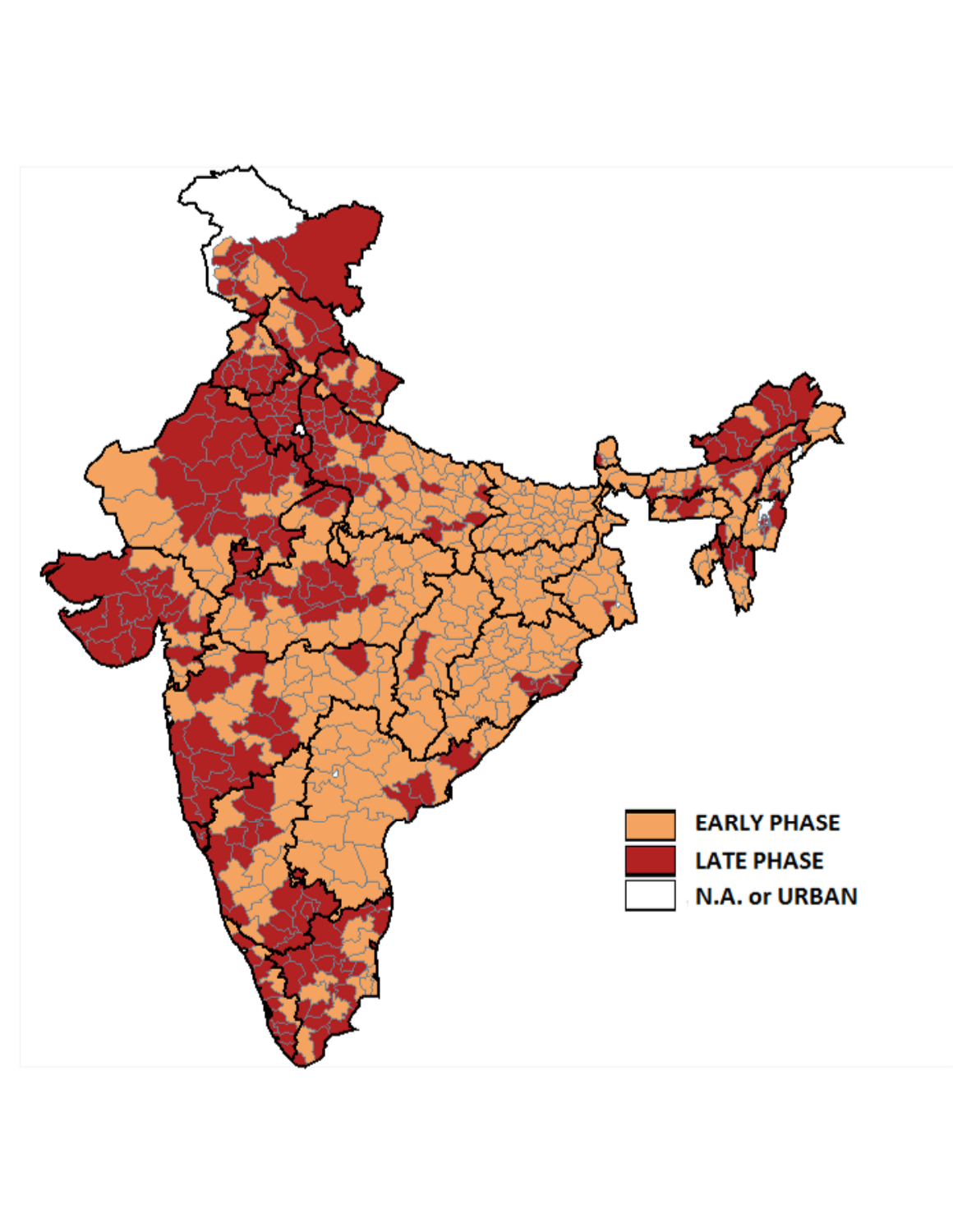#### **Table 1 Outcome Summary Statistics over Time**

|                                                                                      |        | 2004 (Jan to Dec) |        | 2005 (Jan to Dec) | 2007-08 (Jul to Jun) |        |
|--------------------------------------------------------------------------------------|--------|-------------------|--------|-------------------|----------------------|--------|
|                                                                                      | Male   | Female            | Male   | Female            | Male                 | Female |
|                                                                                      | (1)    | (2)               | (3)    | (4)               | (5)                  | (6)    |
|                                                                                      |        |                   |        |                   |                      |        |
| Public Works Employment                                                              | 0.0033 | 0.0006            | 0.0034 | 0.0009            | 0.0035               | 0.0012 |
| Private Sector Work                                                                  | 0.8505 | 0.9433            | 0.8524 | 0.9451            | 0.8619               | 0.9469 |
| Cultivator                                                                           | 0.3495 | 0.1931            | 0.3442 | 0.1859            | 0.3577               | 0.1626 |
| Non-Ag Self-employed                                                                 | 0.1416 | 0.0311            | 0.1446 | 0.0367            | 0.1264               | 0.0276 |
| Casual Labor                                                                         | 0.2504 | 0.1034            | 0.2545 | 0.1057            | 0.2803               | 0.1122 |
| Salaried Work                                                                        | 0.0683 | 0.0149            | 0.0774 | 0.0158            | 0.0697               | 0.0156 |
| Domestic Work                                                                        | 0.0101 | 0.3318            | 0.0075 | 0.3221            | 0.0081               | 0.3783 |
| Other Work                                                                           | 0.0240 | 0.0128            | 0.0198 | 0.0120            | 0.0156               | 0.0076 |
| Unemployed                                                                           | 0.0776 | 0.0303            | 0.0733 | 0.0280            | 0.0733               | 0.0243 |
| Not in Labor Force                                                                   | 0.0686 | 0.0258            | 0.0709 | 0.0260            | 0.0613               | 0.0276 |
| Log daily Casual Earnings                                                            | 3.93   | 3.58              | 3.97   | 3.61              | 4.20                 | 3.87   |
| Deflated Daily Casual Earnings                                                       | 2.72   | 2.37              | 2.72   | 2.37              | 2.78                 | 2.46   |
| Surveyed persons                                                                     | 79,125 | 87,982            | 55,797 | 61,801            | 73,782               | 83,348 |
| Surveyed persons reporting casual labor earnings in<br>past 7 days                   | 19,377 | 9,191             | 14,491 | 6,452             | 24,846               | 11,151 |
| District-quarters with at least one person surveyed                                  | 3,907  | 3,907             | 3,718  | 3,718             | 3,940                | 3,940  |
| District-quarters with at least one person working in<br>casual labor in last 7 days | 3,368  | 3,368             | 3,045  | 3,045             | 3,434                | 3,434  |

This table presents means for the main outcomes used in the paper over time. Employment outcomes are constructed as follows. Respondents were asked what they did on each of the past seven days. Using answers to this question, the fraction of days spent in a given activity is computed for each individual. The wage estimates are computed as follows. Respondents were asked what they did on each of the past seven days and the earnings from those activities. For those who spent time in casual labor, the total earnings are divided by the number of days worked. Individual employment and wage estimates are aggregated to the districtquarter level using survey sampling weights. Estimates at the year level are computed by aggregating the district-quarter estimates using district population weights. The sample is restricted to persons aged 18 to 60 with secondary education or less. Not in the labor force includes persons who earned income from non-labor sources, sick or disabled persons, persons in school and persons who reported having work but did not to work. Deflated earnings are deflated using the monthly, state-level price index for agricultural labourers from the Indian Labour Bureau.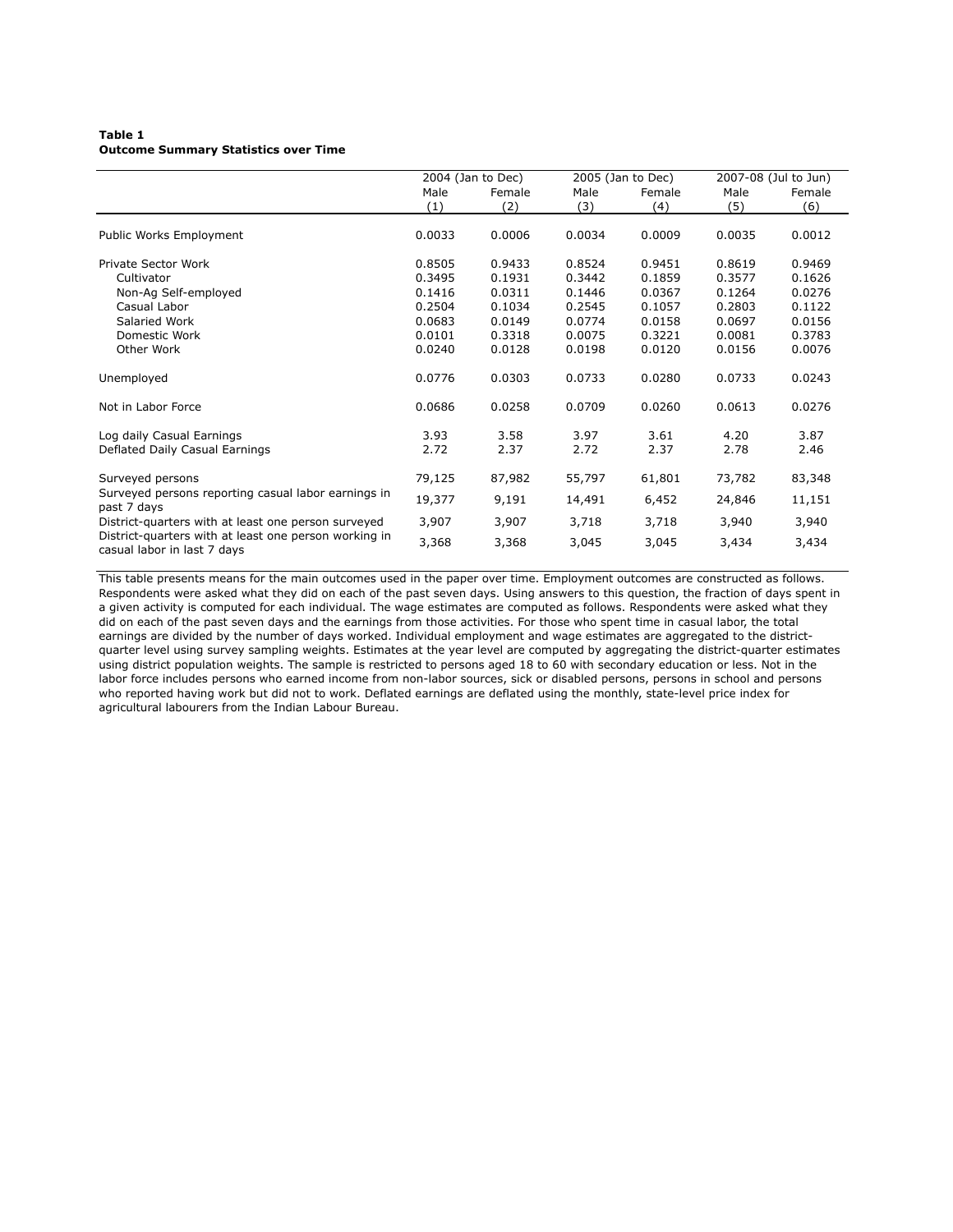#### **Table 2 District Controls Summary Statistics**

|                                             | Early | Late  | Difference  | <b>Star States</b> | Other         | Difference    | Source      | Time-    | Non-missing  |
|---------------------------------------------|-------|-------|-------------|--------------------|---------------|---------------|-------------|----------|--------------|
|                                             |       |       | $(1) - (2)$ |                    | <b>States</b> | $(4) - (5)$   |             | varying? | Observations |
|                                             | (1)   | (2)   | (3)         | (4)                | (5)           | (6)           | (7)         | (8)      |              |
|                                             |       |       |             |                    |               |               |             |          |              |
| Literacy Rate                               | 0.555 | 0.651 | $-0.096***$ | 0.583              | 0.595         | $-0.012$      | 2001 Census | No       | 493/493      |
| Fraction SC                                 | 0.188 | 0.174 | $0.015*$    | 0.182              | 0.183         | $-0.001$      | 2001 Census | No       | 493/493      |
| Fraction ST                                 | 0.133 | 0.048 | $0.085***$  | 0.150              | 0.081         | $0.068***$    | 2001 Census | No       | 493/493      |
| Poverty Rate                                | 0.320 | 0.209 | $0.111***$  | 0.228              | 0.298         | $-0.069***$   | <b>NSS</b>  | No       | 493/493      |
| Population Density (per sq. km)             | 483   | 405   | $78***$     | 239                | 540           | $-300.675***$ | 2001 Census | No       | 493/493      |
| Irrigated Cultivable Land per Capita (ha)   | 0.083 | 0.118 | $-0.035***$ | 0.118              | 0.087         | $0.031***$    | 2001 Census | No       | 493/493      |
| Unirrigated Cultivable Land per Capita (ha) | 0.175 | 0.173 | 0.002       | 0.239              | 0.149         | $0.091***$    | 2001 Census | No       | 493/493      |
| In South                                    | 0.197 | 0.278 | $-0.081**$  | 0.491              | 0.123         | $0.368***$    |             | No       | 493/493      |
| Female Labor Force Participation Ratio      | 0.379 | 0.367 | 0.012       | 0.502              | 0.323         | $0.179***$    | 2001 Census | No       | 493/493      |
| Male Labor Force Participation Ratio        | 0.634 | 0.629 | 0.005       | 0.662              | 0.621         | $0.042***$    | 2001 Census | No       | 493/493      |
| Fraction Ag Casual Laborers                 | 0.197 | 0.162 | $0.035***$  | 0.237              | 0.162         | $0.075***$    | <b>NSS</b>  | No       | 493/493      |
| Fraction Non-Ag Casual Labor                | 0.047 | 0.066 | $-0.019***$ | 0.060              | 0.052         | $0.009**$     | <b>NSS</b>  | No       | 493/493      |
| <b>Fraction Cultivators</b>                 | 0.274 | 0.253 | $0.021*$    | 0.318              | 0.245         | $0.073***$    | <b>NSS</b>  | No       | 493/493      |
| Fraction Non-Ag Business                    | 0.091 | 0.090 | 0.001       | 0.087              | 0.092         | $-0.006$      | <b>NSS</b>  | No       | 493/493      |
| <b>Fraction Salaried Work</b>               | 0.046 | 0.073 | $-0.027***$ | 0.060              | 0.055         | 0.006         | <b>NSS</b>  | No       | 493/493      |
| Fraction Labor Force in Agriculture         | 0.758 | 0.665 | $0.093***$  | 0.776              | 0.701         | $0.075***$    | 2001 Census | No       | 493/493      |
| Annual Rainfall (mm)                        | 3,345 | 3,277 | 68          | 2,737              | 3,553         | $-816.379***$ | IMD         | Yes      | 5784/5916    |
| Rain Shock Bad                              | 0.142 | 0.182 | $-0.04**$   | 0.183              | 0.147         | $0.037*$      | <b>IMD</b>  | Yes      | 5784/5917    |
| Rain Shock Good                             | 0.270 | 0.165 | $0.105***$  | 0.174              | 0.253         | $-0.079***$   | <b>IMD</b>  | Yes      | 5784/5918    |
| <b>Election Year</b>                        | 0.526 | 0.344 | $0.182***$  | 0.374              | 0.490         | $-0.116**$    |             | Yes      | 5916/5916    |
| Number of Districts                         | 286   | 207   |             | 143                | 350           |               |             |          |              |

This table presents means of the controls used in the paper for different samples. Column (1) is restricted to districts that received the workfare program prior to April 2007. Column (2) includes only districts that received the program after April 2007. Column (4) restricts the sample to star states. Star states are identified by field<br>reports as having implemented the administrative requ and Chhatisgarh. Column (5) includes districts in non-star states. With the exception of the poverty rate, controls constructed using NSS use data from Rounds 60, 61, and 62 from Jan 2004 to December 2005 of the Employment indicate significance at the 1, 5, and 10% levels.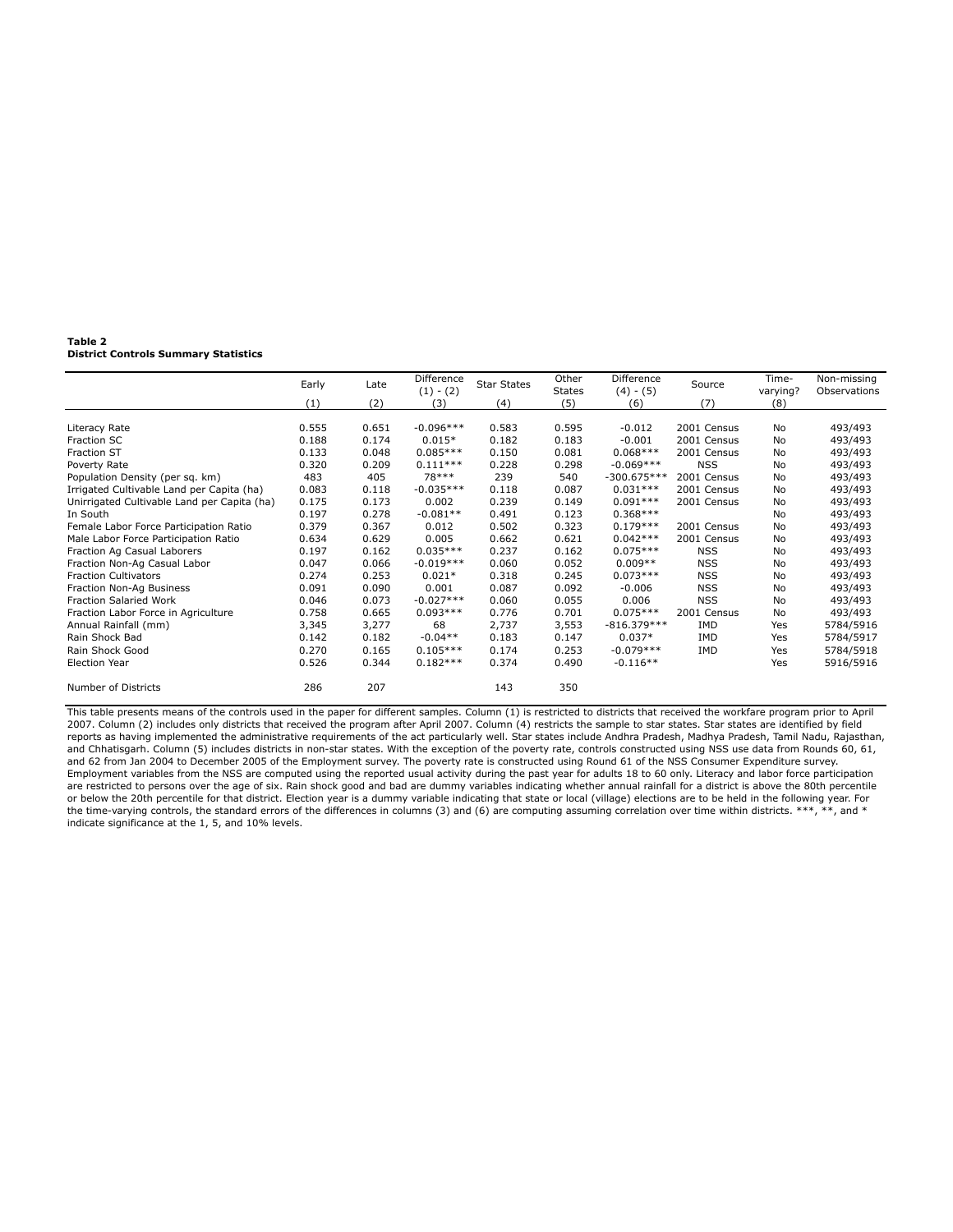### **Table 3 Summary Statistics of Outcomes in 2004, 2005 for Early and Late Districts**

#### **Panel A: Men**

|                                | Early | Late  | $-(2)$<br>$\left(1\right)$ | <b>Star States</b> | <b>Other States</b> | (4) - (5)   |
|--------------------------------|-------|-------|----------------------------|--------------------|---------------------|-------------|
|                                | (1)   | (2)   | (3)                        | (4)                | (5)                 | (6)         |
|                                |       |       |                            |                    |                     |             |
| Public Work (Casual)           | 0.002 | 0.001 | 0.001                      | 0.004              | 0.001               | $0.003***$  |
| Private Work                   | 0.867 | 0.848 | $0.018***$                 | 0.850              | 0.864               | $-0.014***$ |
| Cultivator                     | 0.373 | 0.337 | $0.036***$                 | 0.364              | 0.357               | 0.007       |
| Non-Ag Self-employed           | 0.142 | 0.143 | $-0.001$                   | 0.122              | 0.151               | $-0.028***$ |
| Casual Labor                   | 0.259 | 0.250 | 0.009                      | 0.267              | 0.251               | $0.016**$   |
| Salaried Work                  | 0.055 | 0.091 | $-0.036***$                | 0.070              | 0.068               | 0.002       |
| Domestic Work                  | 0.010 | 0.007 | $0.003***$                 | 0.006              | 0.010               | $-0.004***$ |
| Unemployed                     | 0.070 | 0.081 | $-0.012***$                | 0.086              | 0.070               | $0.016***$  |
| Not in Labor Force             | 0.062 | 0.069 | $-0.007***$                | 0.061              | 0.066               | $-0.005*$   |
| Log Daily Casual Earnings      | 3.848 | 4.094 | $-0.246***$                | 3.902              | 3.957               | $-0.054***$ |
| Deflated Daily Casual Earnings | 2.630 | 2.854 | $-0.224***$                | 2.665              | 2.734               | $-0.069***$ |

### **Panel B: Women**

|                                | Early | Late  | $- (2)$<br>(1) | <b>Star States</b> | <b>Other States</b> | $- (5)$<br>(4) |
|--------------------------------|-------|-------|----------------|--------------------|---------------------|----------------|
|                                | (1)   | (2)   | 3)             | (4)                | (5)                 | (6)            |
|                                |       |       |                |                    |                     |                |
| Public Employment (Casual)     | 0.001 | 0.001 | 0              | 0.003              | 0.000               | $0.003***$     |
| Private Sector Work            | 0.940 | 0.937 | 0.003          | 0.914              | 0.948               | $-0.034***$    |
| Cultivator                     | 0.183 | 0.213 | $-0.03***$     | 0.256              | 0.170               | $0.086***$     |
| Non-Ag Self-employed           | 0.040 | 0.038 | 0.003          | 0.059              | 0.031               | $0.027***$     |
| Casual Labor                   | 0.108 | 0.105 | 0.003          | 0.152              | 0.089               | $0.063***$     |
| Salaried Work                  | 0.013 | 0.019 | $-0.006$ ***   | 0.019              | 0.013               | $0.005**$      |
| Domestic Work                  | 0.292 | 0.296 | $-0.004$       | 0.241              | 0.314               | $-0.073***$    |
| Unemployed                     | 0.030 | 0.035 | $-0.005**$     | 0.052              | 0.024               | $0.027***$     |
| Not in Labor Force             | 0.029 | 0.027 | 0.002          | 0.031              | 0.027               | $0.004**$      |
| Log daily Casual Earnings      | 3.515 | 3.681 | $-0.166***$    | 3.495              | 3.614               | $-0.12***$     |
| Deflated Daily Casual Earnings | 2.296 | 2.439 | $-0.143***$    | 2.256              | 2.392               | $-0.136***$    |

This table presents means of the main outcomes used in the paper for different samples. The unit of observation is a district-quarter. All samples are restricted to persons aged 18 to 60 with secondary education or less. Column (1) is restricted to districts that received the workfare program prior to April 2007. Column (2) includes only districts that received the program after April 2007. Column (4) restricts the sample to star states. Star states are identified by field reports as having implemented the administrative requirements of the act particularly well. Star states include Andhra Pradesh, Madhya Pradesh, Tamil Nadu, Rajasthan, and Chhatisgarh. Column (5) includes districts in non-star states. Employment and wage outcomes are constructed as described in Table 1. The standard errors of the differences in columns (3) and (6) are computing assuming correlation over time within districts.  $***$ ,  $***$ , and  $*$  indicate significance at the 1, 5, and 10% levels.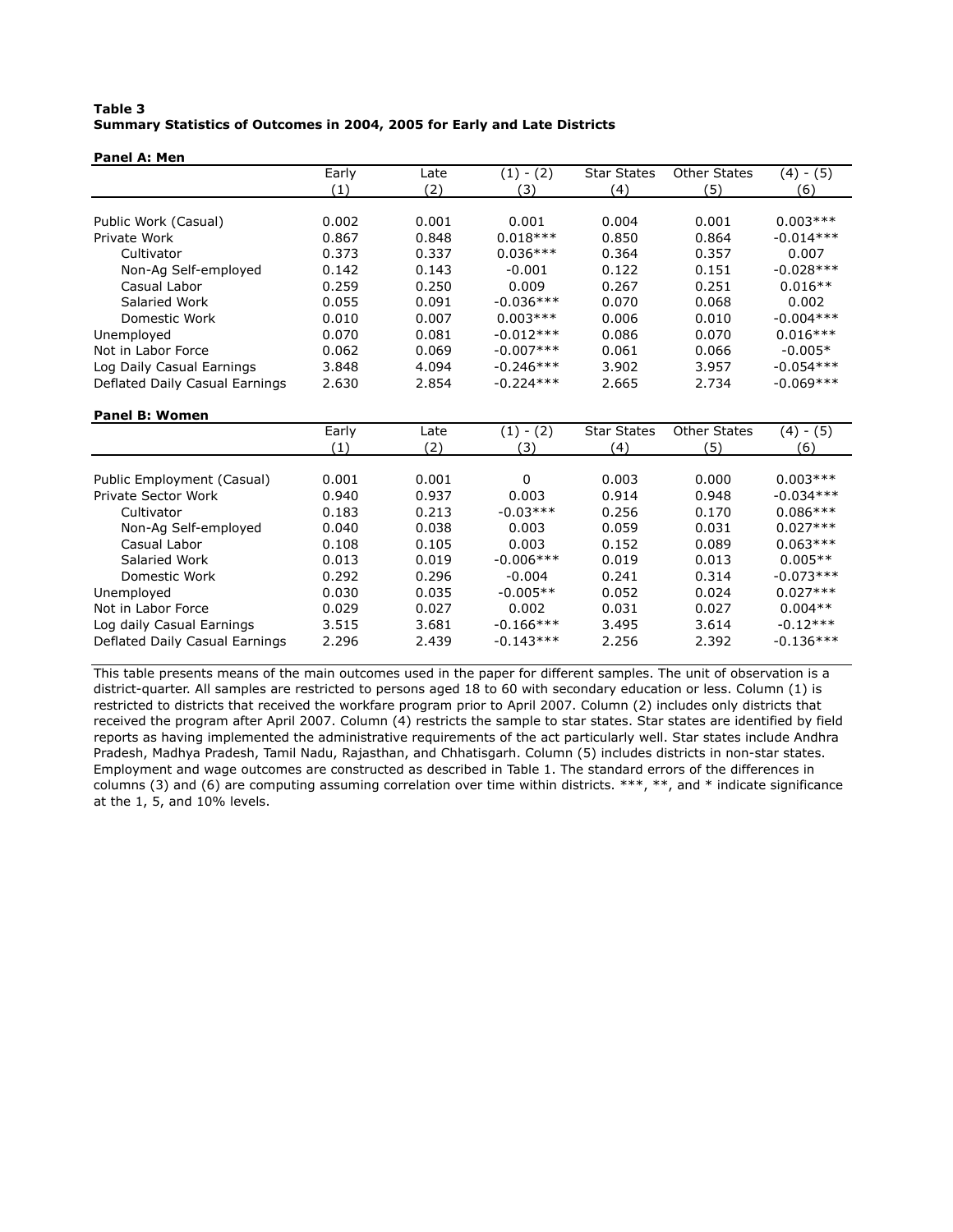### **Public Works Difference-in-Differences Estimates Table 4**

|     |                     |                            | Early Districts          |                            | Late Districts                  |                                         | Diff-in-Diff                               |
|-----|---------------------|----------------------------|--------------------------|----------------------------|---------------------------------|-----------------------------------------|--------------------------------------------|
|     |                     | Rainy<br>Jul to Dec<br>(1) | Dry<br>Jan to Jun<br>(2) | Rainy<br>Jul to Dec<br>(3) | <b>Dry</b><br>Jan to Jun<br>(4) | Rainy<br>Jul to Dec<br>(5)<br>(1) - (3) | Dry<br>Jan to Jun<br>(6)<br>(2)<br>$- (4)$ |
| (1) | Pre (1/04 to 12/05) | 0.0012<br>(0.0003)         | 0.0026<br>(0.0005)       | 0.0008<br>(0.0002)         | 0.0028<br>(0.0007)              |                                         |                                            |
| (2) | Post (2007-08)      | 0.0035<br>(0.0006)         | 0.0142<br>(0.0026)       | 0.0009<br>(0.0004)         | 0.004<br>(0.0011)               |                                         |                                            |
| (3) | $(2) - (1)$         | $0.0024***$<br>(0.0007)    | $0.0116***$<br>(0.0026)  | 0.0001<br>(0.0004)         | 0.0012<br>(0.0012)              | $0.0022***$<br>(0.0008)                 | $0.0104***$<br>(0.0021)                    |
| (4) | Post (2009-10)      | 0.0092<br>(0.0015)         | 0.0177<br>(0.0032)       | 0.0062<br>(0.0014)         | 0.0116<br>(0.0027)              |                                         |                                            |
| (5) | $(4) - (2)$         | $0.0056***$<br>(0.0015)    | 0.0035<br>(0.0032)       | $0.0052***$<br>(0.0014)    | $0.0076***$<br>(0.0028)         | 0.0004<br>(0.0016)                      | $-0.0041$<br>(0.0026)                      |
|     | <b>Districts</b>    | 286                        | 286                      | 207                        | 207                             |                                         |                                            |

The unit of observation is a district-quarter. Each cell is a mean of the variable public works. For example, row (1), column (2) is the mean of public works for all districts that received the program prior to April 2007 (early districts) with the sample restricted to the first six months (dry season) of 2004 and 2005. Public works is an estimate of the fraction of days spent working in public works employment for adults aged 18 to 60 with secondary education or less. Table 1 and the text describe variable construction in detail. All means are computed using weights proportional to district population. 2007-08 and 2009-10 correspond to agricultural years (July to June). The public works program was introduced in early districts between February 2006 and April 2007. The program was introduced to late districts in April 2008. Standard errors in parentheses adjusted for correlation of the errors at the district level. \*\*\*, \*\*, and \* indicate significance at the 1, 5, and 10% levels.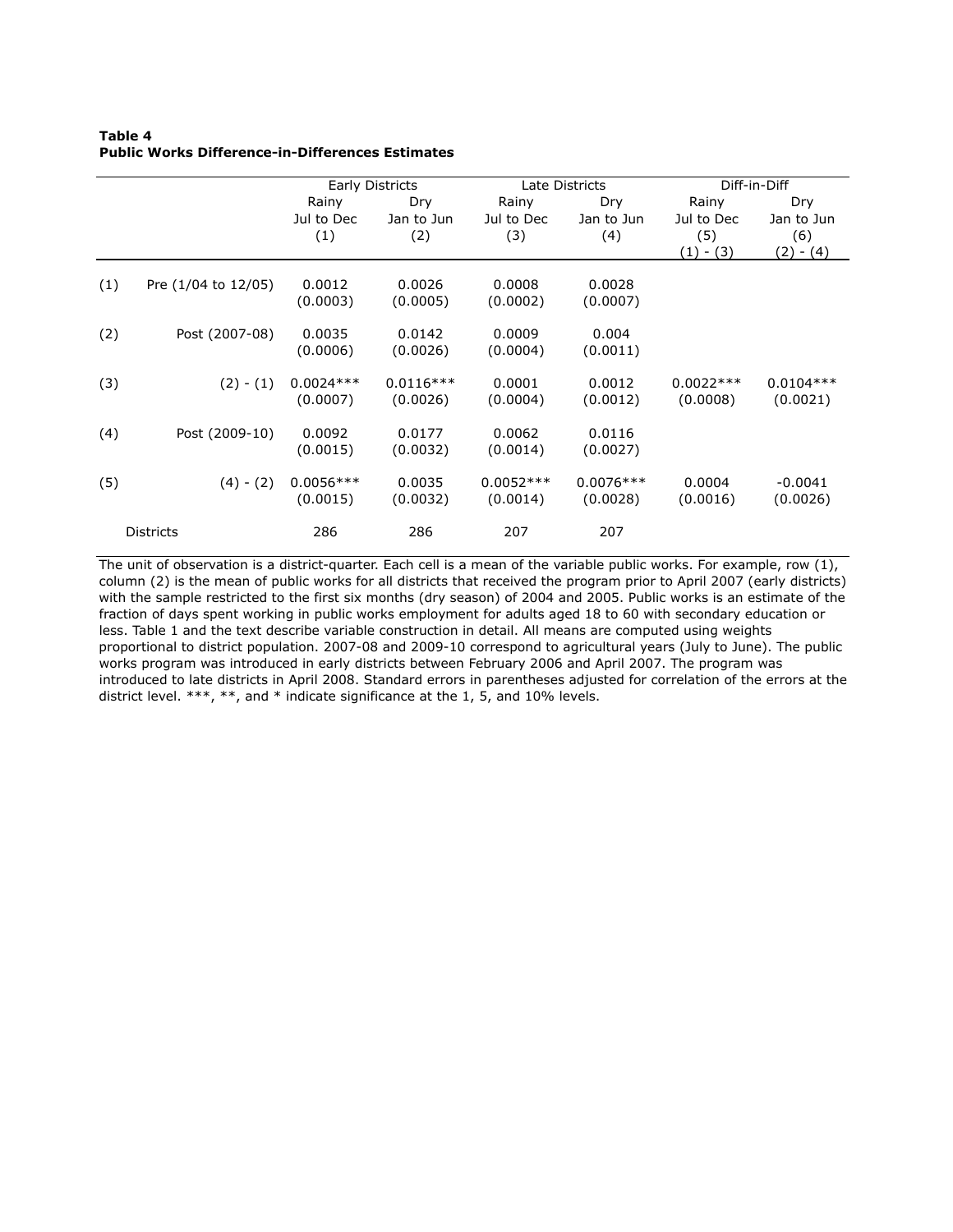### **Table 5 Public Works Difference-in-Differences Estimates by Implementation Group**

|     |                     |                         | <b>Star States</b>      |                         |                         | <b>Other States</b>    |                         |
|-----|---------------------|-------------------------|-------------------------|-------------------------|-------------------------|------------------------|-------------------------|
|     |                     | Early Districts<br>′1)  | Late Districts<br>(2)   | Diff-in-Diff<br>(3)     | Early Districts<br>(4)  | Late Districts<br>(5)  | Diff-in-Diff<br>(6)     |
| (1) | Pre (1/04 to 12/05) | 0.0037<br>(0.0009)      | 0.0021<br>(0.0005)      |                         | 0.0012<br>(0.0002)      | 0.0017<br>(0.0005)     |                         |
| (2) | Post (2007-08)      | 0.024<br>(0.0045)       | 0.0065<br>(0.0017)      |                         | 0.0026<br>(0.0004)      | 0.0008<br>(0.0003)     |                         |
| (3) | $(2) - (1)$         | $0.0203***$<br>(0.0045) | $0.0044***$<br>(0.0016) | $0.0159***$<br>(0.0034) | $0.0014***$<br>(0.0005) | $-0.0009$<br>(0.0006)  | $0.0025***$<br>(0.0007) |
| (4) | Post (2009-10)      | 0.0304<br>(0.0052)      | 0.0219<br>(0.0049)      |                         | 0.0067<br>(0.0012)      | 0.0034<br>(0.0009)     |                         |
| (5) | $(4) - (2)$         | 0.0064<br>(0.0053)      | $0.0155***$<br>(0.0048) | $-0.009$<br>(0.0044)    | $0.0041***$<br>(0.0012) | $0.0026***$<br>(0.001) | 0.0012<br>(0.001)       |
|     | <b>Districts</b>    | 83                      | 60                      |                         | 172                     | 147                    |                         |

The unit of observation is a district-quarter. Each cell is a mean of the variable public works. For example, row (1), column (2) is the mean of public works for all districts within star states that received the program after April 2007 (early districts) with the sample restricted to 2004 and 2005. Public works is an estimate of the fraction of days spent working in public works employment for adults aged 18 to 60 with secondary education or less. Table 1 and the text describe variable construction in detail. Star states are identified by field reports as having implemented the administrative requirements of the act particularly well. Star states include Andhra Pradesh, Madhya Pradesh, Tamil Nadu, Rajasthan, and Chhatisgarh. 2007-08 and 2009-10 correspond to agricultural years (July to June). The public works program was introduced in early districts between April 2006 and April 2007. The program was introduced to late districts in April 2008. Standard errors in parentheses are adjusted for correlation of the errors at the district level. \*\*\*, \*\*, and \* indicate significance at the 1, 5, and 10% levels.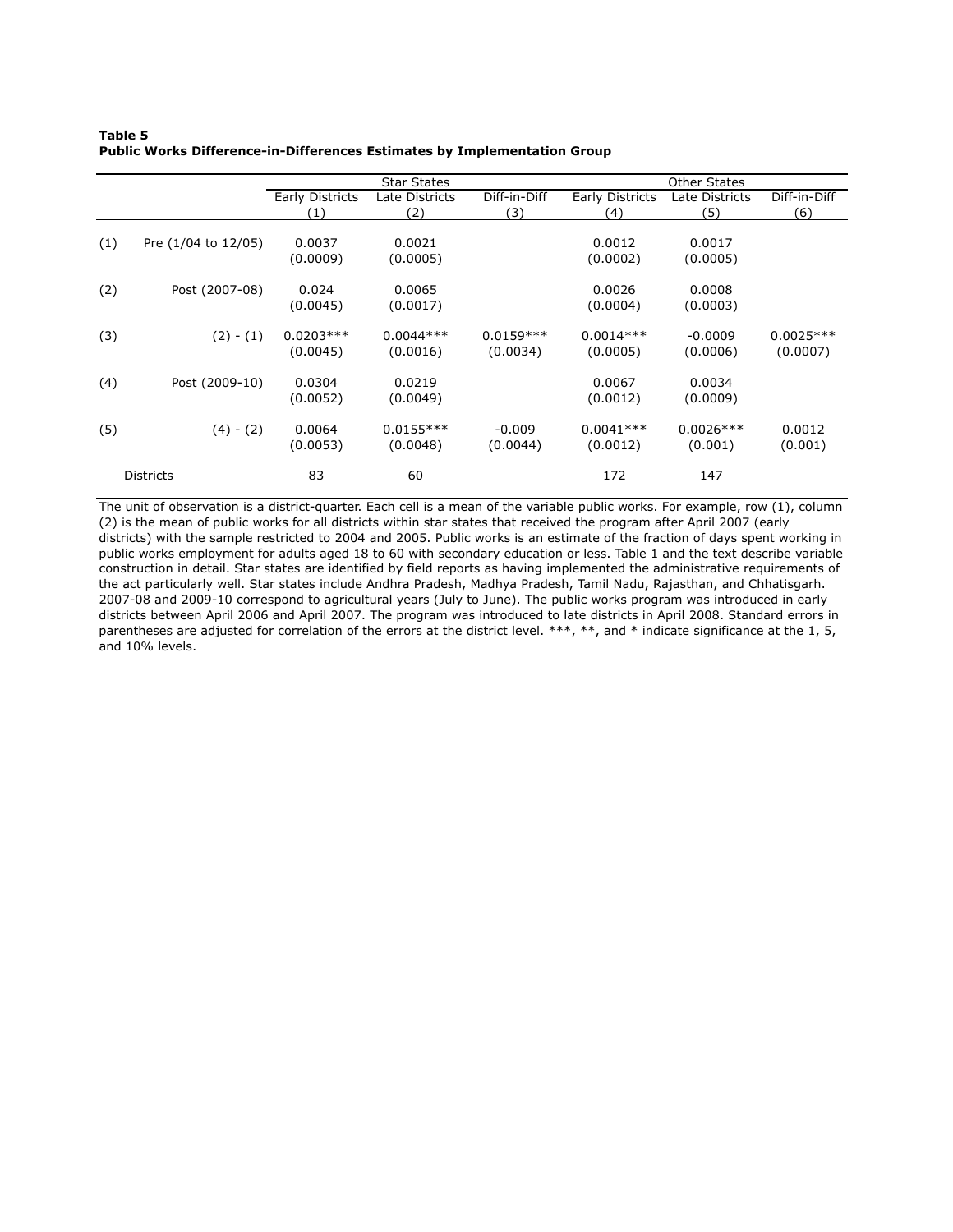## **Table 6 Public Works (First Stage)**

|                                                                                           | Public Works<br>(1)                 | Public Works<br>(2)                | Public Works<br>3)                 | <b>Public Works</b><br>4)           | Public Works<br>(5)                 |
|-------------------------------------------------------------------------------------------|-------------------------------------|------------------------------------|------------------------------------|-------------------------------------|-------------------------------------|
| Program                                                                                   | $0.00680***$<br>(0.00140)           | $0.00680***$<br>(0.00146)          | $0.00613***$<br>(0.00161)          | $0.00720***$<br>(0.00193)           |                                     |
| Program X Dry                                                                             |                                     |                                    |                                    |                                     | $0.0110***$<br>(0.00308)            |
| Program X Rainy                                                                           |                                     |                                    |                                    |                                     | $0.00334**$<br>(0.00135)            |
| Observations<br>R-squared<br>District FE<br>Quarter x Year FE<br><b>District Controls</b> | 5,784<br>0.020<br>No.<br>No.<br>No. | 5,784<br>0.164<br>Yes.<br>No<br>No | 5,784<br>0.181<br>Yes<br>Yes<br>No | 5,784<br>0.194<br>Yes<br>Yes<br>Yes | 5,784<br>0.197<br>Yes<br>Yes<br>Yes |

Each column presents the results from a separate regression. The unit of observation is a district-quarter. The outcome public works is an estimate of the fraction of days spent working in public works employment for adults aged 18 to 60 with secondary education or less. Table 1 and the text describe variable construction in detail. All estimates are computed using weights proportional to district population. District controls are listed in Table 2. District controls that do not vary over time are interacted with a dummy for 2007-08 (post-program). Dry is a dummy variable equal to one for the first two quarters of the year. Rainy is equal to one for the second two quarters of the year. Program is a dummy variable equal to one for early districts during July 2007 to June 2008. The sample includes all observations from the district panel from January 2004 to December 2005 and from July 2007 to June 2008. Standard errors in parentheses are adjusted for correlation of the errors at the district level. \*\*\*, \*\*, and \* indicate significance at the 1, 5, and 10% levels.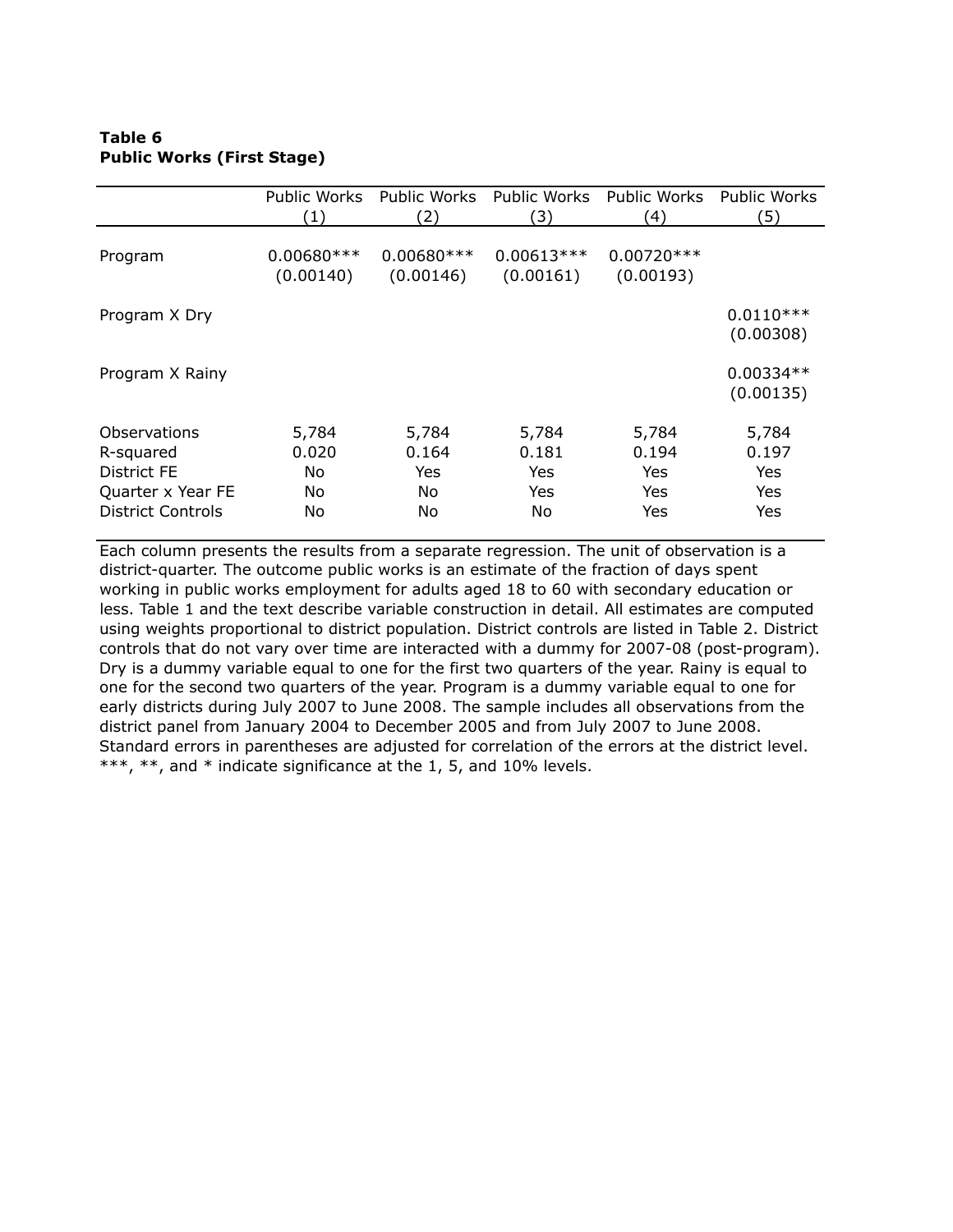### **Table 7 Main Specification Time Allocation**

|                   | Public<br>(1) | Private<br>(2) | Unemployed<br>(3 | Not in Labor<br>Force<br>(4) | Public<br>(5) | Private<br>(6) | Unemployed<br>7) | Not in Labor<br>Force<br>(8) |
|-------------------|---------------|----------------|------------------|------------------------------|---------------|----------------|------------------|------------------------------|
| Program X Dry     | $0.00993***$  | $-0.0227***$   | $0.0155***$      | $-0.00272$                   | $0.0110***$   | $-0.0157**$    | 0.00675          | $-0.00207$                   |
|                   | (0.00286)     | (0.00641)      | (0.00431)        | (0.00329)                    | (0.00308)     | (0.00691)      | (0.00454)        | (0.00369)                    |
| Program X Rainy   | $0.00234***$  | $-0.00564$     | 0.00721          | $-0.00391$                   | $0.00334**$   | 0.00124        | $-0.00149$       | $-0.00309$                   |
|                   | (0.000857)    | (0.00508)      | (0.00443)        | (0.00266)                    | (0.00135)     | (0.00608)      | (0.00494)        | (0.00321)                    |
| Observations      | 5,784         | 5,784          | 5,784            | 5,784                        | 5,784         | 5,784          | 5,784            | 5,784                        |
| District Controls | No            | No             | No               | No                           | Yes           | Yes            | Yes              | Yes                          |

Each column presents results from a separate regression. All regressions include district and year-quarter fixed effects. The unit of observation is a district-quarter. Public, private, unemployed, and not in the labor force are estimates of the fraction of adults aged 18 to 60 working in public works, private sector work (including domestic work), unemployed or not in the labor force. Dry is a dummy variable equal to one for the first two quarters of the year. Table 1 and the text describe variable construction in detail. All estimates are computed using weights proportional to district population. Rainy is a dummy variable equal to one for the second two quarters of the year. All estimates are computed using weights proportional to district population. District controls are listed in Table 2. District controls that do not vary over time are interacted with a dummy for 2007-08 (post-program). Program is a dummy variable equal to one for early districts during July 2007 to June 2008. The sample includes all observations from the district panel from January 2004 to December 2005 and from July 2007 to June 2008. Standard errors in parentheses are adjusted for correlation of the errors at the district level. \*\*\*, \*\*, and \* indicate significance at the 1, 5, and 10% levels.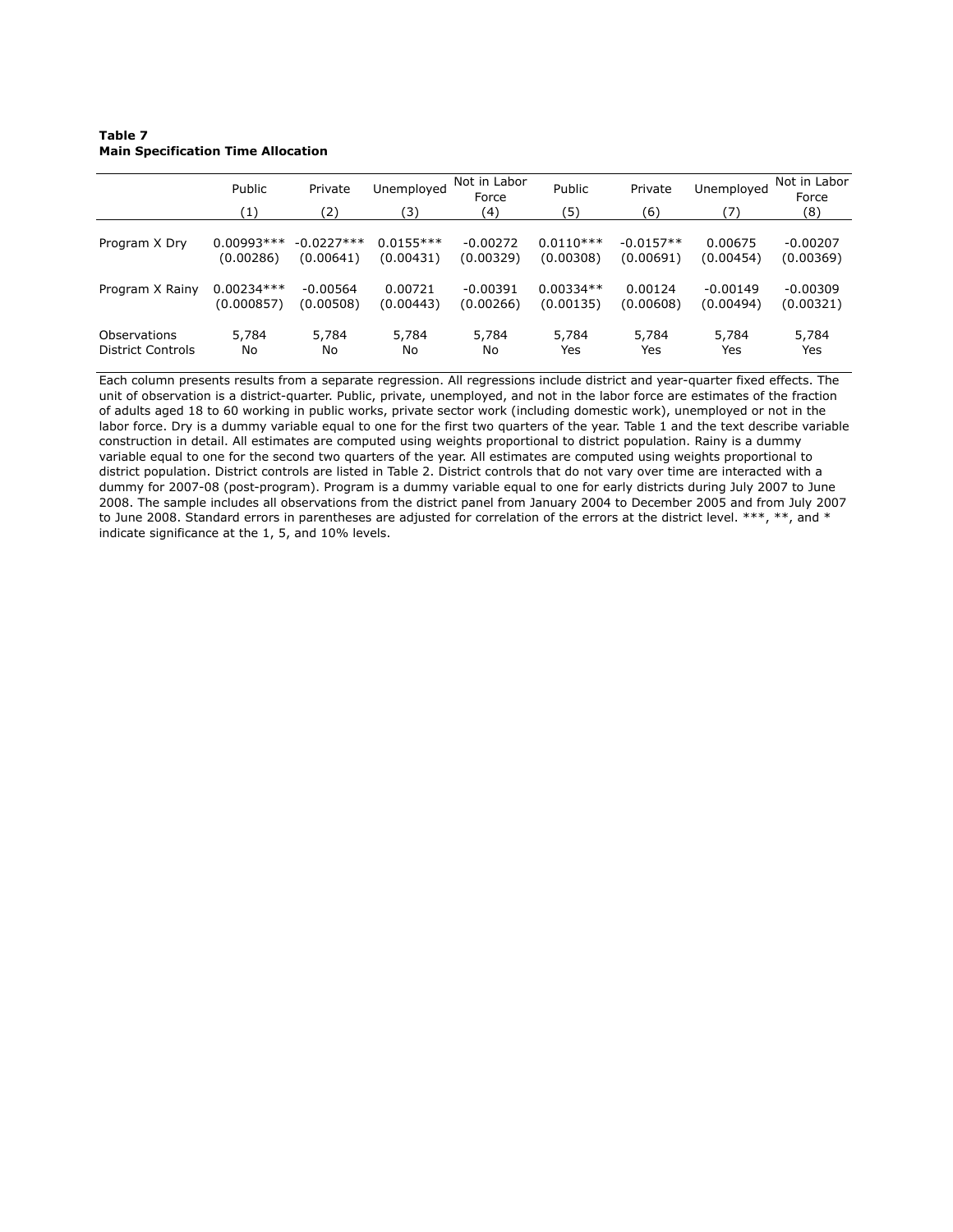### **Table 8 Main Specification Daily Earnings**

|                          |                                                                                                                         | District level |                                          |                                          | Person level |             |
|--------------------------|-------------------------------------------------------------------------------------------------------------------------|----------------|------------------------------------------|------------------------------------------|--------------|-------------|
|                          | Log Daily<br>Log Deflated<br>Log Deflated<br>Daily Casual<br>Daily Casual<br>Casual<br>Earnings<br>Earnings<br>Earnings |                | Log Deflated<br>Daily Casual<br>Earnings | Log Deflated<br>Daily Casual<br>Earnings |              |             |
|                          | (1)                                                                                                                     | (2)            | (3)                                      | (4)                                      | (5)          | (6)         |
| Program X Dry            | $0.0440**$                                                                                                              | $0.0389**$     | $0.0550***$                              | $0.0531***$                              | $0.0437**$   | $-0.116***$ |
|                          | (0.0187)                                                                                                                | (0.0191)       | (0.0196)                                 | (0.0185)                                 | (0.0172)     | (0.0431)    |
| Program X Rainy          | 0.0104                                                                                                                  | 0.00355        | 0.0196                                   | 0.0209                                   | 0.0264       | $-0.0290$   |
|                          | (0.0186)                                                                                                                | (0.0194)       | (0.0202)                                 | (0.0188)                                 | (0.0173)     | (0.0441)    |
| Observations             | 5,576                                                                                                                   | 5,576          | 5,576                                    | 85,508                                   | 85,449       | 29,323      |
| <b>District Controls</b> | No.                                                                                                                     | No             | Yes                                      | Yes                                      | Yes          | Yes         |
| Worker Controls          | No                                                                                                                      | No             | No                                       | No                                       | Yes          | Yes         |

Each column presents results from a separate regression. All regressions include district and year-quarter fixed effects. For the first three columns, the unit of observation is a district-quarter. For the last three columns, the unit observation is a person. Log daily casual earnings is the log of earnings per day worked for people who report working in casual labor. Daily salaried earnings are earnings from salaried work which tend to be higher-paying longer-term jobs. Table 1 and the text describe variable construction in detail. All estimates are computed using weights proportional to district population. Deflated earnings are deflated using the monthly, state-level price index for agricultural labourers from the Indian Labour Bureau. Dry is a dummy variable equal to one for the first two quarters of the year. Rainy is a dummy variable equal to one for the second two quarters of the year. District controls are listed in Table 2. District controls that do not vary over time are interacted with a dummy for 2007-08 (post-program). Individual controls are dummies for workers' gender, marital status, age, caste, religion and education, and the fraction of working time in the agricultural sector. Program is a dummy variable equal to one for early districts during July 2007 to June 2008. The sample includes all observations from the district panel from January 2004 to December 2005 and from July 2007 to June 2008. Standard errors in parentheses are adjusted for correlation of the errors at the district level. \*\*\*, \*\*, and \* indicate significance at the 1, 5, and 10% levels.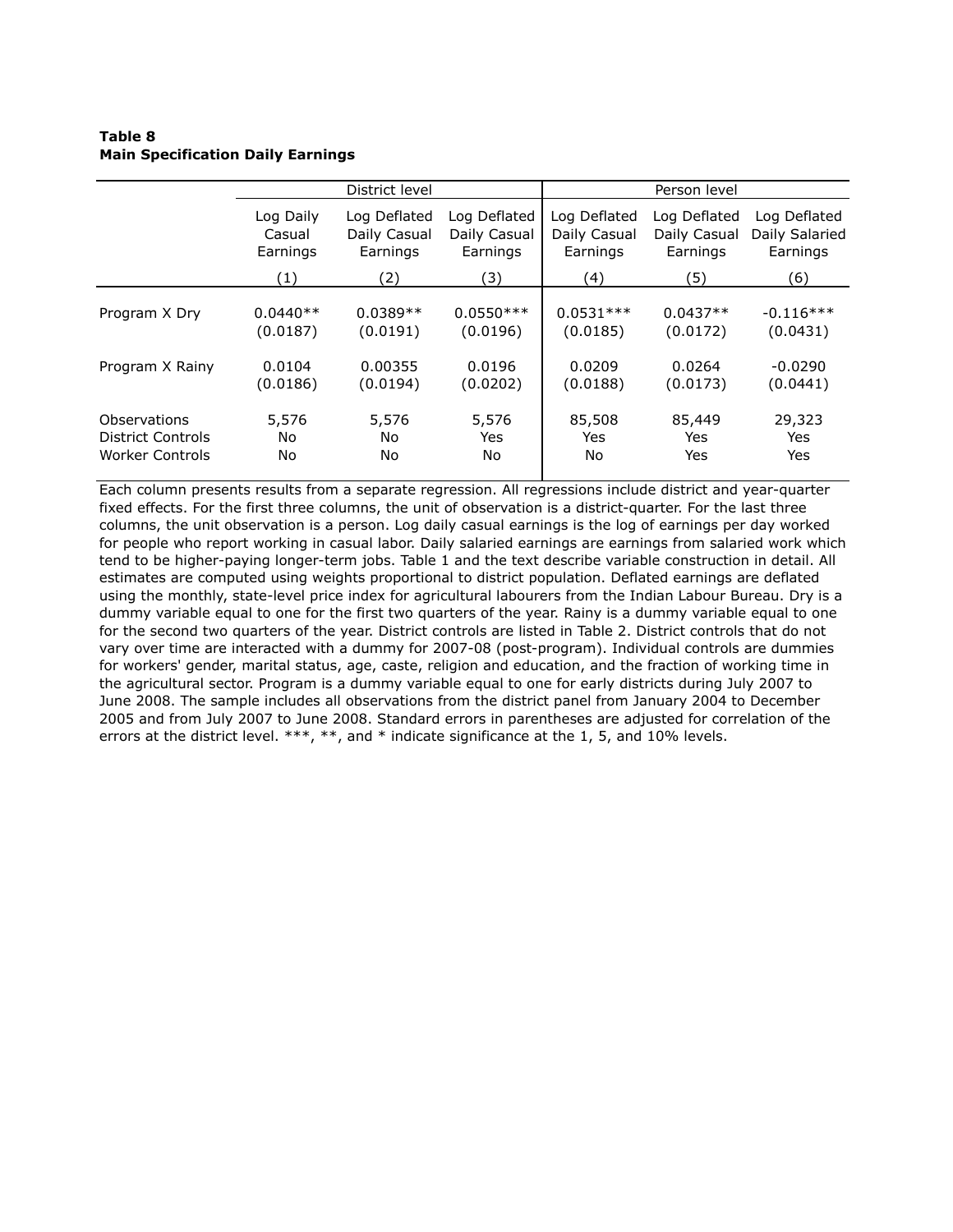### **Table 9 Program Effects by Implementation Group**

|                                | Public<br>(1) | Private<br>(2) | Unemployed<br>(3) | Not in Labor<br>Force<br>(4) | Log Deflated<br>Daily<br>Earnings<br>(5) | Log Deflated<br>Daily<br>Earnings<br>(6) |
|--------------------------------|---------------|----------------|-------------------|------------------------------|------------------------------------------|------------------------------------------|
|                                |               |                |                   |                              |                                          |                                          |
| Program X Dry X Star States    | $0.0351***$   | $-0.0386***$   | 0.00465           | $-0.00118$                   | $0.102***$                               | $0.0871***$                              |
|                                | (0.00825)     | (0.0122)       | (0.00731)         | (0.00547)                    | (0.0278)                                 | (0.0239)                                 |
| Program X Rainy X Star States  | $0.00496**$   | $-0.000744$    | $-0.00259$        | $-0.00162$                   | 0.0354                                   | $0.0469*$                                |
|                                | (0.00218)     | (0.00881)      | (0.00737)         | (0.00464)                    | (0.0287)                                 | (0.0247)                                 |
| Program X Dry X Other States   | $-0.000188$   | $-0.00504$     | 0.00778           | $-0.00256$                   | 0.0320                                   | 0.0265                                   |
|                                | (0.00168)     | (0.00694)      | (0.00498)         | (0.00399)                    | (0.0214)                                 | (0.0191)                                 |
| Program X Rainy X Other States | 0.00133       | 0.00336        | $-0.000877$       | $-0.00382$                   | 0.00944                                  | 0.0144                                   |
|                                | (0.00125)     | (0.00648)      | (0.00523)         | (0.00358)                    | (0.0217)                                 | (0.0196)                                 |
| Observations                   | 5,784         | 5,784          | 5,784             | 5,784                        | 5,576                                    | 83,474                                   |
| <b>District Controls</b>       | Yes           | Yes            | Yes               | Yes                          | Yes                                      | Yes                                      |
| <b>Worker Controls</b>         | No            | No             | No                | No.                          | No                                       | Yes                                      |

Each column presents the results of a separate regression. All regressions include district and year-quarter fixed effects. For columns (1) to (4), the unit of observation is a district-quarter. For columns (5) and (6), the unit of observation is a person. Public, private, unemployed, and not in the labor force are estimates of the fraction of adults aged 18 to 60 working in public works, private sector work (including domestic work), unemployed or not in the labor force. Log daily casual earnings is the log of earnings per day worked for people who report working in casual labor. Table 1 and the text describe variable construction in detail. Dry is a dummy variable equal to one for the first two quarters of the year. Rainy is a dummy variable equal to one for the second two quarters of the year. All estimates are computed using weights proportional to district population. District controls are listed in Table 2. District controls that do not vary over time are interacted with a dummy for 2007-08 (postprogram). Worker controls are listed in the notes of Table 8. Star states is a dummy variable equal to one for districts within star states. Other states is a dummy variable equal to one for districts that are not in star states. See Table 5 for a description of star states. Program is a dummy variable equal to one for early districts during July 2007 to June 2008. The sample includes all observations from the district panel from January 2004 to December 2005 and from July 2007 to June 2008. Standard errors in parentheses are adjusted for correlation of the errors at the district level. \*\*\*, \*\*, and \* indicate significance at the 1, 5, and 10% levels.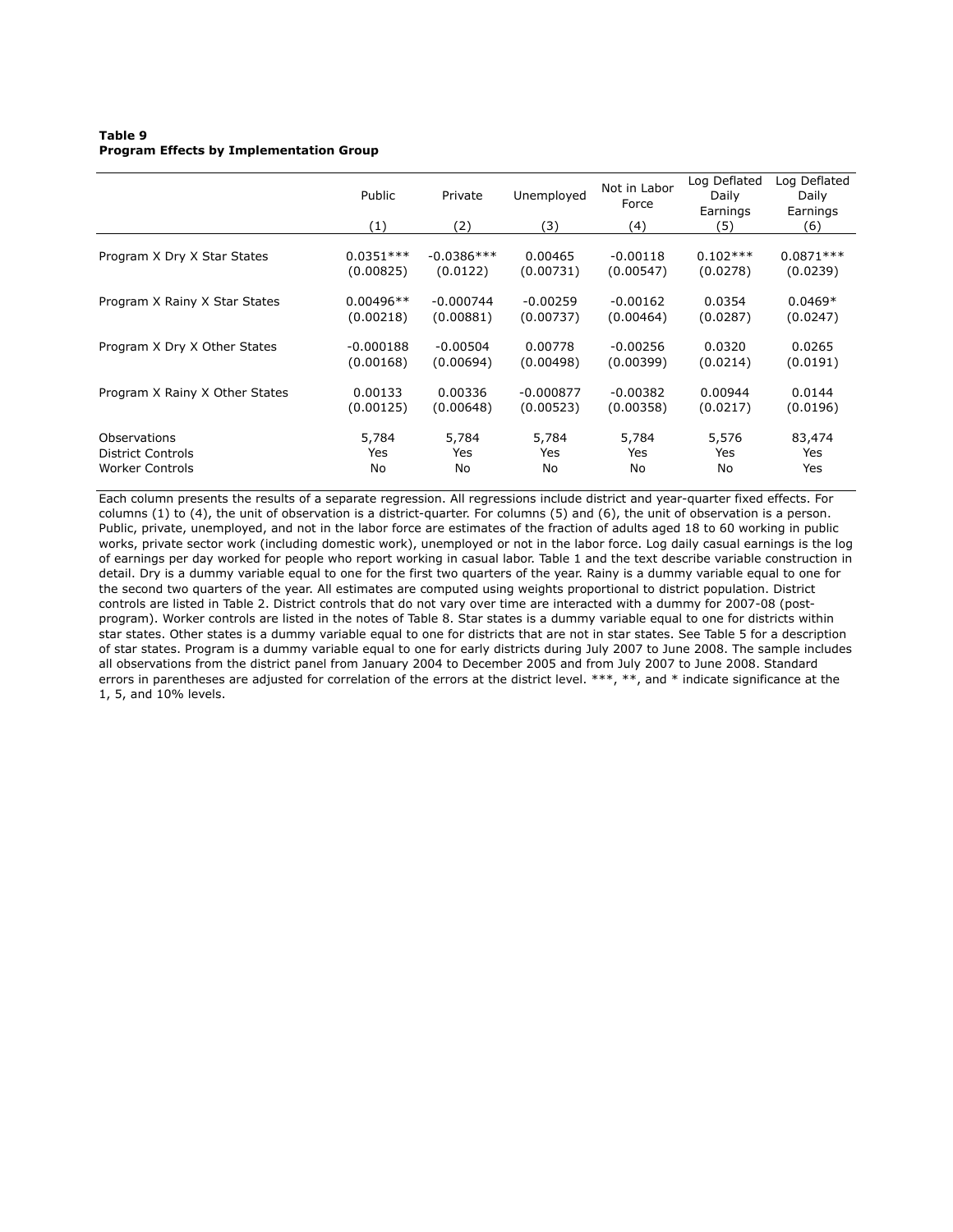#### **Table 10 Welfare Gains by Expenditure Quintile**

|      | <b>Expenditure Quintile</b>                            |       |                |       |            |                |                |                           |
|------|--------------------------------------------------------|-------|----------------|-------|------------|----------------|----------------|---------------------------|
|      |                                                        |       | Poorest Second | Third |            | Fourth Richest | Full<br>Sample | Construction              |
|      |                                                        | (1)   | (2)            | (3)   | (4)        | (5)            | (6)            | (7)                       |
|      | Household Expenditures and Income                      |       |                |       |            |                |                |                           |
| (1)  | Monthly Consumption Per Capita                         | 316.5 | 465.6          | 599.1 | 794.2      | 1446           | 519.7          | <b>NSS 2004-5</b>         |
| (2)  | <b>Total Monthly Consumption</b>                       | 1823  | 2340           | 2688  | 3163       | 4977           | 2430           | <b>NSS 2004-5</b>         |
| (3)  | Total Earnings per Month for Adults doing Casual Labor | 732   | 593            | 458   | 338        | 185            | 575            | <b>NSS 2004-5</b>         |
| (4)  | Casual Earnings as Fraction of Household Consumption   | 0.40  | 0.25           | 0.17  | 0.11       | 0.04           | 0.24           | NSS 2004-5                |
| (5)  | Average Earnings per Day Worked by Adults              | 43.72 | 47.59          | 51.14 | 56.36      | 64.54          | 46.66          | <b>NSS 2004-5</b>         |
|      | Gain from wage change                                  |       |                |       |            |                |                |                           |
| (6)  | Fraction of Casual Labor Costs Paid by Quintile        | 3.6%  | 8.2%           | 11.3% | 18.1%      | 39.5%          | 13.8%          | <b>NCAER 1999</b>         |
| (7)  | Estimated Monthly Labor Cost per Household             | 102   | 237            | 324   | 519        | 1136           | 398            | $(6)$ x Full $(3)$ x 5    |
| (8)  | Net Labor Earnings per Month                           | 630   | 356            | 134   | $-180$     | $-951$         | 177            | $(3) - (7)$               |
| (9)  | Wage change                                            | 4.5%  | 4.5%           | 4.5%  | 4.5%       | 4.5%           | 4.5%           | Estimated                 |
| (10) | Net Income Gain from Wage Change                       | 28.3  | 16.0           | 6.0   | $-8.1$     | $-42.8$        | 8.0            | $(8) \times (9)$          |
|      | Gain from Government employment                        |       |                |       |            |                |                |                           |
| (11) | Increase in Days in Public Employment per HH per Month | 2.05  | 0.79           | 0.74  | 0.52       | 0.34           | 0.89           | Estimated                 |
| (12) | Average Private Sector Wage                            | 43.72 | 47.59          | 51.14 | 56.36      | 64.54          | 46.66          | NSS 2004-5                |
| (13) | Government Wage                                        | 56.0  | 56.0           | 56.0  | 56.0       | 56.0           | 56.0           | Full $(6) + 20%$          |
| (14) | Direct Gain with Outside Option at Market Wage         | 34.2  | 6.6            | 3.6   | $-0.2$     | $-2.9$         | 8.3            | $(11) \times [(13)-(12)]$ |
| (15) | Direct Gain with Outside Option at 50% of Market Wage  | 70.1  | 25.5           | 22.4  | 14.5       | 8.0            | 29.0           | $(11) \times (13)$        |
|      | <b>Total Gain</b>                                      |       |                |       |            |                |                |                           |
| (16) | Total Gain with Outside Option at Market Wage          | 62.5  | 22.6           | 9.6   | $-8.3$     | $-45.7$        | 16.2           | $(10) + (14)$             |
| (17) | Total Gain with Outside Option at 50% of Market Wage   | 98.4  | 41.5           | 28.4  | 6.3        | $-34.8$        | 37.0           | $(10) + (15)$             |
|      | Gain from Wage Change as Fraction of Total Gain        |       |                |       |            |                |                |                           |
| (19) | Assuming Outside Option is Market Wage                 | 45.3% | 70.7%          | 62.8% | --         |                | 49.0%          | (10)/(16)                 |
| (20) | Assuming Outside Option is 50% of Market Wage          | 28.8% | 38.6%          | 21.2% | $\sim$ $-$ | $\sim$ $-$     | 21.5%          | (10)/(17)                 |
|      | <b>Total Gain as Fraction of Total Expenditures</b>    |       |                |       |            |                |                |                           |
| (21) | Assuming Outside Option is Market Wage                 | 3.4%  | 1.0%           | 0.4%  | $-0.3%$    | $-0.9%$        | 0.7%           | (16)/(2)                  |
| (22) | Assuming Outside Option is 50% of Market Wage          | 5.4%  | 1.8%           | 1.1%  | 0.2%       | $-0.7%$        | 1.5%           | (17)/(2)                  |

Columns (1) to (5) correspond to different quintiles based on household per capita expenditure. Column (6) is all households. The last column indicates how each figure is obtained. Rows (1) to (5) use data from the NSS 2004-05 Employment Survey to compute averages for each quintile using survey sample weights. The fraction of casual labor costs paid by quintile (sixth row) is computed using data from the 1999-00 ARIS-REDS survey as follows. First we use monthly per capita expenditure to define quintiles. Second, by quintile, we aggregate all wages paid by the household to adult laborers. Third, we aggregate all income from casual labor supplied outside the household by all adults aged 18 to 60. The means in row (6) are obtained for each quintile by dividing total wages paid by total wage income received across all households. The wage change in row (9) is equal to the estimate of the program impact during the dry season from the specificiation in Table 8 with workers controls. The increase in days in public employment per household per month reported in row (11) is obtained from the regressions reported in Table A4.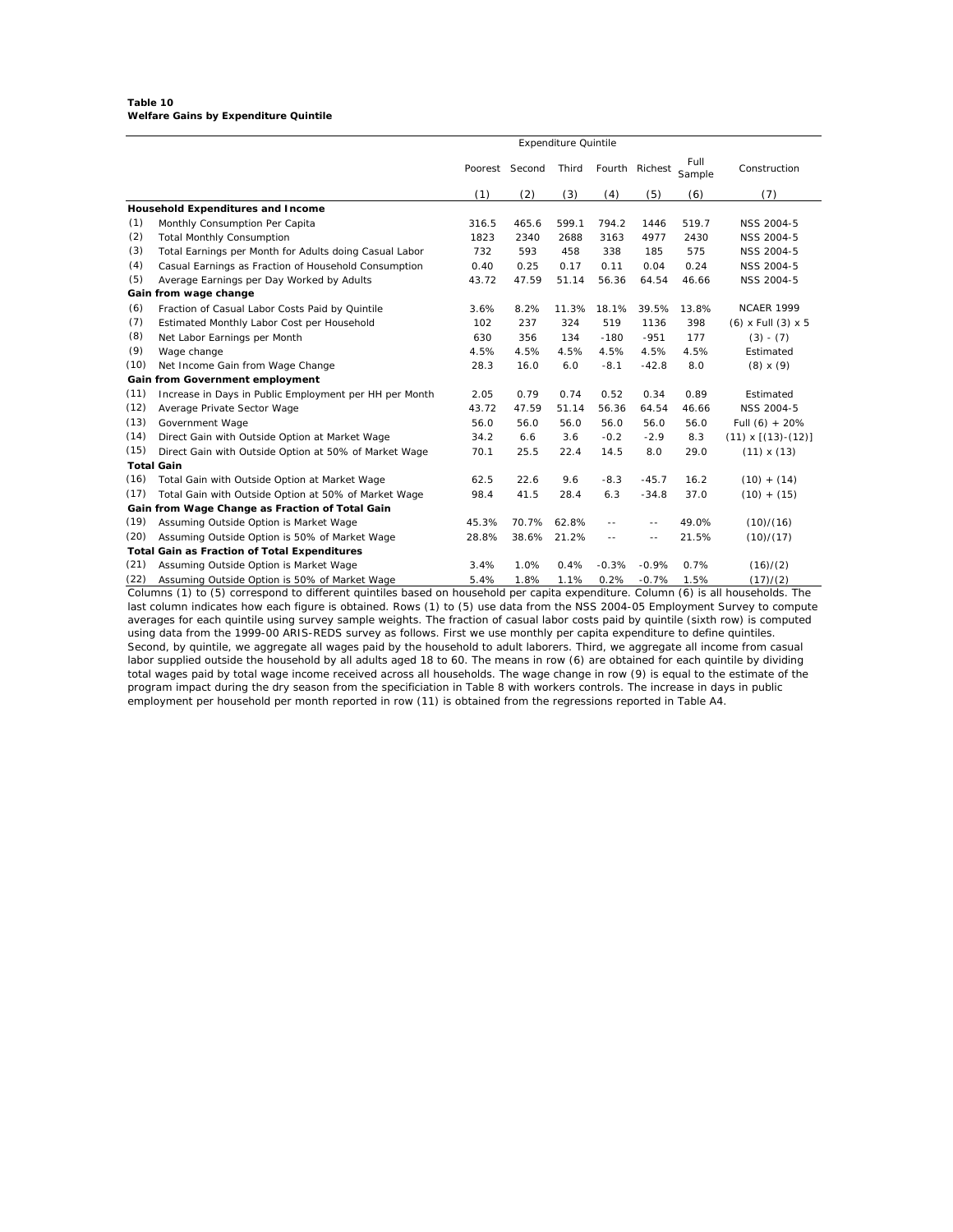## **Table A1 Balance of District Panel**

|                             | Q <sub>3</sub> | Q4      | Q <sub>1</sub> | Q <sub>2</sub> |
|-----------------------------|----------------|---------|----------------|----------------|
|                             | Jul-Sep        | Oct-Dec | Jan-Mar        | Apr-Jun        |
|                             | (1)            | (2)     | (3)            | (4)            |
| <b>Employment Variables</b> |                |         |                |                |
| 2003-04                     |                |         | 485            | 485            |
| 2004-05                     | 493            | 492     | 490            | 491            |
| 2005-06                     | 432            | 446     | 438            | 447            |
| 2006-07                     |                |         |                |                |
| 2007-08                     | 493            | 493     | 491            | 493            |
| 2008-09                     |                |         |                |                |
| 2009-10                     | 493            | 493     | 492            | 493            |
| Casual Wages                |                |         |                |                |
| 2003-04                     |                |         | 471            | 470            |
| 2004-05                     | 475            | 477     | 475            | 479            |
| 2005-06                     | 397            | 412     | 412            | 416            |
| 2006-07                     |                |         |                |                |
| 2007-08                     | 477            | 479     | 482            | 480            |
| 2008-09                     |                |         |                |                |
| 2009-10                     | 472            | 472     | 471            | 476            |

Each cell shows the number of districts with non-missing observations per district-quarter. There are 493 districts in the panel. The NSS attempts to survey an equal number of villages in each districts during each quarter. During thick rounds (2004-05, 2007-08, 2009-10), this is generally possible. During thin rounds (2005-06, 2003-04), this is less likely to be achieved. Casual wages are only available for district-quarters during which at least one respondent reports working in casual labor.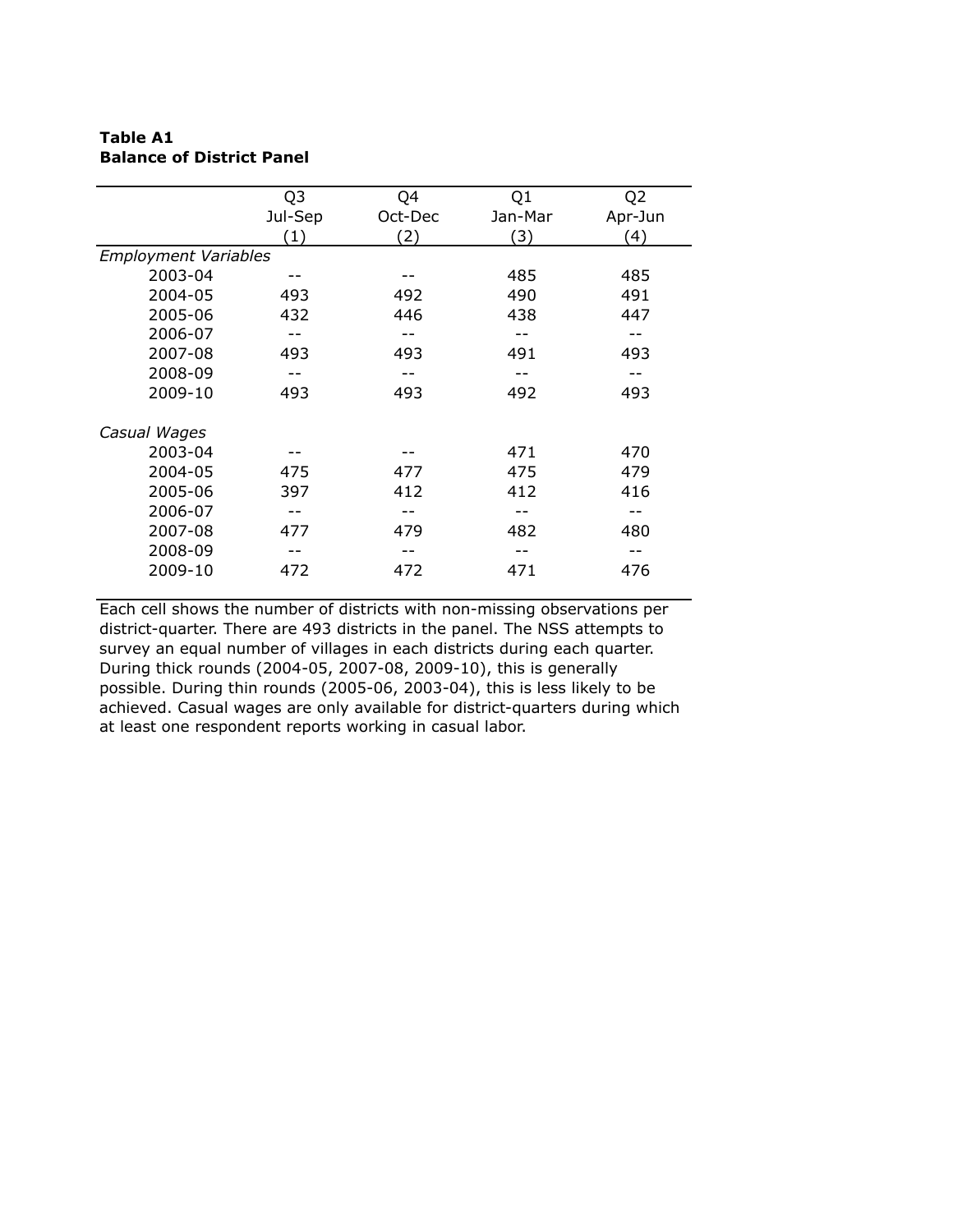|              |                     | Early Districts |             | Late Districts |             | Diff-in-Diff |             |
|--------------|---------------------|-----------------|-------------|----------------|-------------|--------------|-------------|
|              |                     | Rainy           | Dry         | Rainy          | Dry         | Rainy        | Dry         |
|              |                     | Jul to Dec      | Jan to Jun  | Jul to Dec     | Jan to Jun  | Jul to Dec   | Jan to Jun  |
|              |                     | (1)             | (2)         | (3)            | (4)         | (5)          | (6)         |
|              |                     |                 |             |                |             | $(1) - (3)$  | $(2) - (4)$ |
|              |                     |                 |             |                |             |              |             |
| (1)          |                     |                 |             |                |             |              |             |
|              | Pre (1/04 to 12/05) | 2.5348          | 2.5596      | 2.731          | 2.7722      |              |             |
|              |                     | (0.0157)        | (0.0148)    | (0.0277)       | (0.0251)    |              |             |
|              |                     |                 |             |                |             |              |             |
| (2)          | Post (2007-08)      | 2.6197          | 2.6993      | 2.8188         | 2.8653      |              |             |
|              |                     | (0.0153)        | (0.0142)    | (0.0276)       | (0.0266)    |              |             |
|              |                     |                 |             |                |             |              |             |
| (3)          |                     |                 |             |                |             |              |             |
|              | $(2) - (1)$         | $0.0848***$     | $0.1397***$ | $0.0878***$    | $0.0931***$ | $-0.003$     | $0.0466*$   |
|              |                     | (0.0141)        | (0.0132)    | (0.0159)       | (0.0142)    | (0.0276)     | (0.0252)    |
|              |                     |                 |             |                |             |              |             |
| (4)          | Post (2009-10)      | 2.6928          | 2.79        | 2.909          | 2.9574      |              |             |
|              |                     | (0.0164)        | (0.0167)    | (0.0273)       | (0.0303)    |              |             |
|              |                     |                 |             |                |             |              |             |
| (5)          | $(4) - (2)$         | $0.0731***$     | $0.0908***$ | $0.0902***$    | $0.0921***$ | $-0.0171$    | $-0.0013$   |
|              |                     |                 |             |                |             |              |             |
|              |                     | (0.0165)        | (0.0165)    | (0.0196)       | (0.0183)    | (0.0283)     | (0.0267)    |
|              |                     |                 |             |                |             |              |             |
| Observations |                     | 286             | 286         | 207            | 207         |              |             |

**Table A2 Log Deflated Casual Earnings Difference-in-Differences Estimates**

The unit of observation is a district-quarter. Each cell is a mean of the log of average casual earnings for a different sample. For example, row (1), column (2) is the mean of the log of average casual earnings for all districts that received the program prior to April 2007 (early districts) with the sample restricted to the first six months (dry season) of 2004 and 2005. Log daily casual earnings is the log of earnings per day worked for people who report working in casual labor. Table 1 and the text describe variable construction in detail. All estimates are computed using weights proportional to district population. 2007-08 and 2009-10 correspond to agricultural years (July to June). The public works program was introduced in early districts between April 2006 and April 2007. The program was introduced to late districts in April 2008. Standard errors in parentheses are adjusted for correlation of the errors at the district level. \*\*\*, \*\*, and \* indicate significance at the 1, 5, and 10% levels.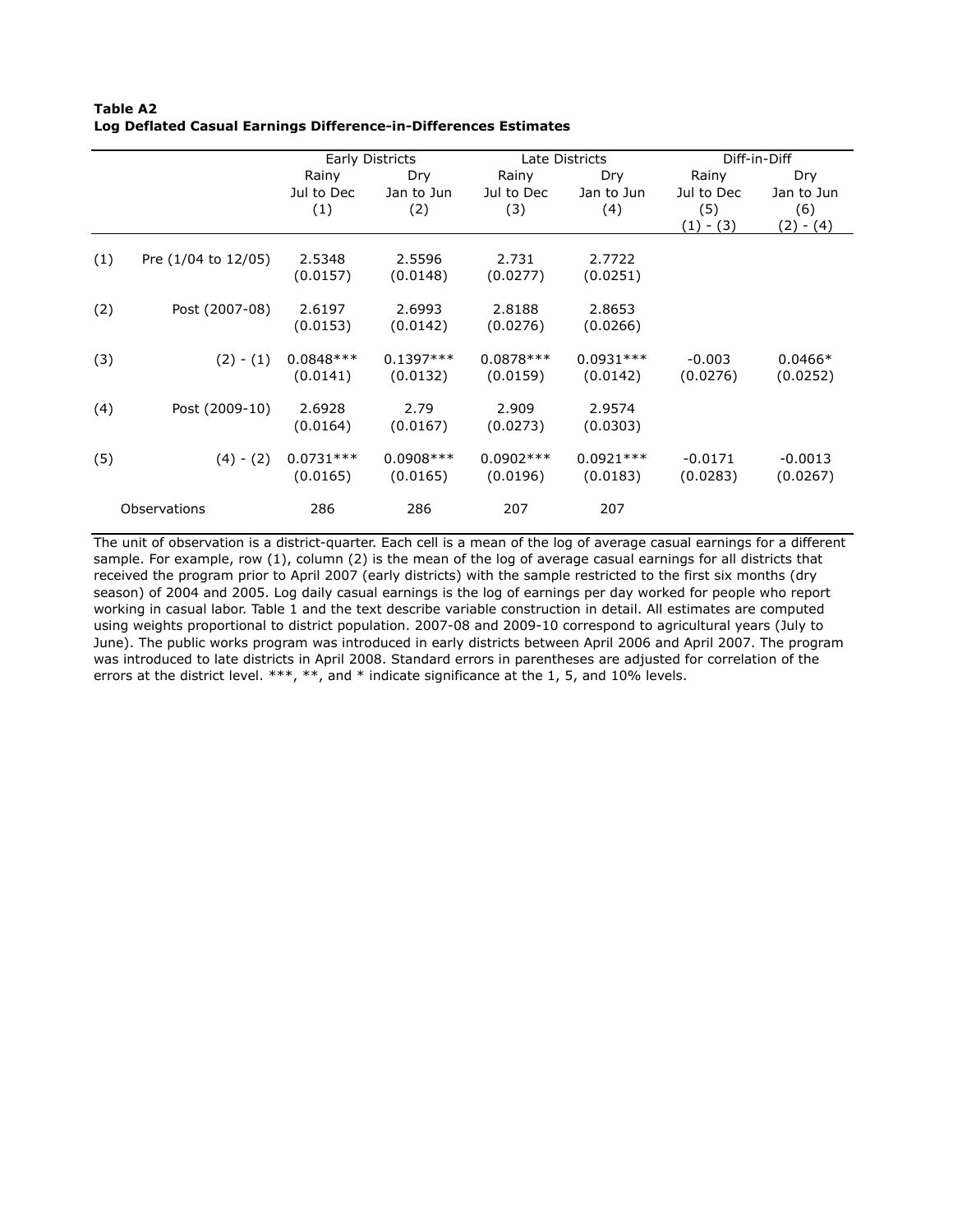## **Table A3 District Hetereogeneity in Government Work**

|                                                            | Public Work | Public Work            | Public Work          |
|------------------------------------------------------------|-------------|------------------------|----------------------|
|                                                            | (1)         | (2)                    | (3)                  |
| <b>Star States</b>                                         | $0.0182***$ | $0.0212***$            | $0.0210***$          |
|                                                            | (0.00249)   | (0.00215)              | (0.00277)            |
| Poverty Rate                                               |             | 0.0128                 | $0.0475**$           |
|                                                            |             | (0.00770)              | (0.0195)             |
| <b>Fraction ST</b>                                         |             | $-0.0150**$            | $-0.0171$            |
|                                                            |             | (0.00545)              | (0.0158)             |
| Literacy Rate                                              |             | -0.000125              | $-0.0299$            |
|                                                            |             | (0.0153)               | (0.0564)             |
| Irrigated Cultivable Land per Capita                       |             | $-0.0123**$            | $-0.0301$            |
| Fraction Labor Force in Agriculture                        |             | (0.00439)<br>$-0.0179$ | (0.0176)<br>$0.103*$ |
|                                                            |             | (0.0204)               | (0.0506)             |
| Fraction of Labor force in Ag. Casual Work                 |             | $-0.000894$            | $-0.0572$            |
|                                                            |             | (0.0113)               | (0.0499)             |
| Fraction of Labor force in Non Ag. Casual Work             |             | $-0.0505**$            | $-0.0589$            |
|                                                            |             | (0.0218)               | (0.0666)             |
| Log Casual Wage in 2004-5                                  |             | $-0.00593$             | $-0.0285$            |
|                                                            |             | (0.00857)              | (0.0545)             |
| Female Labor Force Participation Ratio                     |             | 0.0129                 | $-0.0730$            |
| Male Labor Force Participation Ratio                       |             | (0.0101)<br>$-0.0464*$ | (0.0595)<br>0.529    |
|                                                            |             | (0.0240)               | (0.503)              |
| Poverty Rate (Square)                                      |             |                        | $-0.0419**$          |
|                                                            |             |                        | (0.0184)             |
| Fraction ST (Square)                                       |             |                        | $-0.00163$           |
|                                                            |             |                        | (0.0220)             |
| Literacy Rate (Square)                                     |             |                        | 0.0185               |
| Irrigated Cultivable Land per Capita (Square)              |             |                        | (0.0554)<br>0.0227   |
|                                                            |             |                        | (0.0172)             |
| Fraction Labor Force in Agriculture (Square)               |             |                        | $-0.101*$            |
|                                                            |             |                        | (0.0516)             |
| Fraction of Labor Force doing Ag. Casual Work (Square)     |             |                        | 0.129                |
|                                                            |             |                        | (0.115)              |
| Fraction of Labor Force doing Non Ag. Casual Work (Square) |             |                        | $-0.0429$            |
|                                                            |             |                        | (0.346)<br>0.0272    |
| Log Casual Wage in 2004-5 (Square)                         |             |                        | (0.0564)             |
| Female Labor Force Participation Ratio (Square)            |             |                        | 0.128                |
|                                                            |             |                        | (0.0860)             |
| Male Labor Force Participation Ratio (Square)              |             |                        | $-0.448$             |
|                                                            |             |                        | (0.406)              |
| Second Phase                                               | 0.00369     | 0.00473                | 0.00529              |
|                                                            | (0.00226)   | (0.00311)              | (0.00327)            |
| Observations                                               | 286         | 286                    | 286                  |
| R-squared                                                  | 0.126       | 0.162                  | 0.198                |

The unit of observation is a district. The outcome is the district-level change in public works from 2004-05 to 2007- 08. The sample is composed of all districts that received the program prior to April 2007. The change in public works is computed using the the estimate of public works, which is computed as follows. Respondents were asked what they did on each of the past seven days. Using answers to this question, the fraction of days spent in public works is computed for each individual. These individual estimates are then aggregated to the district-quarter level using survey sampling weights. Control variables are described in the text. Star states is a dummy variable equal to one if a district is within a star state. Star states are identified by field reports as having implemented the administrative requirements of the act particularly well. Star states include Andhra Pradesh, Madhya Pradesh, Tamil Nadu, Rajasthan, and Chhatisgarh. Standard errors are clustered at the state level. \*\*\*, \*\*, and \* indicate significance at the 1, 5, and 10% levels.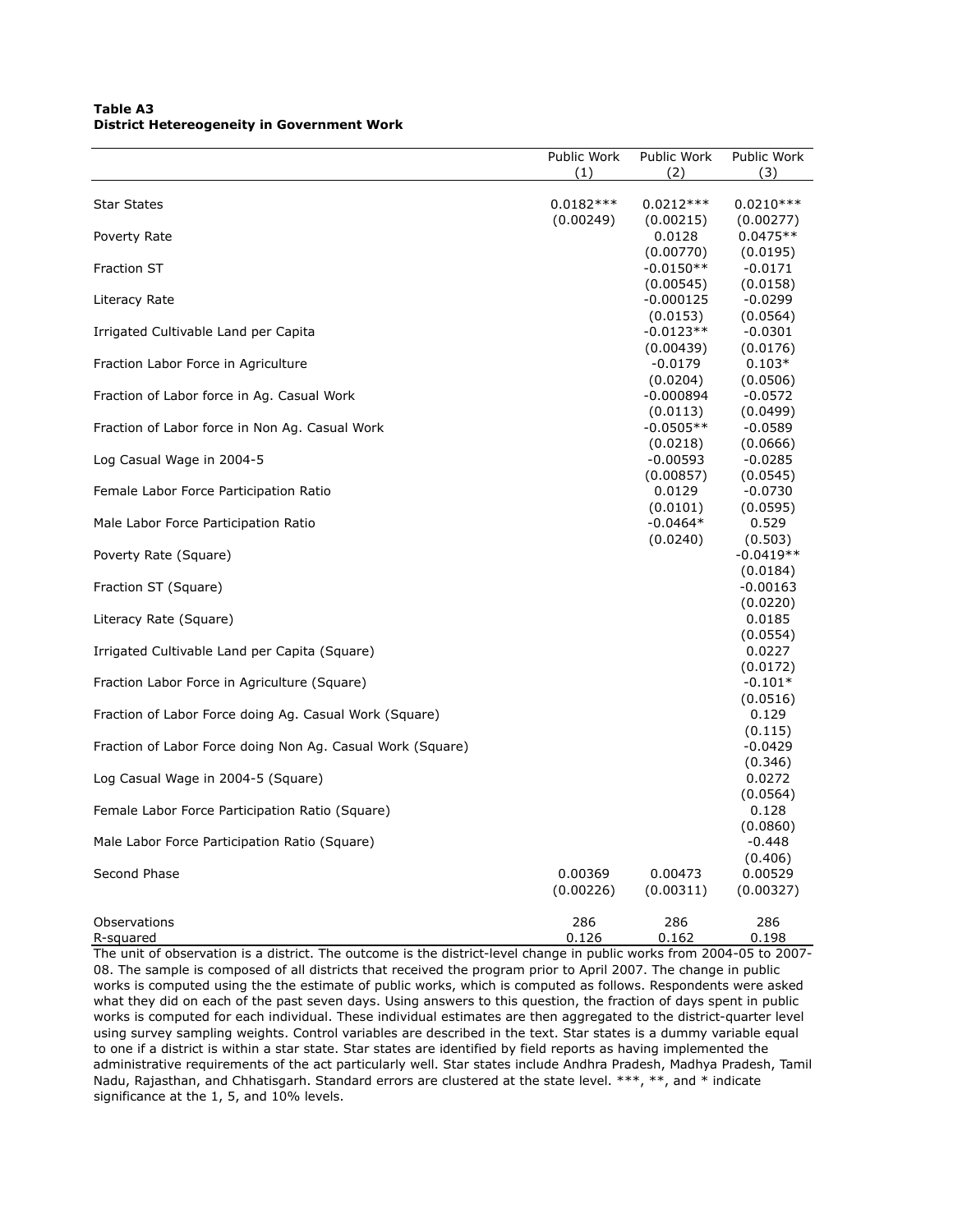## **Table A4 Outcomes by Consumption Quintile**

|                              | <b>HH Public</b> | <b>HH Private</b> | HH<br>Unemployed | HH Not in<br>Labor Force |
|------------------------------|------------------|-------------------|------------------|--------------------------|
|                              | (1)              | (2)               | (3)              | (4)                      |
| <b>Dry Season</b>            |                  |                   |                  |                          |
| Program X Dry X Quintile 1   | $0.0675***$      | $-0.0770*$        | $0.0523*$        | $-0.0429*$               |
|                              | (0.0204)         | (0.0397)          | (0.0275)         | (0.0233)                 |
| Program X Dry X Quintile 2   | $0.0260**$       | $-0.0375$         | 0.0318           | $-0.0203$                |
|                              | (0.0117)         | (0.0285)          | (0.0199)         | (0.0174)                 |
| Program X Dry X Quintile 3   | $0.0242***$      | $-0.00784$        | 0.00434          | $-0.0207$                |
|                              | (0.00831)        | (0.0265)          | (0.0182)         | (0.0168)                 |
| Program X Dry X Quintile 4   | $0.0171***$      | $-0.0239$         | 0.0124           | $-0.00564$               |
|                              | (0.00534)        | (0.0240)          | (0.0164)         | (0.0178)                 |
| Program X Dry X Quintile 5   | $0.0111**$       | $-0.0284$         | $-0.00730$       | 0.0245                   |
|                              | (0.00503)        | (0.0287)          | (0.0153)         | (0.0257)                 |
| <b>Rainy Season</b>          | $0.0179***$      | 0.00426           | $-0.0160$        | $-0.00615$               |
| Program X Rainy X Quintile 1 | (0.00567)        | (0.0326)          | (0.0291)         | (0.0214)                 |
| Program X Rainy X Quintile 2 | $0.0159***$      | $-0.000106$       | $-0.00283$       | $-0.0130$                |
|                              | (0.00521)        | (0.0237)          | (0.0197)         | (0.0150)                 |
| Program X Rainy X Quintile 3 | $0.0136***$      | 0.00510           | 0.0178           | $-0.0364**$              |
|                              | (0.00371)        | (0.0225)          | (0.0156)         | (0.0163)                 |
| Program X Rainy X Quintile 4 | 0.00220          | 0.0358            | $-0.00376$       | $-0.0343*$               |
|                              | (0.00539)        | (0.0235)          | (0.0148)         | (0.0185)                 |
| Program X Rainy X Quintile 5 | 0.00606          | 0.0370            | $-0.0373**$      | $-0.00577$               |
|                              | (0.00413)        | (0.0298)          | (0.0163)         | (0.0278)                 |
| Observations                 | 173,538          | 173,538           | 173,538          | 173,538                  |
| District x Quintile FE       | Yes              | Yes               | Yes              | Yes                      |
| Quarter x Year FE            | Yes              | Yes               | Yes              | Yes                      |
| <b>District Controls</b>     | Yes              | Yes               | Yes              | Yes                      |
| <b>Individual Controls</b>   | No               | No                | No               | No                       |

The unit of observation is a household. Outcomes are equal to sum of the employment outcomes described in Table 2 over all prime age persons within a household. The sample uses all persons 18 to 60 with no restriction based on education. Dry is a dummy variable equal to one for the first two quarters of the year. Rainy is a dummy variable equal to one for the second two quarters of the year. Quintile 1 to 5 are dummy variables equal to one if the individual is in a household with expenditure in that quintile. Quintile 1 is the poorest quintile. District controls are listed in Table 2. District controls that do not vary over time are interacted with a dummy for 2007-08 (post-program). The sample includes all observations from January 2004 to December 2005 and from July 2007 to June 2008.  $***$ ,  $**$ , and  $*$ indicate significance at the 1, 5, and 10% levels.